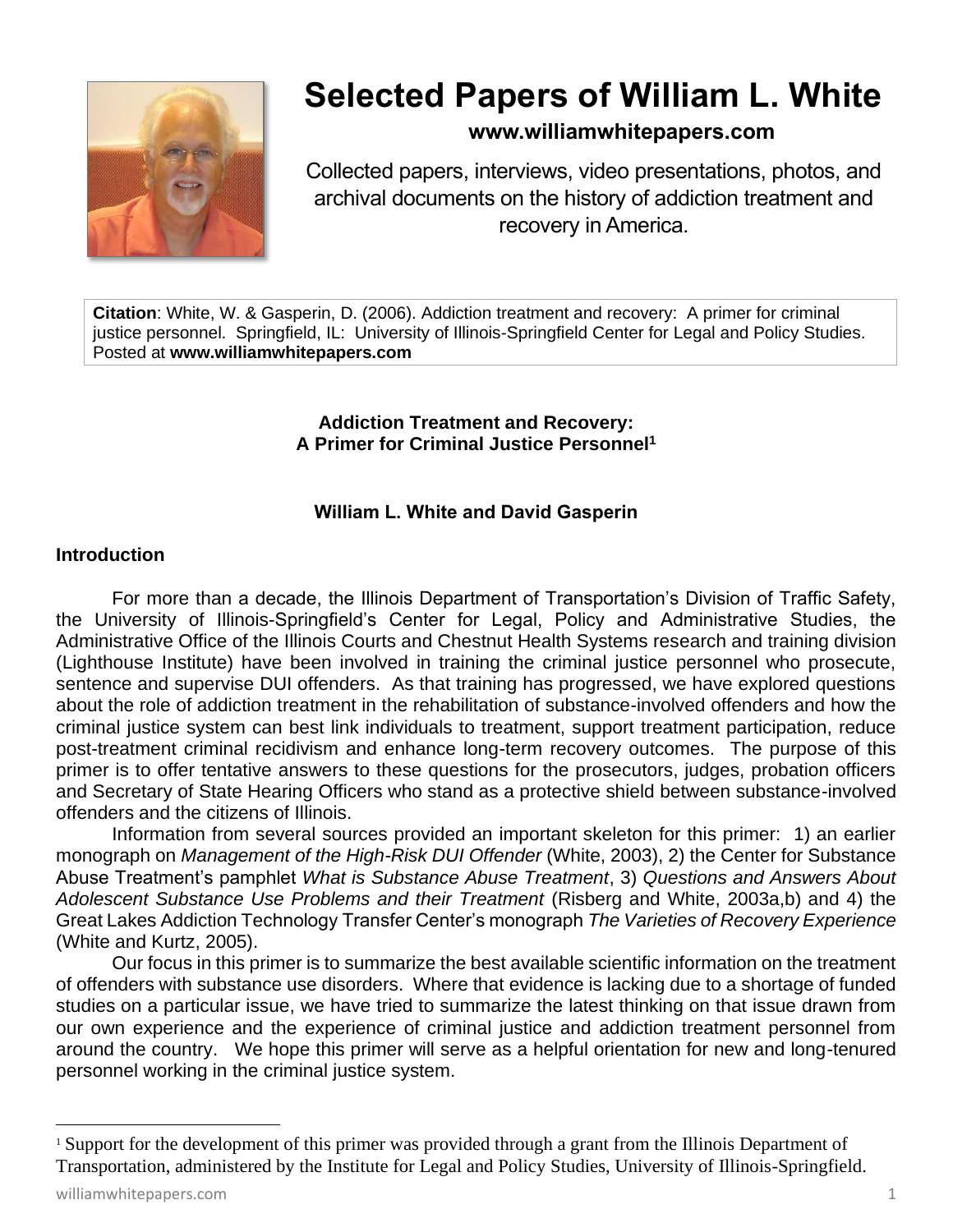## **Table of Contents**

### **Introduction**

### **AOD Problems and Their Resolution**

Problem development Problem Prevalence Treatment Prevalence National Treatment Population Profile Treatment Profile Illinois Criminal Justice (CJ) Referral Profile Rate of CJ Referrals to Tx System Prevalence of "Natural Recovery" Natural Recovery vs. Clinical Populations

### Addiction Treatment

Profile of Treatment Providers Obstacles to Treatment Waiting List Management The Assessment Process Types of Treatment Outpatient vs. Residential Treatment Brief Intervention Medications used in Treatment Research on Methadone Maintenance Treatment Treatment Duration Characteristics of Successful Programs Cost of Tx & Sources of Payment Treatment Completion Rates Treatment Effectiveness Research Effects of Treatment on Criminal Behavior Effects of Treatment on Global Health Treatment Outcomes for Adolescents Science -based Principles of Addiction Treatment Post -Treatment Continuing Care

# Addiction Recovery

Recovery Defined Degrees of Recovery Prevalence of Recovery Styles of Recovery Stages of Recovery Relapse and Recovery Role of Recovery Mutual Aid Groups A.A. Sobriety Rates A.A. and Special Populations Alternatives to A.A Occupation -based Recovery Support Groups Mutual Aid Involvement Following Treatment Role of CJ Professionals in Enhancing Involvement Predicting Recovery Stability/Durability Moderated Resolution of AOD Problems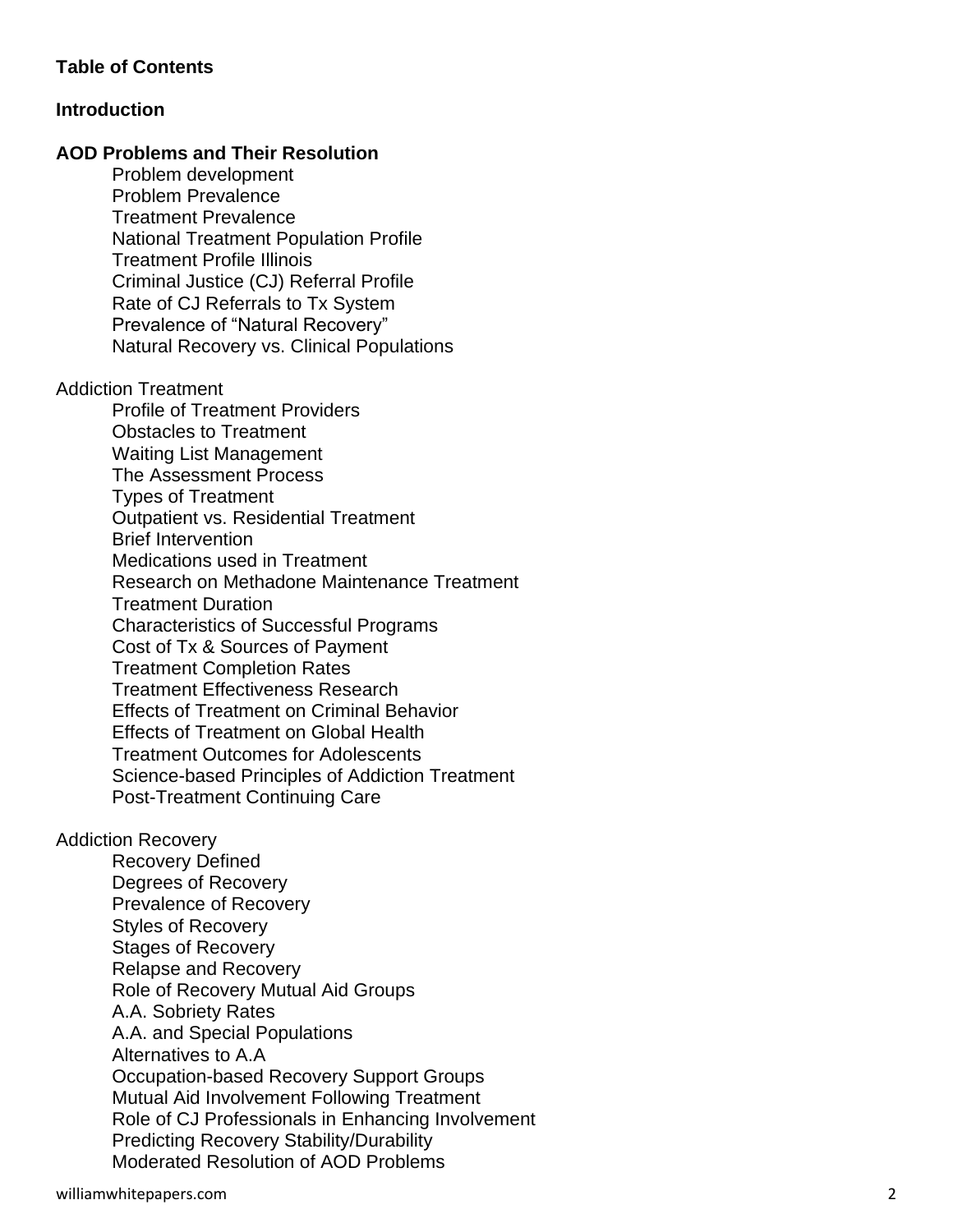Family Recovery Family Recovery Resources Cultural Pathways of Recovery

Appendix

# **Addiction Recovery and Related Mutual Aid Groups in America**

## **AOD Problems and their Resolution**

### *What distinguishes substance use from a substance use disorder?*

A significant portion of American citizens consume alcohol and others drugs during their lives, but only a much smaller portion of those individuals develop significant problems related to such use. Alcohol and other drug (AOD) problems vary in their course, spanning from adverse reactions to a single episode of AOD-intoxication, problems that span only a few months or years, and problems that span a significant period of one's life. Substance use disorders are distinguished by problems that meet the criteria of severity and duration. The current diagnostic system for substance use disorders, the American Psychiatric Association's Diagnostic and Statistical Manual of Mental Disorders, Fourth Edition (DSM-IV), divides these disorders into two categories.

AOD-problems that meet DSM-IV criteria for substance abuse reflect clinically significant impairment marked by one or more of the following in the past year:

- repeated substance use that results in failure to perform major role obligations,
- repeated use in situations that are physically hazardous,
- repeated substance-related legal problems, and
- continued substance use in spite of adverse AOD-related problems.

AOD problems that meet DSM-IV criteria for substance dependence reflect clinically significant impairment marked by at least three of the following in the past year:

- tolerance (escalating dosage required to produce desired effect),
- withdrawal (physical/psychological distress and craving following drug cessation),
- loss of control (erosion of volitional control over quantity and duration of use),
- failed efforts to cease or reduce use,
- significant time involved in drug procurement, drug use and recovery from drug effects,
- social, occupational or recreational activities forsaken or reduced due to drug use, and
- continued use in spite of adverse physical or psychological problems caused by substance use (American Psychiatric Association, 1994).

It can be seen from these criteria that substance use disorders are distinguished from substance use by their consequences and distinguished from transient substance-related problems by their severity and duration.

### *How do people develop such disorders?*

The development of a substance use disorder requires two conditions. The first condition involves forces that initiate excessive alcohol and other drug consumption. These are sometimes referred to as etiological pathways. The second condition involves those forces that operate to sustain excessive drug consumption over time. The former might be thought of as initiating factors (push forces); the latter can be thought of as maintenance factors (pull forces).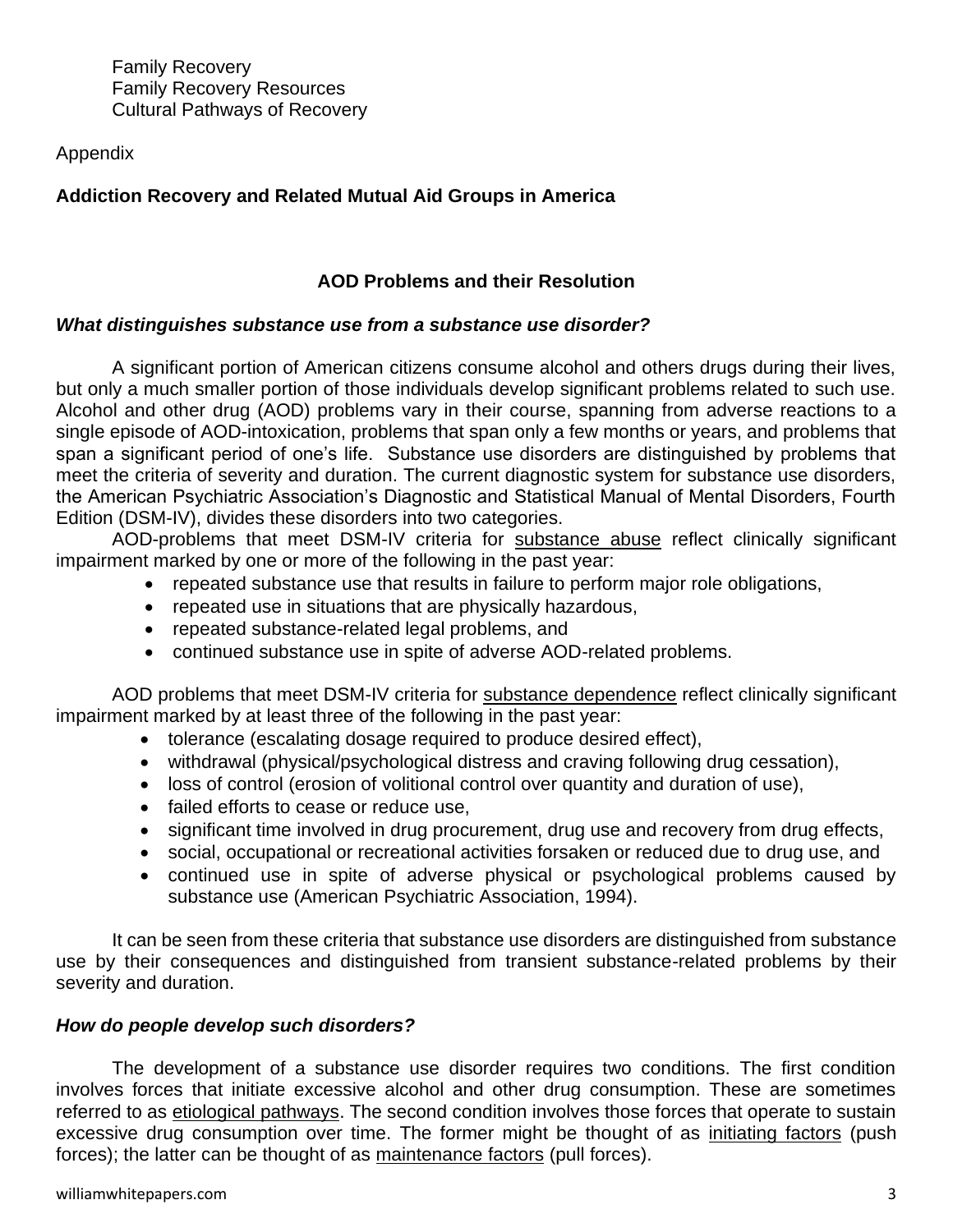There are multiple etiological pathways that mark the migration from substance use to the development of a substance use disorder. These pathways can be thought of in terms of sources of personal vulnerability and span three categories.

Some individuals have increased biological vulnerability for substance use disorders (e.g., experience alcohol and other drugs as more rewarding) (Volpicelli, 2001). Such vulnerability can result from genetic predisposition (children with extensive, intergenerational family histories of substance use disorders have 4-5 times the risk of later development of a substance use disorder than children born in families without such histories)(Goodwin,1988). This pattern is variably referred to as "gamma species alcoholism" (Jellinek, 1960), "Type B" alcoholism (Babor, et al., 1992), "Type II alcoholism," "male-limited alcoholism" (Cloninger, 1987), and "primary alcoholism" (White, 1996). Biological vulnerability can also result from physical trauma to the brain and nervous system that alters what might have otherwise been a normal response to psychoactive drugs. In general, biological vulnerability is indicated by one or more of the following: a family history of AOD problems, atypically high or low tolerance to alcohol and other drugs, euphoric recall of first AOD use, evidence of neurological insult predating AOD use (e.g., history of seizure activity, sensory impairment, cognitive impairment), and radical personality change while intoxicated. There are also individuals with severe and often complex medical illnesses (particularly those triggering acute and chronic pain) who develop patterns of selfmedication with alcohol and other drugs to alleviate the symptoms of such illnesses.

People can also possess psychological vulnerability for substance use disorders. This vulnerability is reflected in two patterns. The first involves people who are going through a major developmental crisis, e.g., divorce, death, occupational displacement, or other stressful event and increase their AOD consumption to ameliorate the distress associated with such events. The second pattern is seen in individuals with serious psychiatric illnesses whose excessive AOD use reflects one of numerous symptoms of such illnesses, an effort to hide or mask the existence of this stigmatized condition, or an effort to self-medicate symptoms of such an illness. Two common examples often seen in the criminal justice system illustrate this pattern of vulnerability. The first involves individuals with severe personality disorders whose excessive AOD use reflects a broader pattern of sensationseeking, risk-taking, and boundary-testing as well as a reflection of a broader cluster of traits, including self-centeredness, impulsivity, poor problem solving and disregard for social and legal norms. The second pattern involves individuals with histories of childhood victimization whose AOD use serves to self-medicate. The sustained risk for AOD problems rises in tandem with particular traumagenic factors related to such victimization. These factors include:

- early age of onset of victimization,
- long duration of victimization,
- victimization by multiple perpetrators over time and across circumstances,
- victimization by trusted individuals,
- boundary-invasive forms of victimization, and
- failure to be believed or protected following disclosure of victimization.

A third category of vulnerability for substance use disorders involves environmental vulnerability. In this pattern, excessive AOD use emerges in response to one's relationship to his or her family, social, or cultural environment. This pattern spans individual's using drugs excessively to behaviorally express serious problems in the nuclear family (a common pattern among adolescents), individuals developing AOD problems within a subculture in which excessive AOD use is a ticket of membership and a source of identity, and individuals who are enmeshed in cultural patterns of (often male-based) excessive drinking. (See White, 2003 for a detailed description of the "species of substance use disorders," distinguishing characteristics and indicated treatment strategies.)

Biological, psychological and environmental vulnerability can serve to prime a pattern of excessive AOD use that over time can mature into a severe and life-threatening substance use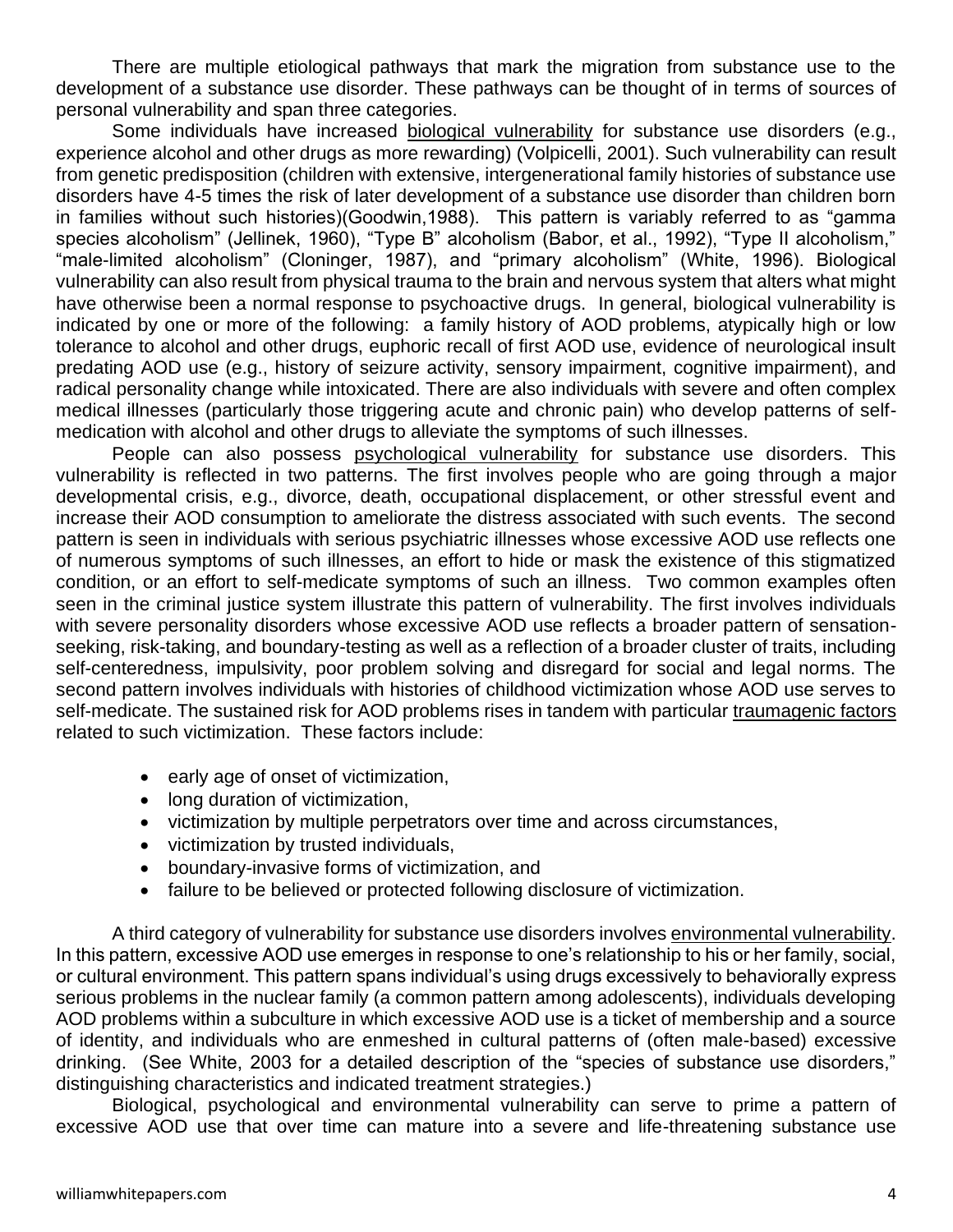disorder. Risk for the development of substance use disorders increases when combinations of these risk factors appear in the life of a single individual.

The forces that maintain excessive substance use are often quite different than the forces that initiate such a pattern of use. Once a pattern of excessive AOD use has been initiated, other forces come into play to sustain that pattern over time. These can include such factors as the growing range of psychological needs met by drug consumption and enmeshment in a drug-enmeshed social network (a culture of addiction), but there is growing evidence that the most powerful of these sustaining forces involve brain adaptations induced by sustained drug exposure. Volitional control over whether to use or not use and how much to use once use starts rapidly diminishes as the brain is "hijacked" by these biological adaptations to sustained drug exposure (Dackis, & O'Brien, 2005; Shaham, & Hope, 2005).

By the time people present in the criminal justice system due to AOD-related problems, they often present with deeply imbedding clusters of initiating and maintenance factors that have matured into diagnosable substance use disorders. The fact that those with substance use disorders are not a homogenous population underscores the need for sophisticated assessment procedures, a broad menu of treatment strategies and recognition of multiple long-term pathways and styles of recovery.

#### *How many people in the United States have a substance use disorder?*

In 2002, a national household survey identified the prevalence of those U.S. citizens who needed treatment for a substance use disorder as well as those who had received such assistance that year. Based on this survey, the estimated number of persons aged 12 or older needing treatment of an AODrelated problem was 22.8 million (9.7 percent of the total population) (SAMHSA, 2003). Thirteen percent of Americans have met DSM-IV criteria for alcohol abuse or alcohol dependence some time during their lives; the 12-month prevalence rate for alcohol abuse and dependence among Americans is 4-5% of the population (Grant, 1997).

#### *What percentage of people who need addiction treatment actually receive such treatment?*

Of the 22.8 million people needing treatment, only 2.3 million (1.0 percent of the total population aged 12 or older; 10.3 percent of those who needed treatment) received treatment at a specialty substance abuse facility during the year preceding the survey (SAMHSA, 2003). There is evidence that only a quarter to a third of people who meet DSM-IV criteria for a substance use disorder receive specialized addiction treatment in their lifetime (Dawson, Grant, Stinson, et al, 2005; Cunningham & Breslin, 2004).

### *What is the profile of individuals treated for substance use disorders in the United States?*

The National Institute on Drug Abuse reported the profile of 1.7 million treatment admissions in 2003. The dominant profile of persons entering treatment for a substance use disorder were being treated for problems with alcohol (23.2%), alcohol and another drug (18.7%), marijuana (15.4%), heroin (14.4%), crack cocaine (9.9%), amphetamines (7.7%), cocaine (3.5%) or other opiates (2.9%). Those admitted to treatment in 2003 were predominately White (61.8%), African-American (23.6%) and Hispanic or Latino (13.3%). Most were between 31-45 years of age (43.4%) or 21-30 (24.6%). Fifteen percent of those admitted to treatment were between age 12-20. (Source: [http://www.drugabuse.gov/DrugPages/Stats.html\)](http://www.drugabuse.gov/DrugPages/Stats.html)

The percentage of women admitted for treatment of a substance use disorder is increasing in the United States with women now representing 30% of national treatment admissions. Women also present with different drug choices. Women make up only 23.6% of alcohol admissions, but 50.9% of sedative admissions, 49.6% of tranquilizer admissions, 46.3% of other opiate admissions and 44.6% of methamphetamine admissions. (Source: http://www.whitehousedrugpolicy.gov/drugfact/women/)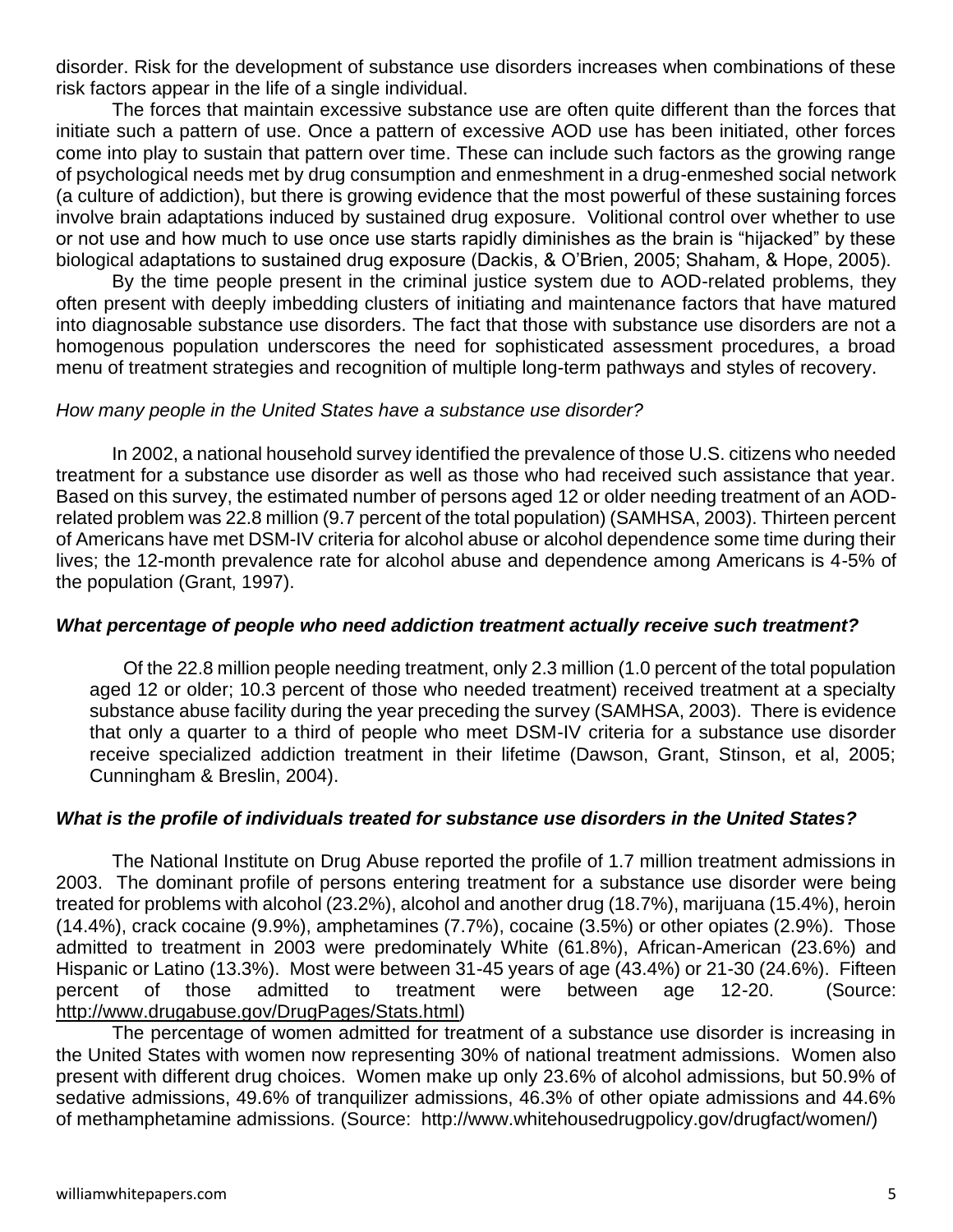### *Does this profile differ among those admitted to treatment in Illinois?*

There were a total of 97,714 treatment admissions in Illinois in FY 2004. 33% of those admissions were women (30% nationally), and the primary drugs at the time of admission in their order of frequency were alcohol, marijuana, cocaine, heroin, methamphetamines and other opiates. The racial composition of 2004 treatment admissions in Illinois was 48% White, 41% African American, 9% Hispanic and 4% other. Adolescents made up 17% of all treatment admissions.

(Source: Illinois Department of Human Services, Division of Alcoholism and Substance Abuse, FY 2004 Data Book. http://www.dhs.state.il.us/oasa/dasafy2004dataBook.pdf)

## *Does this profile differ for individuals referred from the criminal justice system?*

Nationally, referrals from the criminal justice system to addiction treatment (compared to all admissions) are more likely to be male, younger, employed, report a primary problem with alcohol and have no prior history of treatment. (Source:

http://www.oas.samhsa.gov/2k4/CJreferrals/CJreferrals.htm)

In Illinois, there were a total of 64,087 criminal justice (CJ) referred clients (not including TASC and DUI referrals). These referrals were predominately male (75%) with a slightly higher percentage of White referrals (50.6%) (compared to 37.4% for Blacks, 8.9% Hispanics and 3% for Other). Of the CJ referred clients in 2004, 82% were unmarried (never married, divorced, separated or widowed), 68% had a family income of less than \$7,400 and 49% were unemployed at the time of their admission to treatment. Their primary drugs of choice were marijuana (32%), alcohol (27.5%), cocaine (14.9%), heroin (12.3%) and methamphetamines (3.9%). (Source: Illinois Department of Human Services, Division of Alcoholism and Substance Abuse, FY 2004 Data Book. http://www.dhs.state.il.us/oasa/dasafy2004dataBook.pdf)

### *What percentage of referrals to addiction treatment are from the criminal justice system?*

In 2002, 36% of admissions (655,000 admissions) to addiction treatment in the United States were from the criminal justice system. More than half (54%) of adolescent admissions to treatment were referred by the criminal justice system (compared with 40% in 1992). (Source: http://www.drugabusestatistics.samhsa.gov/2k4/youthTX/youthTX.cfm)

The criminal justice system is the largest source of referrals to addiction treatment. The types of criminal justice referrals are illustrated in Figure 1.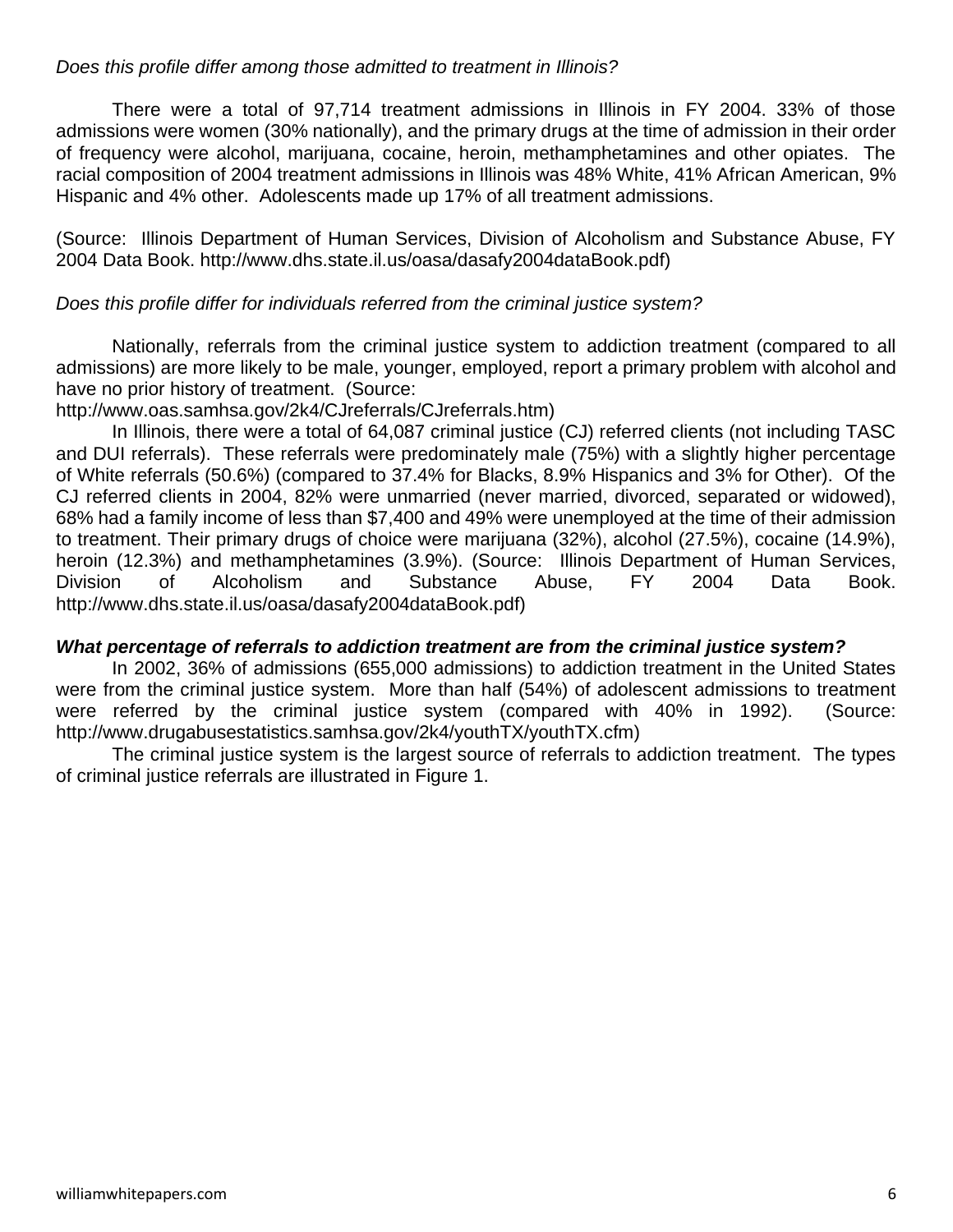

http://www.oas.samhsa.gov/2k4/CJreferrals/CJreferrals.htm)

In Illinois, 38% of clients entering treatment were criminal justice referred in FY 2004 with an additional 4% coming from TASC and 4% coming from DUI evaluators. Of the CJ referred clients, 75% came from Court Service referrals, 16% from DOC referrals, 5% from law enforcement and 4% from attorneys.

(Source: Illinois Department of Human Services, Division of Alcoholism and Substance Abuse, FY 2004 Data Book. http://www.dhs.state.il.us/oasa/dasafy2004dataBook.pdf)

#### *What percentage of people with AOD problems resolve these problems without professional treatment or recovery mutual aid involvement?*

Many people with AOD problems (including many of those who meet DSM-IV criteria for substance abuse or substance dependence) resolve these problems without professional assistance or involvement in mutual aid groups such as Alcoholics Anonymous. In the scientific literature on addiction, this is referred to as natural recovery, spontaneous remission, or maturing out. Natural recovery is, according to some studies, the most common recovery pathway (Fillmore, Hartka, Johnstone, Speiglman & Temple, 1988; Sobell, Sobell, Toneatto, & Leo, 1993; Cunningham, Sobell, Sobell & Kapur, 1995; Cunningham, 1999; Sobell, Cunningham, & Sobell, 1996; Tuchfeld, 1981). Only a small portion (less than 25 percent) of those who recover from a substance use disorder do so through the vehicle of professionally-directed treatment (Knupfer, 1972; Vaillant, 1979; Sobell, et al., 1996). Natural recovery is most common in individuals with shorter and less severe AOD-using careers and those with higher incomes and more stable social and occupational supports (Sobell, et al., 1993; Sobell et al., 1996; Larimer & Kilmer, 2000). Natural recovery has also been documented across a wide variety of abuse and dependence patterns (opiate addiction, cannabis dependence, etc.)(Biernacki, 1986, Granfield and Cloud, 1999; Ellingstad, Sobell, Sobell, et al, 2005).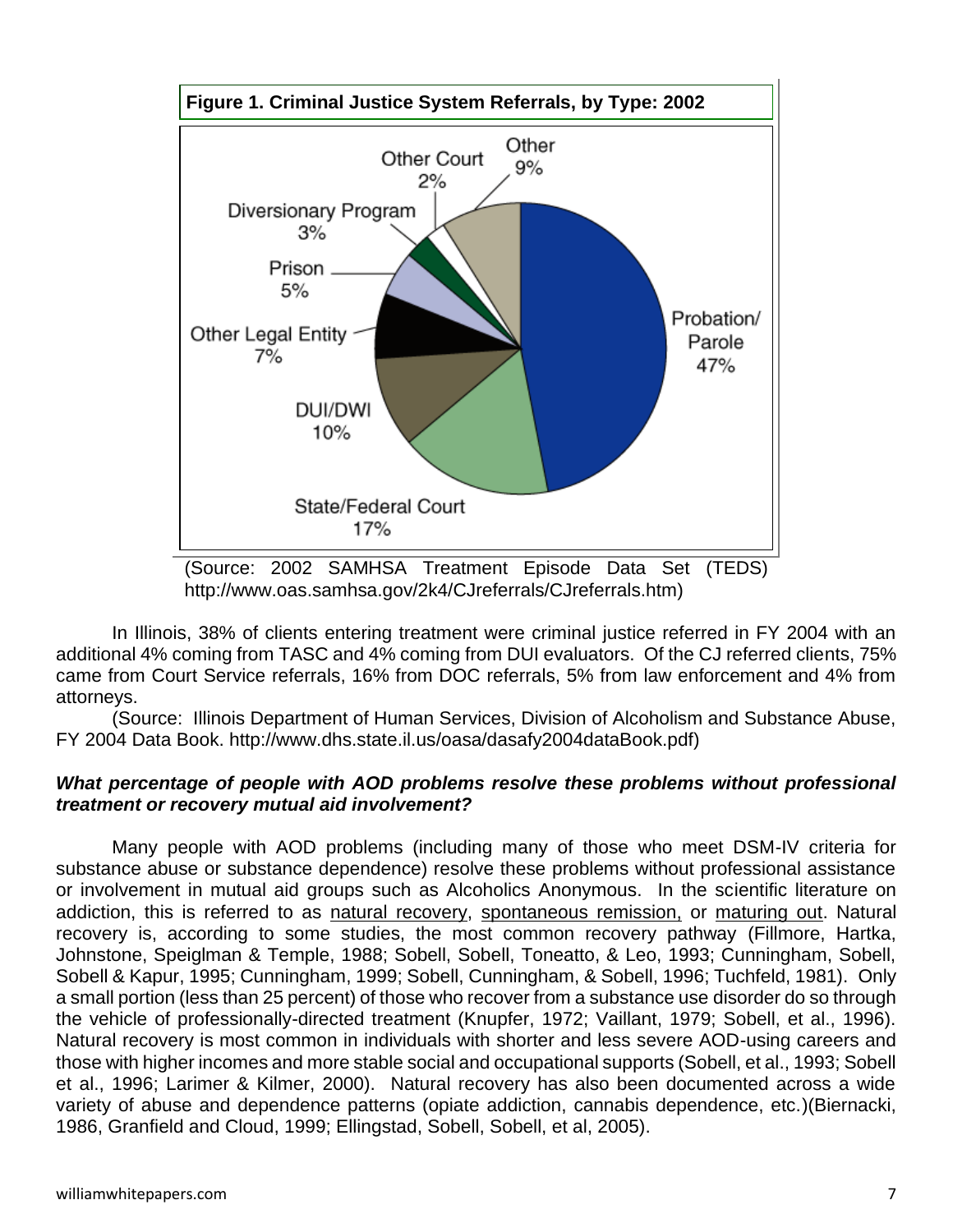People who achieve a period of natural recovery are more prone to relapse than those who enter recovery through the mechanism of professional treatment, suggesting the need for monitoring and early re-intervention with both groups (Moos & Moos, 2006)

#### *What distinguishes those who can and can't resolve these problems on their own?*

Those who require treatment and/or sustained mutual aid involvement are distinguished by greater personal vulnerability (family history of substance-related problems, lowered age of onset), greater problem severity and chronicity, co-occuring medical and psychiatric disorders, and lower "recovery capital" (internal and external resources that can help initiate and sustain sobriety) (Room, 1989; Weisner, 1993; Bischof, et al., 2000; Granfield & Cloud, 1996, 1999; Tucker & Gladsjo, 1993). In the presence of these factors, individuals may need significant and ongoing support to initiate and sustain recovery. The operating principle seems to be: the greater the level of problem severity, the greater the likelihood an offender will need professional treatment and mutual aid resources to achieve recovery and reduce the likelihood of criminal recidivism as well as his or her threat to public safety.

One predictor of growing note is that of early age of onset of regular substance use. In the past four decades, substance experimentation has moved from a symbolic rite of passage from late adolescence into adulthood to a rite of passage from childhood into adolescence (White, 1999; Dennis, Babor, Roebuck, & Donaldson, 2002). This lowered age of onset of drug exposure is particularly pronounced in populations of adolescents and young adults entering the criminal justice system and addiction treatment programs. Thirty-eight percent of drug-using youth incarcerated within stateoperated juvenile facilities reported onset of drug use before age 12 (19 percent before age 10) (U.S. Department of Justice, 1994). In the just-completed Cannabis Youth Treatment Study, more than 80 percent of the 600 youth admitted to the study began regular substance use between the ages of 12 and 14 (Dennis, Titus, et al., 2002). This trend has profound implications as lowered age of onset (before age 15) of AOD use has been linked to increased risks of adult substance use disorders, faster development of AOD problems, greater problem severity, co-occurring physical and psychiatric disorders, and poor intervention outcomes (White, Godley, & Dennis, 2003). Lowered age of onset of drinking has also been linked to increased lifetime risk of drinking and driving, and involvement in motor vehicle crashes while under the influence of alcohol (Hingson, Heeren, Jananka, & Howland, 2000).

### **Addiction Treatment**

#### *Who provides addiction treatment in the United States?*

A 2003 survey of specialized addiction treatment facilities in the United States identified 13,626 such facilities that on March 31, 2003 had a total of 1,092,546 clients enrolled in treatment. More than 60% of the facilities surveyed in 2003 were operated by private non-profit entities, one-quarter were operated by private for-profit organizations, and the remainder were operated by Federal, State, local, or tribal governments. 80% of the facilities provided outpatient care, 28% provided residential treatment, and 7% offered hospital inpatient care. (Source: http://oas.samhsa.gov/2k5/nssats/nssats.cfm)

#### *What are the major obstacles to people receiving treatment for an alcohol or other drug problem?*

There are five major obstacles to entry into treatment: 1) the individual's own lack of desire to change or ambivalence about stopping AOD use, 2) geographical accessibility to the kind of treatment that is needed, 3) the lack of needed ancillary support services such as sober housing, transportation and day care, 3) the potential of waiting lists that preclude immediate admission to treatment and 4) the lack of financial resources to pay for treatment (White, 1998).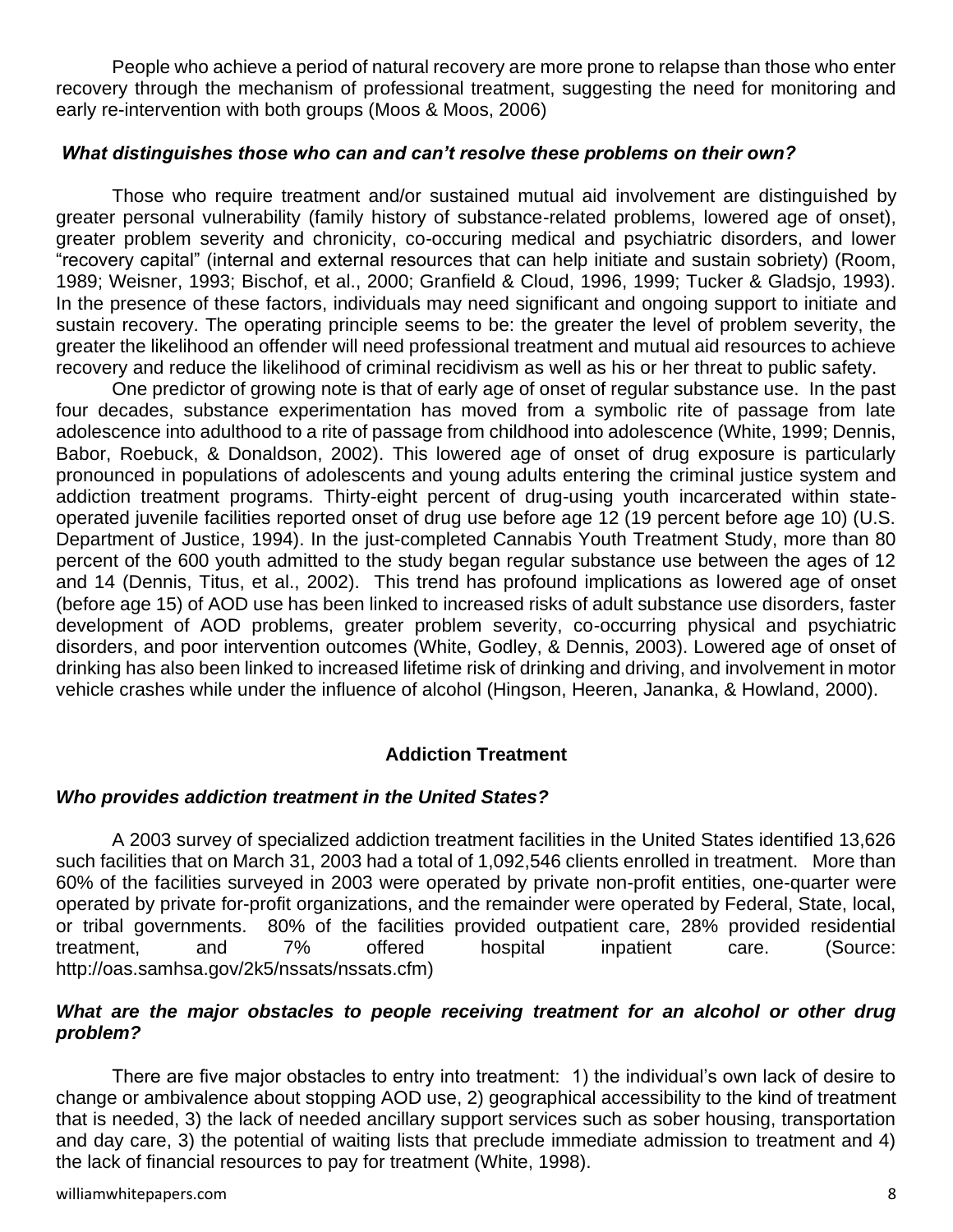### *What can the criminal justice system do to facilitate treatment entry and support individuals who are on a waiting list to get into treatment?*

Such efforts are important given research confirming that those on the waiting list are ambivalent about treatment, continue to use while on a waiting list, and often fail to enter treatment when the immediate crisis passes. (Graham, Brett & Bois, 1995). Drop-out rates for those on waiting lists to enter treatment range from 25-50% (Stark, Campbell, & Brinkerhoff, 1990). Criminal justice personnel can 1) maintain contact with and continually re-motivate those on waiting lists to enter treatment, 2) arrange interim recovery initiation resources (e.g., sober housing, linkage to recovery mutual aid groups), 3) provide recovery literature to those waiting to enter treatment, 4) conduct pre-treatment orientation and readiness groups, and 4) serve as an advocate with the treatment agency to speed admission to treatment.

Waiting lists are longest in most areas for residential treatment and methadone maintenance treatment. Probation officers may find individuals on prolonged waiting lists to enter residential treatment that, through enmeshment in sober housing and mutual aid groups and probation monitoring and support, initiate what by all appearances is a stable pattern of recovery. Waiting lists can serve as a filter for treatment need. Those who can initiate and sustain recovery for 60-90 days while on the waiting list may not need a residential level of care to achieve recovery.

#### **What occurs in the assessment process?**

The assessment process varies by treatment modality and across public and private sector settings but generally involves a determination of the type, severity and duration of AOD problems (via a physical, laboratory tests, and AOD use history); the identification of co-occurring medical, psychiatric, legal and occupational/educational problems as well as an evaluation of the family, social, occupational environment in which recovery will be attempted. This data is then integrated into a preliminary treatment plan that is refined over time in collaboration with each client and family.

### *What are the major types of treatment for substance use disorders?*

There are many ways to classify treatment services. Treatment programs vary by:

- intensity of treatment, e.g., outpatient, intensive outpatient, residential
- the setting in which treatment occurs, e.g., with the client living at home, with the client living in a treatment community, or in jail or prison
- treatment philosophies (from biological, psychological, cultural and spiritual models), service delivery frameworks (individual, group, family) and particular techniques (from medications to interventions such as coping skills training, motivational enhancement, contingency management, 12-step facilitation, community reinforcement approach, relapse prevention, multidimensional family therapy)
- the duration of treatment services, e.g. brief intervention, short-term (less than 30 days) and long-term (more than 30 days)

The American Society of Addiction Medicine has defined placement criteria across five levels of care in addiction treatment: Level 0.5, Early Intervention; Level I, Outpatient Treatment; Level II, Intensive Outpatient/Partial Hospitalization; Level III, Residential/Inpatient Treatment; and Level IV, Medically-Managed Intensive Inpatient Treatment (ASAM, 1996). Admission criteria are defined for each level of care based on the following dimensions: acute intoxication/withdrawal potential; biomedical conditions and complications; emotional, behavioral or cognitive conditions and complications; readiness to change; relapse, continued use or continued problem potential; and recovery environment. Addiction treatment exists on a continuum from high structure and intensity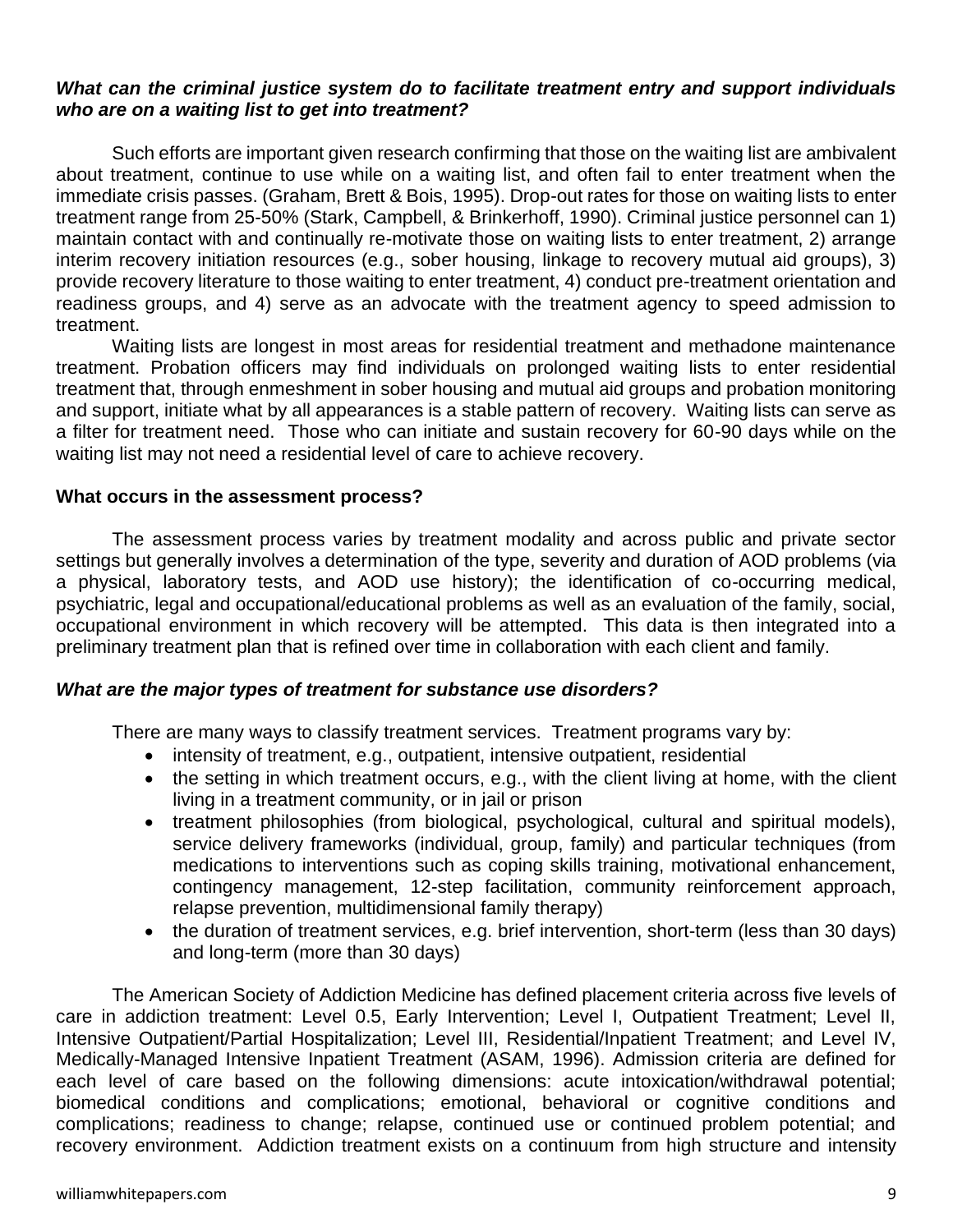(inpatient medical detoxification) to low structure and intensity (weekly outpatient counseling) and from brief interventions that span a few hours of professional contact to interventions that may last for years (methadone maintenance).

### *What factors determine whether someone gets residential or outpatient treatment?*

Inpatient services are generally indicated for those individuals who present with:

- substance use disorders of great intensity and/or chronicity,
- acute medical/psychological problems that require close monitoring or care during detoxification and early recovery,
- a family/social environment that inhibits the initiation of sobriety, or
- a prior history of failure in outpatient addiction treatment modalities.

## *Is inpatient/residential treatment more effective than outpatient treatment?*

It is hard to compare effectiveness across these levels because inpatient/residential treatment is used to treat the most severe substance use disorders. Both inpatient and outpatient treatment can be effective when matched to the right individual. A major problem of inpatient and residential programs is transfer of learning from the institutional environment to the client's natural environment. Where these environments are not conducive to sustained recovery, efforts must be made to alter these environments or to find alternative environments that can support recovery, e.g., recovery homes. Given the shortened lengths of residential treatment, efforts to evaluate these natural environments and the potential need for alternative environments must begin at the point of treatment admission.

# *Can't some individuals resolve AOD problems through very brief professional intervention?*

There is a growing body of evidence that brief interventions can have very positive effects on those with alcohol problems (as measured by shifts to abstinence or moderated use), particularly among those with lower problem severity and greater natural resources (Brief Interventions, 2003). Brief interventions rely on feedback of personal risk, emphasizing the individual's personal responsibility and choice to resolve the problem, explicit advice to decelerate or stop AOD use, outlining a menu of ways to reduce or stop drinking, an empathic counseling style, expressions of confidence in the client's ability to change, personal-goal setting, and on-going monitoring and encouragement (Miller and Sanchez, 1993).

### *What are the most commonly used medications in the treatment of substance use disorders?*

There are a growing number of pharmacological adjuncts in the treatment of addiction (most aimed at treating alcohol or opiate dependence) (Volpicelli, 2001; Senay, 1998).

- 1. Aids in detoxification, for example, benzodiazepines (e.g., valium) facilitate the safe elimination of substances from the body.
- 2. Stabilization agents such as methadone, levo-alpha-acetyl methadol (LAAM), and buprenorphine, enhance metabolic stability, reduce post-detoxification cravings and reduce relapse.
- 3. Aversive agents, such as Antabuse (disulfram), provide a chemical shield against impulses to use by eliciting toxic reactions (e.g., flushing, nausea/vomiting, increased heart rate) to even a small intake of alcohol.
- 4. Neutralizing agents (antagonists), such as naltrexone when used in the treatment of opiate addiction, neuter the ability of a drug to induce its desired euphoric effects.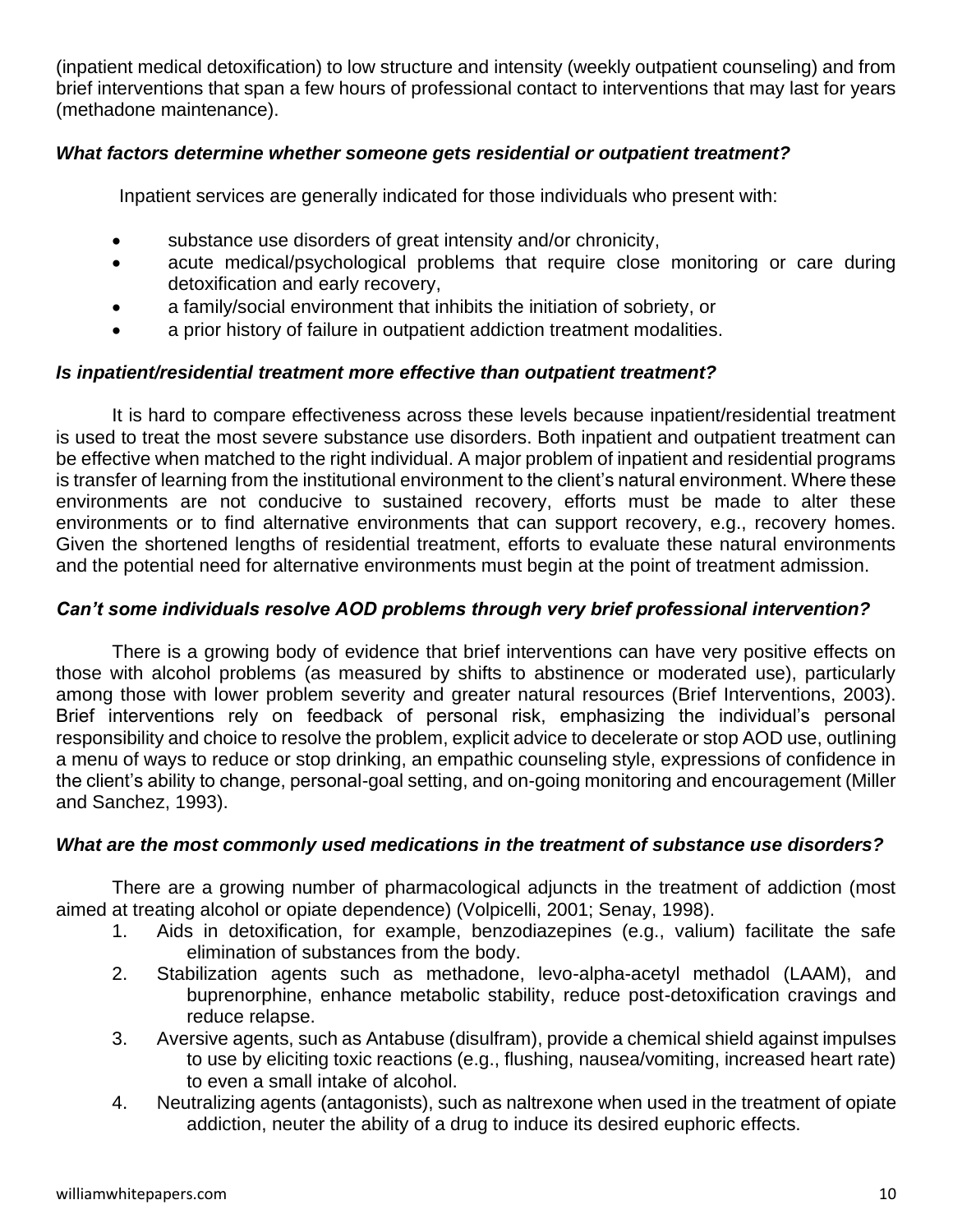- 5. Anti-craving agents, such as naltrexone, nalmefene and acamprosate used in the treatment of alcoholism, reduce post-withdrawal cravings for alcohol and reduce the rewarding effects of alcohol if it is consumed.
- 6. Agents such as antidepressants, mood stabilizers and neuroleptic (anti-psychotic) medications, used to treat co-occurring psychiatric disorders, are also common in addiction treatment given the increasingly high co-occurrence of depression, bi-polar disorder, anxiety disorder, and psychosis.

A recent trend has been the use of medications in combination (e.g., naltrexone and acamprosate in the treatment of alcohol dependence) (Johnson, 2000).

Medications will play an increasing role in the treatment of substance use disorders as new medications are developed that have fewer side effects and, as a result, generate higher rates of compliance related to their use (Alcohol Alert, 2000).

#### *What are the major side effects of these medications?*

Some of the medications used in addiction treatment are contraindicated for some offenders due to their medical or psychiatric status and several of these medications can have unpleasant side effects in a small percentage of individuals. Most of these side effects are transient and relatively mild. The most common of these side effects (constipation, nausea, dizziness, sedation, sweating, skin rash. headache, and fatigue) dissipate naturally or with adjustments in dosage, but some (such as impotence or delayed ejaculation) can compromise compliance.

Since some of these symptoms can surface after primary treatment is completed, it is recommended that probation officers monitor medication compliance, ask specific questions about any unpleasant side effects and encourage offenders experiencing such effects to report them to their physicians so that dosages may be adjusted or alternative medications prescribed.

#### *There is considerable stigma and misinformation that continues to surround the use of methadone, particularly in the criminal justice system. Will this change with the growing emphasis on evidence-based practices?*

No addiction treatment modality has been more extensively and rigorously evaluated than methadone maintenance treatment (MMT). Nearly every major health policy body has reviewed the evidence on MMT, including the National Institute on Drug Abuse, American Medical Association, American Society of Addiction Medicine, Institute of Medicine, National Academy of Sciences, National Institute on Health Consensus Panel, and the Office of National Drug Control Policy. These collective reviews conclude that orally administered methadone can be provided for a prolonged period at stable dosages (without the escalation in tolerance seen with morphine or heroin), with a high degree of longterm safety, and without significant effects on psychomotor or cognitive functioning. These reviews also confirm that MMT delivered at optimal dosages by competent practitioners: 1) decreases the death rate of opiate-dependent individuals by as much as 50%, 2) reduces transmission of HIV, hepatitis B and C and other infections, 3) eliminates or reduces illicit opiate use (by minimizing narcotic craving and blocking the euphoric effects of other narcotics), 4) reduces criminal activity, 5) enhances productive behavior via employment and academic/vocational functioning, 6) improves global health and social functioning, and 7) is cost-effective (White and Coon, 2003; National Consensus, 1998: Kreek and Vocci, 2002).

The positive effects of MMT documented in the literature are not automatic. They are contingent upon access to MMT, adequate dosages of methadone, competent staff, and a full range of psychosocial rehabilitation services. They are also contingent upon continued involvement in MMT. Rates of relapse following termination of MMT are high even for clients clinically judged to have a good prognosis for recovery without methadone. The effectiveness of methadone as a biologically normalizing agent and its prolonged utility in preventing relapse has prompted addictionologist Dr.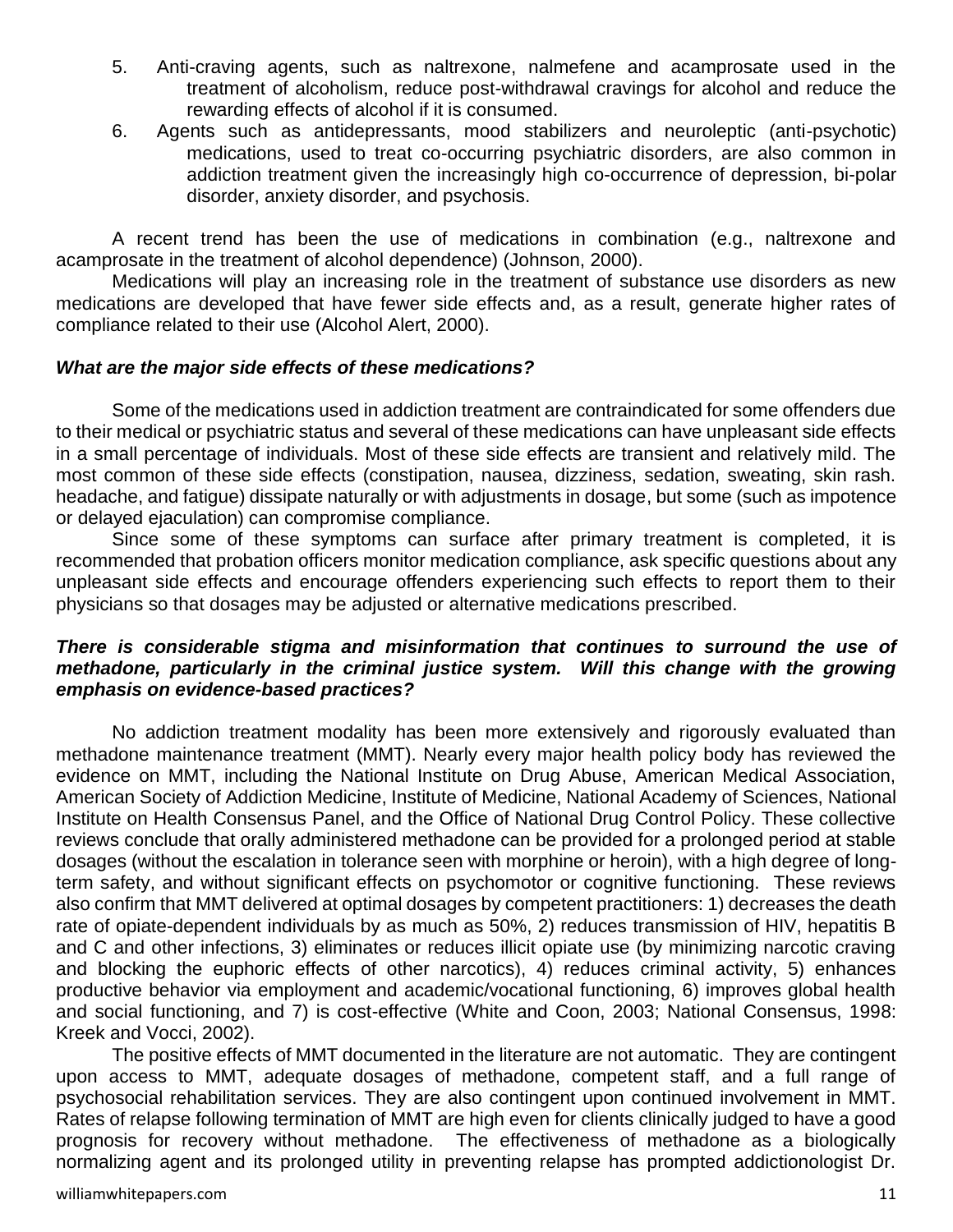Avram Goldstein (2001) to compare the role of methadone in the treatment of the opiate-dependent person with the role of insulin in the treatment of the diabetic. Forty percent of individuals seeking treatment with heroin as their primary drug choice are placed in methadone treatment. (Source: [http://www.drugabusestatistics.samhsa.gov/2k3/methadoneHtx/methadoneHtx.cfm\)](http://www.drugabusestatistics.samhsa.gov/2k3/methadoneHtx/methadoneHtx.cfm) Today, approximately 179,000 of the more than 900,000 opiate addicts in the United States are enrolled in methadone maintenance treatment (Kreek and Vocci, 2002).

## *What pharmacological treatments are available to treat abuse or dependence on drugs other than alcohol or opiates (e.g., sedatives, cocaine, methamphetamine, hallucinogens, inhalants, cannabis)?*

While there are medications used to treat acute adverse reactions to these substances and aid in detoxification (e.g., benzodiazepines), there are no specific medicines to treat other substance use disorders that are analogous to the roles methadone or naltrexone play in the treatment of opiate and alcohol addiction. The Food and Drug Administration has not yet approved any medications specifically for treatment of problems related to use of anabolic steroids, inhalants, hallucinogens, methamphetamines and other stimulants, or marijuana. There are, however, numerous funded studies seeking to find pharmacological adjuncts to help in the treatment of individuals experiencing problems related to these other substances. (Source: http://nida.nih.gov/Infofacts/treatmed.html)

There is a growing trend to concurrently treat those individuals entering treatment who are also addicted to nicotine. There are a variety of pharmacological treatments (gum, patches, nasal sprays) and medications such as bupropion used to treat nicotine addiction.

## *How long does treatment usually last?*

The length of involvement in treatment varies by modality and by individual, with the longest lengths of stay usually reserved for those with very severe, complex problems and few recovery supports in their natural environment. A study of treatment discharges in the year 2000 revealed the following median lengths of stay across the country: Detoxification—5 days, outpatient treatment-91 days, intensive outpatient treatment—44 days, short-term residential rehabilitation—27 days, long-term residential rehabilitation—75 days,and hospital-based residential treatment 12 days. (Source: http://wwwdasis.samhsa.gov/teds00/TEDS\_2K\_CH6.htm)

Unfortunately, lengths of stay are often determined not by clinical need, but by administrative (intensity of demand for services via waiting lists) and fiscal (length of stay restrictions by payors) issues.

### *What are the characteristics of the most successful treatment programs?*

There are several benchmarks that indicate a baseline of quality and professionalism in the provision of addiction treatment services. Some of the most significant of these include:

- state licensure,
- Accreditation by the Joint Commission on Accreditation of Health Organizations (JCAHO) or the Commission on Accreditation of Rehabilitation Facilities (CARF),
- medical/psychiatric services or linkage arrangements,
- multidisciplinary staff; direct service staff certified as addiction counselors; supervising staff trained at M.A. to Ph.D. level,
- prior experience with drug choice, age, ethnicity, clinical profile of client being referred,
- use of global assessment instruments and processes,
- diversity of treatment modalities (full continuum of care),
- intensity of family involvement,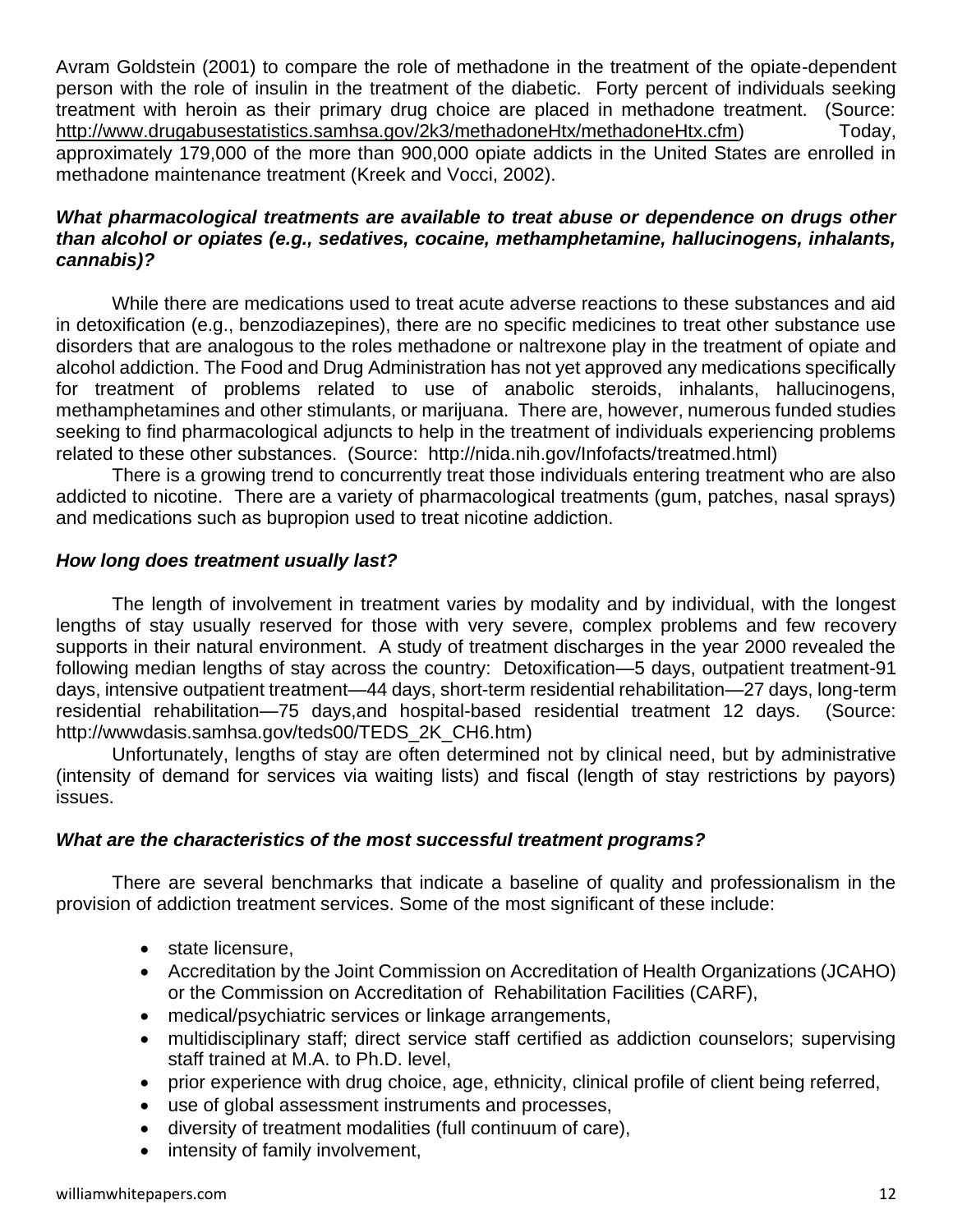- intensity of linkage to mutual aid groups and other recovery support services,
- intensity and duration of aftercare programs; presence and strength of alumni association, and
- specialized services for clients with special needs, e.g., adolescents, women, clients of color, dually diagnosed, relapsed clients.

Methadone maintenance treatment programs that provide higher dosages of methadone (above 60 mg per day) and provide a broader range of psychosocial support services have better retention and long-term recovery rates than clinics that utilize lower doses and offer minimal ancillary support services. (Source: [http://nida.nih.gov/Infofacts/TreatMeth.html\)](http://nida.nih.gov/Infofacts/TreatMeth.html)

Programs that have the best outcomes treating adolescent substance use disorders:

- use comprehensive assessment processes,
- focus on the special developmental needs of adolescents (family and group-oriented treatment),
- address co-occurring emotional/behavioral problems,
- provide strong programming in classroom academics and vocational counseling,
- have flexible policies regarding rule violations, and
- have well-organized monitoring and recovery support services that continue after initial treatment (Friedman & Glickman, 1986; White, Dennis, & Tims, 2002; Williams & Chang, 2000).

Seen as a whole, the treatment programs that are most effective offer a comprehensive range of services, provide ancillary services that address issues that may contribute to or result from prolonged substance use and which provide case management or recovery support services that address obstacles to treatment completion and recovery maintenance (Siegal, Rapp, Li, et al, 1997; McLellan, Grisson, Zanis, Randall, Brill & O'Brien, 1997; McLellan, Hagan, Levine, et al, 1999).

#### *What does treatment cost, and who pays for this treatment?*

Costs for addiction treatment vary from private to public sector programs, across modality and from provider to provider. The National Treatment Improvement Evaluation Study (NTIES), a Congressionally-mandated five-year study of the impact of drug and alcohol treatment, found that treatment costs in publicly funded programs range from a low of about \$1,800 per client to a high of approximately \$6,800 per client. The following differences in cost by modality were reported.

| <b>Comparative Cost of Treatment</b><br>Table 6. Type, Length and Cost of Treatment |          |                                         |
|-------------------------------------------------------------------------------------|----------|-----------------------------------------|
|                                                                                     |          |                                         |
| <b>Outpatient nonmethadone</b>                                                      | \$15/day | \$1,800/dient (about 120 days)          |
| Correctional                                                                        | \$24/day | \$1,800/client (about 75 days)          |
| Long-term residential                                                               | \$49/day | \$6,800/client (about 140 days)         |
| <b>Short-term residential</b>                                                       |          | \$130/day \$4,000/dient (about 30 days) |

(Source: http://www.ncjrs.org/nties97/costs.htm)

Looking at the costs of treatment as a whole, 64% of these costs were publicly subsidized via federal/state funding (Medicaid, Medicare, Substance Abuse Prevention and Treatment Block Grants, and other federal/state funding), with the remaining 36% being paid for by private insurers, private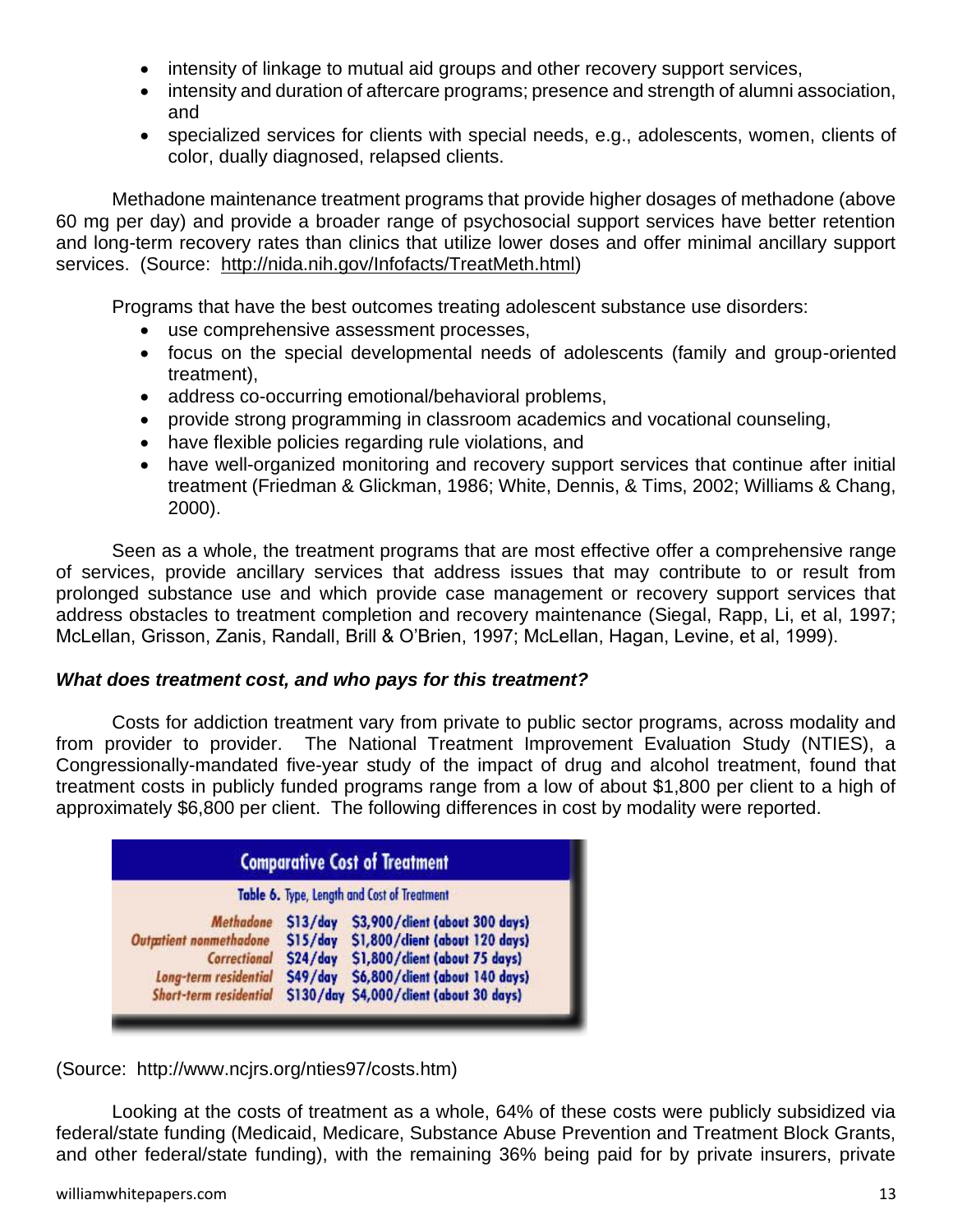### What percentage of people admitted to addiction treatment in the United States do not *successfully complete that treatment?*

More than half of clients admitted to addiction treatment do not successfully complete treatment (24% leave against staff advice; 18% are administratively discharged for various infractions; 9% are transferred) (SAMHSA-OAS, 2002; Stark, 1992). Completion rates vary by modality: short-term residential treatment (61%); inpatient hospital treatment (55%); detoxification (51%), intensive outpatient treatment (42%), outpatient treatment (35%), long-term residential treatment (33%) and methadone treatment (15%), and are lower for drugs other than alcohol, particularly for opiates and cocaine (SAMHSA-OAS, 2002).

In Illinois, 56% of clients admitted to treatment in FY 2004 failed to successfully complete treatment, and 59% of CJ-referred clients failed to complete treatment.

(Source: Illinois Department of Human Services, Division of Alcoholism and Substance Abuse, FY 2004 Data Book. http://www.dhs.state.il.us/oasa/dasafy2004dataBook.pdf)

### *How effective are current treatments for substance use disorders?*

Seen as a whole, the overall effects of treatment are positive. Treatment-related remissions (persons no longer meeting DSM-IV criteria for a substance use disorder following treatment) average about one-third, substance use decreases by an average of 87% following treatment, and substancerelated problems decrease by an average of 60% following treatment (Miller, Walters, & Bennett, 2001). Recent studies confirm that addiction treatment outcomes are comparable to treatment outcomes for other chronic health conditions (e.g., Type I diabetes, hypertension and asthma) (McLellan, O'Brien, Lewis, & Kleber, 2000). The recognition of such overall positive effects has been linked to the willingness of probation officers to link offenders to treatment services (Polcin & Greenfield, 2003).

 One of the largest and best-designed treatment outcome studies was Project Match, which tested the relative effectiveness of three models of treatment for alcohol problems (motivational enhancement therapy, cognitive-behavioral therapy, and twelve-step facilitation therapy). Drinking days among those treated declined from 75% of days to 20% of days following treatment, with the three models proving equally effective with approximately 50% of those treated (Project MATCH Research Group, 1998). This study also confirmed differences in outcome by problem severity. Those participants with the most severe alcohol problems did better (measured in days of abstinence) in 12-step facilitation therapy, and those with less severe problems did better in cognitive-behavioral therapy (Fuller & Hiller-Sturmhofel, 1999). Another large study in the Veterans Hospitals found very similar outcomes, with those in 12-step oriented programs more likely to have achieved continuous abstinence than those in cognitive behavioral programs (Ouimette, Finney & Moos, 1997).

Follow-up studies reveal highly variable responses to addiction treatment, including those who:

- remain continually abstinent following treatment (sustained abstinence effect),
- remain continually abstinent and function at levels superior to those preceding onset of substance use disorder (amplified effect),
- immediately return to pre-treatment levels of substance use (no effect),
- decrease their use to subclinical levels (moderated effect) or experience less severe problems than before treatment (partial effect),
- abstain initially but return to pre-treatment levels of substance use (transient effect),
- relapse following treatment but migrate to a pattern of stable recovery (delayed effect),
- recycling between periods of recovery and periods of relapse (ambivalent effect), and
- accelerate substance use following treatment (iatrogenic effect).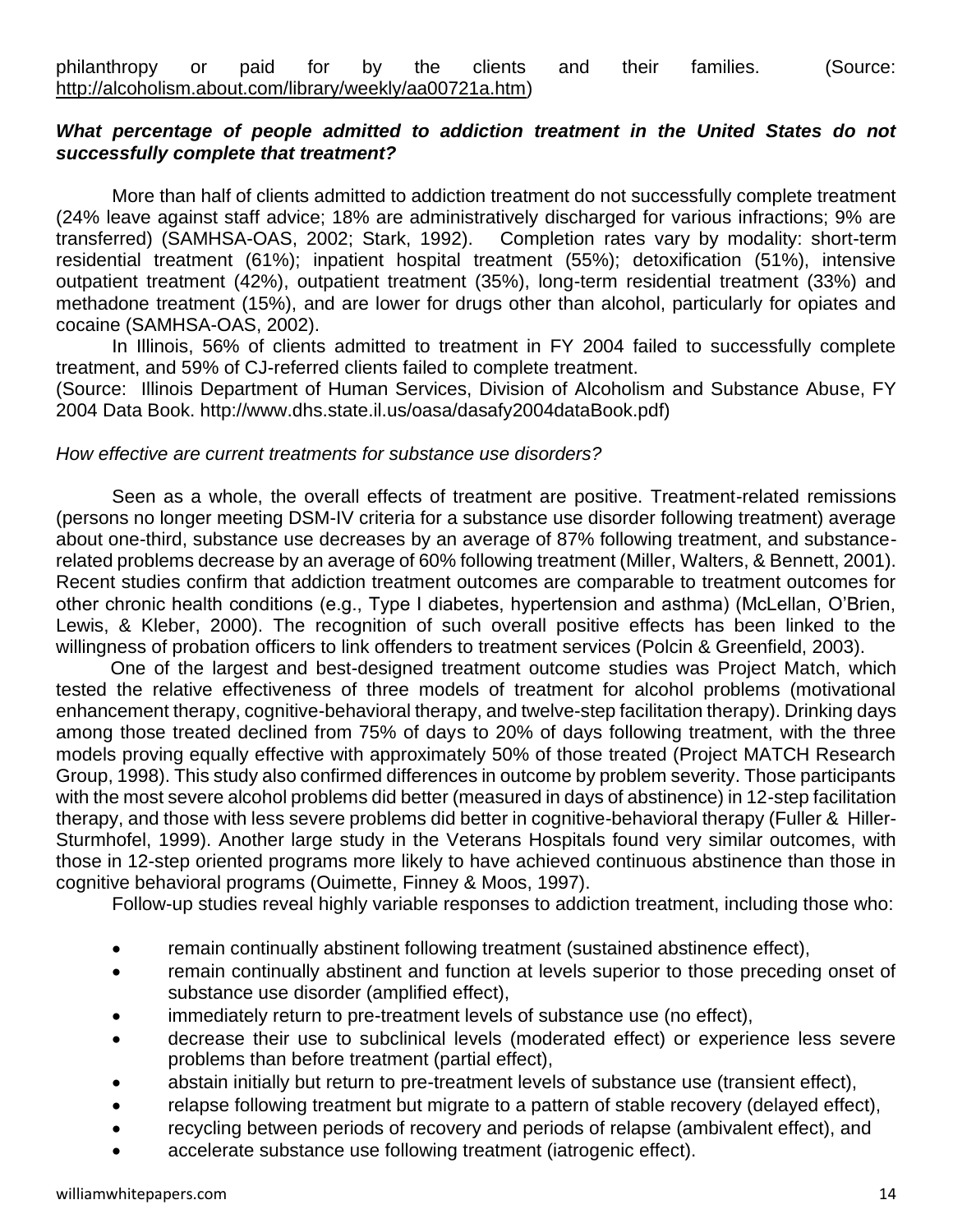The most striking (and sobering) aspects of treatment outcome studies include the following findings:

- *Post-treatment Relapse:* The majority of people completing addiction treatment resume AOD use in the year following treatment (Wilbourne & Miller, 2002). Of those who consume alcohol and other drugs following discharge from addiction treatment, 50-60% do so within 30 days of discharge and 80% within 90 days of discharge (Hubbard, Flynn, Craddock & Fletcher, 2001).
- *Re-admission:* Between 25-35% of clients who complete addiction treatment will be re-admitted to treatment within one year, 50% within 2-5 years (Hubbard, Marsden, Rachal, Harwood, Cavanaugh, & Ginzburg, 1989; Simpson, Joe, & Broome, 2002). Of all those admitted to publicly funded addiction treatment in the U.S., 60% already have one or more prior treatment admissions (24% have three or more prior admissions) (SAMHSA-OAS, 2001). Those with five or more admissions were more likely to be homeless and unemployed (Source: http://drugabusestatistics.samhsa.gov/2K2/reasmitTX/readmitTX.cfm). In Illinois, 60% of all clients admitted to treatment in FY 2004 had one or more prior treatment episodes, and 12% of this group had four or more prior treatment episodes; 59% of criminal justice referred clients had one or more prior treatment episodes, and 5% had 4 or more prior treatment episodes (Source: Illinois Department of Human Services, Division of Alcoholism and Substance Abuse, FY 2004 Data Book. http://www.dhs.state.il.us/oasa/dasafy2004dataBook.pdf).
- *Mortality:* Long-term follow-up studies of treated clients reveal a high mortality rate related to accidental poisoning/overdose, liver disease, cancer, cardiovascular disease, AIDS, suicide and homicide (Hser, et al., 2001).
- *Addiction/Treatment Careers:* More than half of persons treated for substance dependence who achieve a year of stable recovery do so after 3-4 episodes of treatment over a span of eight years (Anglin, Hser, & Grella, 1997; Dennis, Scott, & Hristova, 2002). These early years are often marked by cycling in and out of recovery initiation experiments prior to achieving recovery stability (Scott, Foss & Dennis, 2005). This suggests a positive cumulative effect of multiple treatment episodes for those with severe and complex substance use disorders. Another important finding is that the earlier the intervention (in terms of age and months/years of use) with a substance use disorder, the better the clinical outcomes and the shorter the addiction/treatment career (White & Dennis, 2002).

These stark findings do not mean that addiction treatment has no value. Treatment-related remissions (persons no longer meeting DSM-IV criteria for a substance use disorder following treatment) average about one-third, substance use decreases by an average of 87% following treatment, and substance-related problems decrease by an average of 60% following treatment (Miller, Walters, & Bennett, 2001). Such findings suggest a wide range of positive effects that stand between immediate, complete and enduring abstinence on the one hand and unabated addiction on the other.

### *What are the specific effects of addiction treatment on criminal behavior?*

The two treatments whose effects on criminal behavior have been most studied are therapeutic communities (TCs) and methadone maintenance treatment (MMT). These studies conclude that TCbased treatment reduces criminal behavior by 40 % or more and that MMT-based treatment reduces criminal behavior by as much as 50%.

(Source: [http://www.nida.nih.gov/PODAT/PODAT5.html\)](http://www.nida.nih.gov/PODAT/PODAT5.html). A just completed 5-year follow-up study of the effects of addiction treatment on criminal recidivism confirm earlier studies that treatment generates significant reductions in criminal behavior the year following treatment and that criminal behavior continues to decline in the five years following treatment (Gossop, Trakada, Stewart & Witton, 2005; see also Hubbard, et al, 1997 & Simpson, et al, 2002).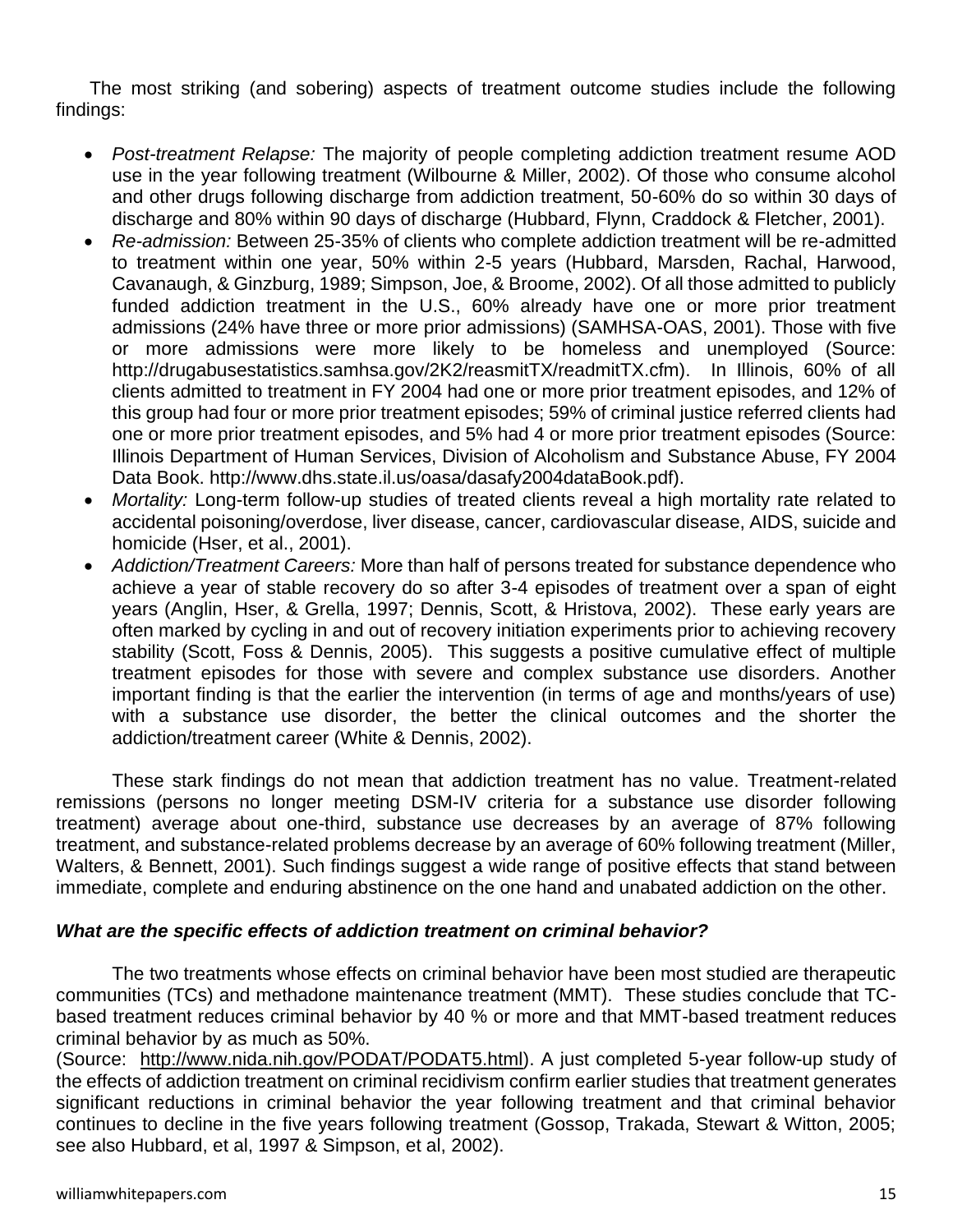### *What is the effect of addiction treatment on broader areas of personal health and social functioning?*

Evaluations of addiction treatment consistently report post-treatment increases in employment and income, improvements in mental and physical health, decreases in criminal activity, decreases in homelessness and decreases in behaviors that put one at risk for HIV/AIDS infections. (Source: http://www.ncjrs.org/nties97/concl.htm)(http://www.whitehousedrugpolicy.gov/treat/effectiveness.html)

### *Do these outcomes differ for adolescents?*

Adolescent treatment can be measured in terms of several potential post-treatment outcomes: abstinence, reduced frequency and intensity of drug use, reduced alcohol- and other drug-related problems, and changes in personal health, personal achievement (academic/vocational performance) and interpersonal relationships. The major reviews of adolescent treatment research have drawn the following conclusions.

All studies report significant reductions in the frequency and intensity of alcohol and other drug use following treatment (Titus & Godley, 1999). Most studies also report significant reductions in related problems (psychological adjustment, school performance, family relationships, criminality) following treatment (Hser et al, 2001). Treatment is superior to no treatment even when abstinence is not achieved, with post-treatment drug use reductions of around 50% of pre-treatment levels among those adolescents who use following treatment (Williams & Chang, 2000).

A review of studies that monitored adolescents following treatment found an average abstinence rate of 38% at one year following treatment, with different programs varying in abstinence rates. The rate of sustained abstinence after one year following residential treatment was 14-47% (data was from four studies). Adolescent outpatient rates of sustained abstinence are even lower. Only a minority of outpatients achieve abstinence at the time they are discharged from treatment. (Williams & Chang, 2000).

Post-treatment relapse rates for adolescents are high and can fluctuate over time. Relapse rates following treatment can be reduced for adolescents by providing post-treatment monitoring, support, and if necessary, early re-intervention (Brown et al., 2001; Godley et al., 2002).

### *Are there any science-based principles to guide the delivery of addiction treatment and the expectations of what a single episode of treatment can achieve?*

The National Institute on Drug Abuse recently released the following thirteen research-based principles of effective addiction treatment:

- *1. No single treatment is appropriate for all individuals.*
- *2. Treatment needs to be readily available.*
- *3. Effective treatment attends to multiple needs of the individual, not just his or her drug use.*
- *4. An individual's treatment and services plan must be assessed continually and modified as necessary to ensure that the plan meets the person's changing needs. It is critical that the treatment approach be appropriate to the individual's age, gender, ethnicity, and culture.*
- *5. Remaining in treatment for an adequate period of time is critical for treatment effectiveness. Research indicates that for most patients, the threshold of significant improvement is reached at about 3 months in treatment.*
- *6. Counseling (individual and/or group) and other behavioral therapies are critical components of effective treatment for addiction.*
- *7. Medications (methadone, naltrexone) are an important element of treatment for many patients, especially when combined with counseling and other behavioral therapies.*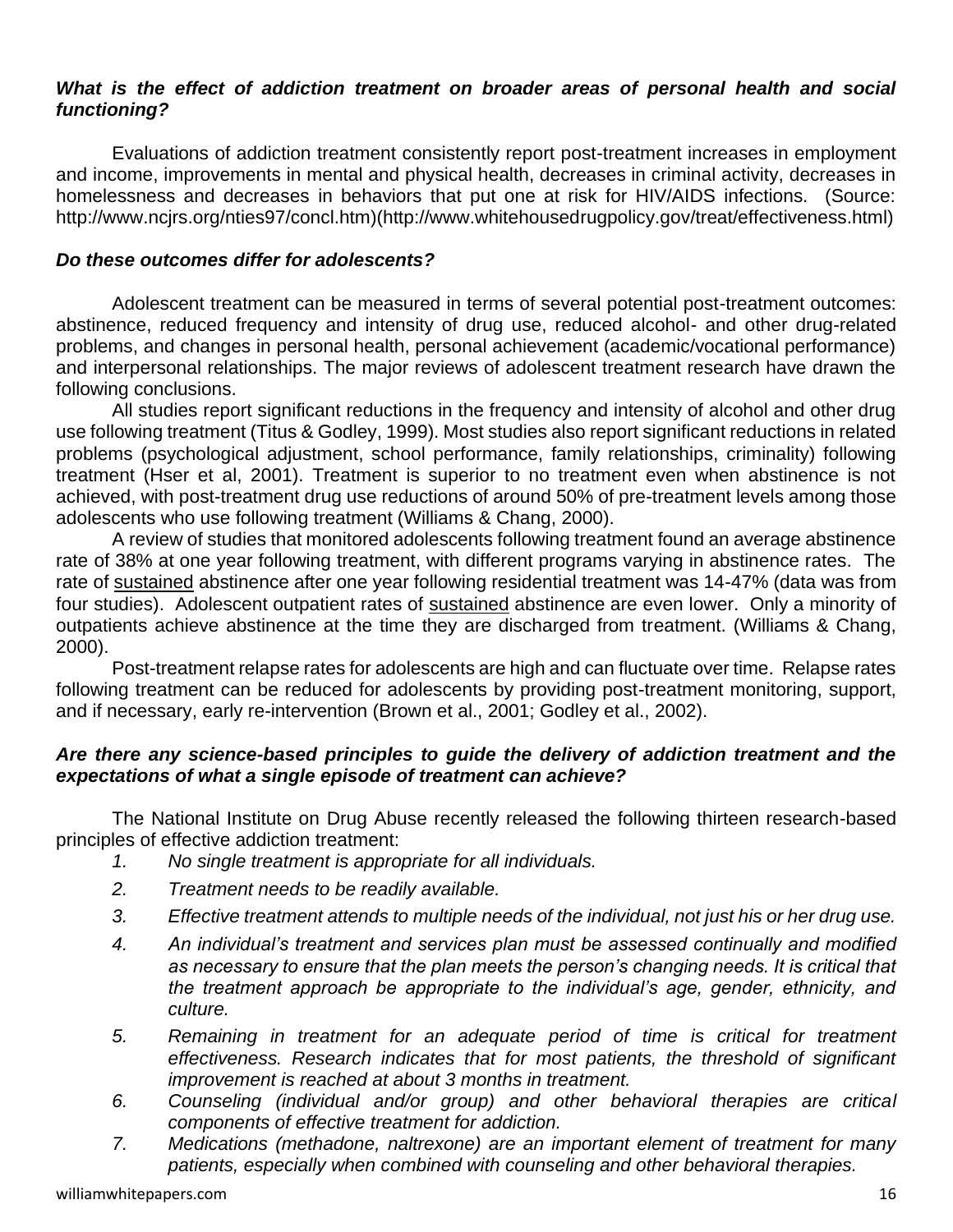- *8. Addicted or drug-abusing individuals with coexisting mental disorders should have both disorders treated in an integrated way.*
- *9. Medical detoxification is only the first stage of addiction treatment and by itself does little to change long-term drug use.*
- *10. Treatment does not need to be voluntary to be effective. Strong motivation can facilitate the treatment process. Sanctions or enticements in the family, employment setting, or criminal justice system can increase significantly both treatment entry and retention rates and the success of drug treatment interventions.*
- *11. Possible drug use during treatment must be monitored continuously. Lapses to drug use can occur during treatment.*
- *12. Treatment programs should provide assessment for HIV/AIDS, hepatitis B and C, tuberculosis and other infectious diseases, and counseling to help patients modify or change behaviors that place themselves or others at risk of infection.*
- *13. Recovery from drug addiction can be a long-term process and frequently requires multiple episodes of treatment. As with other chronic illnesses, relapses to drug use can occur during or after successful treatment episodes. Addicted individuals may require prolonged treatment and multiple episodes of treatment to achieve long-term abstinence and fully*  restored functioning. Participation in self-help support programs during and following *treatment often is helpful in maintaining abstinence.*

(Source: http://www.nida.hih.gov/PODAT/PODAT1.html)

### *How important is participation in post-treatment continuing care (what in some places is called "aftercare") to long-term recovery outcomes?*

Participation in continuing care following primary treatment is associated with improved outcomes at follow-up (Ito & Donovan, 1986; Johnson & Herringer, 1993; Godley, Godley, & Dennis, 2001; Dennis, Scott, & Funk, 2003), but only 1 in 5 adult clients receive continuing care services following discharge from addiction treatment (McKay, 2001), and only 36% of adolescents receive any continued care contact following discharge from addiction treatment (Godley, Godley & Dennis, 2001). The figures underscore the importance of post-treatment monitoring via probation and court services of those individuals under the supervision of the criminal justice system.

### *How can post-treatment monitoring and support be improved?*

The first point of enhancement involves the process of linking clients to recovery mutual aid societies while they are in treatment. Active linkage (facilitating direct connection to a person or specific group) can increase affiliation with a recovery mutual aid society (Weiss, et al 2000), but studies reveal most referrals to mutual aid are of the passive variety (verbal suggestion only) (Humphreys, et al 2004). Improving such linkage through the treatment center site or by probation officers would mark a significant improvement.

There are also new approaches to assertive continuing care being pioneered that place a greater emphasis on post-treatment monitoring and recovery support services. A recent study tested the effects of proactive, quarterly recovery management checkups, early re-intervention and treatment relinkage on 448 clients (predominately African American women dependent upon cocaine, opiates and alcohol) entering treatment via a central intake unit in Chicago (Dennis, Scott, & Funk, 2003). Following their primary treatment, the clients were randomly assigned to receive the recovery management checkup (RMC) protocol or a quarterly follow-up interview for data collection, but no services. Followup data was collected from participants on a quarterly basis over the 24 months following their discharge from treatment. Compared to the control group, at 24 months those clients receiving RMCs and early re-intervention services 1) used substances on fewer days following treatment, 2) were more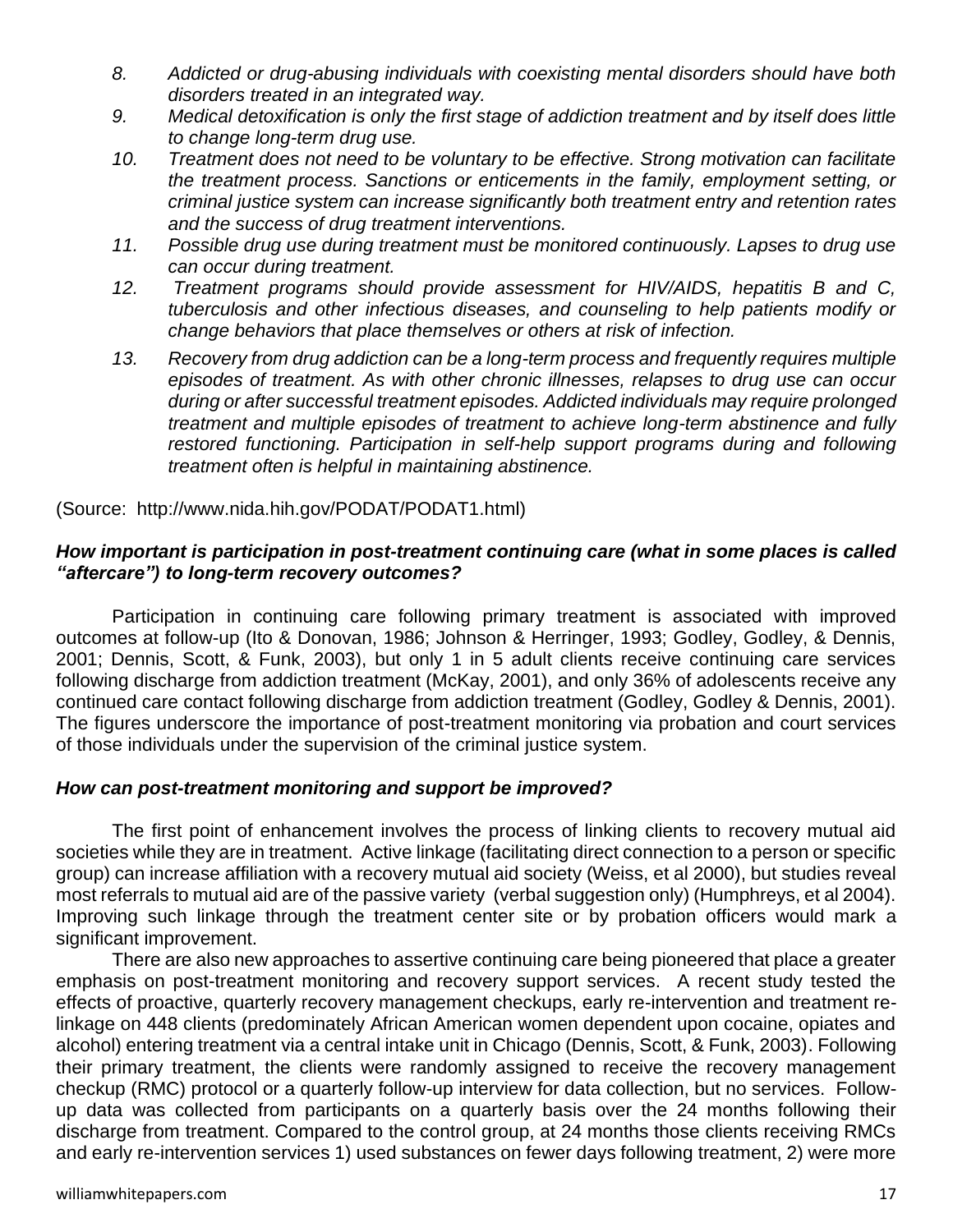likely to return to treatment, 3) returned to treatment sooner, 4) stayed in treatment longer when they returned, and 5) experienced fewer quarters over the two years in which they were in need of treatment services.

These new approaches, variably referred to as recovery management (RM) or assertive continuing care (ACC), differ from traditional aftercare services in four significant ways:

- 1. RM/ACC shifts the responsibility for post-treatment contact from the client to the service professional.
- 2. RM/ACC capitalizes on critical windows of vulnerability following treatment, particularly the first 90 days (studies reveal that 80% of all people who relapse following treatment do so in the first 90 days.).
- 3. RM/ACC individualizes the monitoring schedule based on clinically relevant points of vulnerability that can be predicted by the client.
- 4. RM/ACC emphasizes continuity of contact in a primary recovery support relationship over time.

In the traditional model, clients who relapse following treatment do not return to treatment until the severity of their problems have returned to high severity and their family and social supports have again eroded. In the RM/ACC model, clients are re-linked to treatment at a lower level of problem severity and a higher level of family and social support—conditions that enhance the prognosis for longterm recovery following treatment. Where local treatment programs do not provide RM/ACC-type posttreatment support services, criminal justice professionals, particularly probation officers, could play an important role in post-treatment monitoring and recovery support.

### **Recovery**

#### *What is recovery and how is it different from treatment?*

R*ecovery* is the process through which severe and persistent alcohol and other drug (AOD) problems (those problems meeting DSM-IV criteria for *substance abuse* or *substance dependence*) are resolved in tandem with the development of physical, emotional, ontological (spirituality, life meaning), relational and occupational health (White & Kurtz, 2005). Treatment is a professional intervention that focuses on solidifying motivation for recovery initiation and achieving early biopsychosocial stabilization. In contrast, recovery is the long-term process of sustaining and enhancing that motivation and stability.

### *What is the prevalence of recovery from substance abuse and substance dependence?*

There is no system of regularly collecting data on the prevalence of recovery in the U.S. that is comparable to the national surveys that measure changes in prevalence and patterns of alcohol and other drug use. Data that is available comes from three sources: 1) follow-up studies of individuals treated for a substance use disorder, 2) occasional community-wide surveys and 3) membership surveys of recovery mutual aid organizations. The follow-up studies and community surveys of the past 25 years reveal significant recovery rates: 41% (Ojesjo, 1981), 63% (Helzer, Burnam, & McEvoy, 1991), 72% (Dawson, 1996), 30% (Schutte, Nichols, Brennan, & Moos, 2001), 59% (Valliant, 2003), and 48% (Dawson, Grant, Stinson, Chou, Huang, & Ruan, 2005). Variations in reported recovery rates are influenced by such factors as different demographic and clinical characteristics of study participants and different definitions of recovery.

One indication of the extent of recovery comes from studies that compare lifetime prevalence of alcohol abuse and dependence to past year alcohol abuse and dependence. In one recent study, 13% of adults in America reported meeting criteria for alcohol abuse or dependence during their lifetime, but past year prevalence of alcohol abuse and dependence was only between 4 and 5% (Grant, 1997).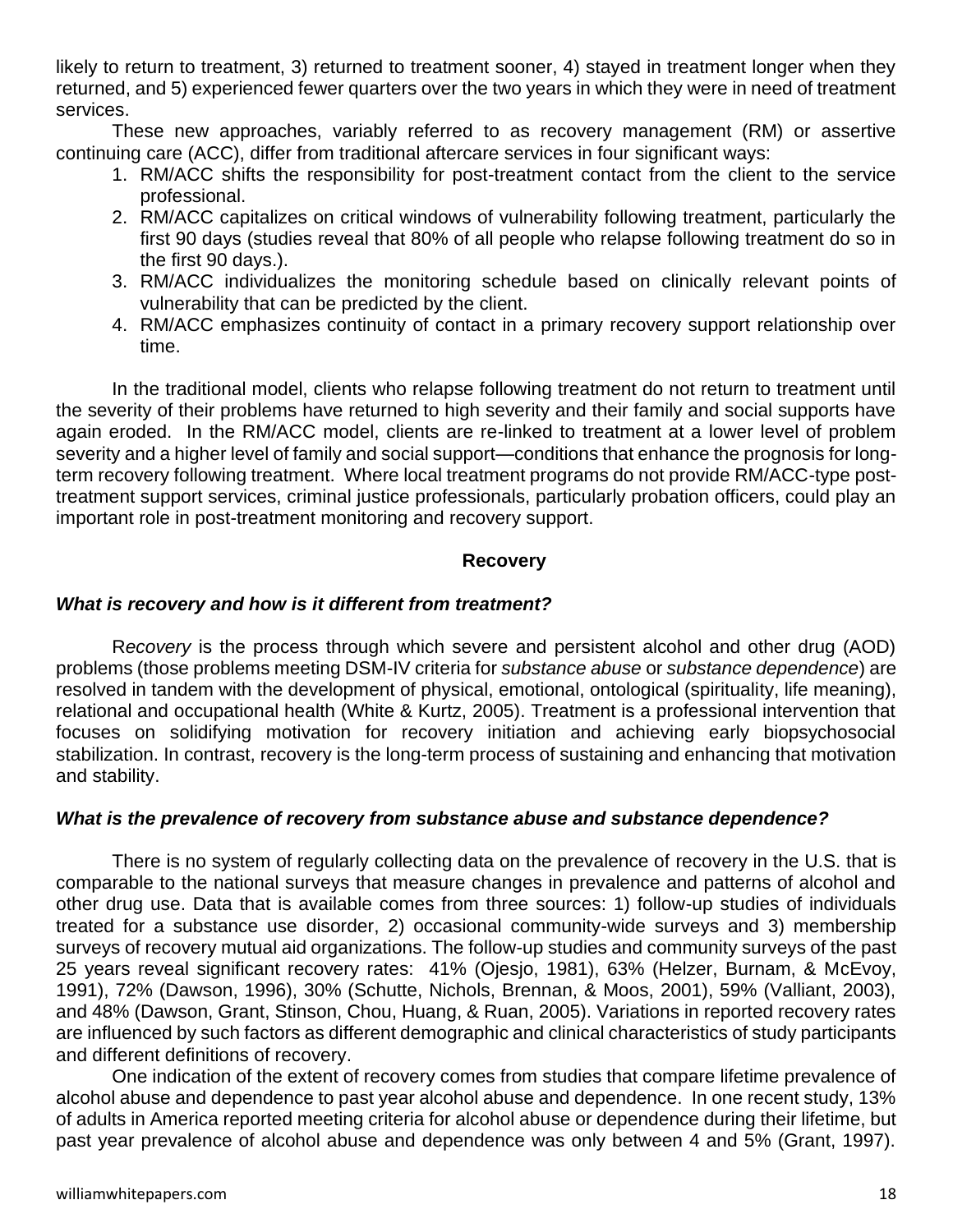The difference in these percentages suggests a large population of Americans who have resolved, are resolving or will resolve AOD problems.

## *Are there degrees of recovery?*

The resolution of substance use disorders, like other chronic health problems range from:

- full recovery: complete and enduring cessation of all AOD-related problems and the movement toward global health,
- *partial recovery:* reduced frequency, duration, intensity and consequences of AOD use in tandem with increases in personal functioning (Jorquez, 1983; Hser, Hoffman, Grella, & Anglin, 2001), and
- *enriched recovery*: individuals who through recovery get "better than well"—experience changes so profound that they bring great depths of experience, meaning and social contribution (White & Kurtz, 2005)

Treatment outcome studies have documented the first of these patterns and the third pattern is often heard referenced in various recovery mutual aid meetings. A recent analysis of treatment outcome studies drew three major conclusions: 1) treatment-related remissions (persons no longer meeting DSM-IV criteria for a substance use disorder following treatment) average about one-third of those treated, 2) substance use (measured by days of use and volume of use) decreases by an average of 87% following treatment, and 3) substance-related problems decrease by an average of 60% following treatment (Miller, Walters, & Bennett, 2001). It is clear from such findings that people who are constitutionally incapable of permanent sobriety may achieve *partial recovery-*significant decreases in AOD-related problems, improved levels of health and social functioning, and significant reductions in the social costs and threats they pose to the larger community (Zweben 1996).

# *Are there different styles of recovery?*

Recovery can reflect a process of sudden transformation or a process of incremental change*.*  Most people resolve severe and persistent AOD problems through multiple efforts–self-resolutions, mutual aid support and professionally directed treatment–spanning an extended period of time before final resolution is achieved (Vaillant & Milofsky, 1982). But there are individuals (as many as one-third in surveys of recovered people) whose abstinence decision occurred "immediately" rather than incrementally (Sobell, et al., 1993; Burman, 1997). Miller and C'de Baca (2001) found that this type of "quantum change" or "transformative change" is usually marked by high vividness (intensity), suddenness (unintentional), positiveness and permanence of effects. Some of these "spontaneous" recoveries reflect quite extraordinary conversion-like experiences, while others represented a seemingly insignificant experience that was the proverbial "straw that broke the camel's back." It is clear that the priming dose of negative consequences and hope-infusing experiences necessary to ignite recovery can come climactically or incrementally.

There are religious, spiritual and secular frameworks of recovery. *Religious and spiritual frameworks* of recovery involve experiences of connection with resources within and beyond the self and involve a reconstruction of personal identity and interpersonal relationships (e.g., participation in a community of shared faith), and a reformulation of personal values (e.g., humility, gratitude, and forgiveness) (Kurtz & Ketcham, 1992). S*ecular recovery* is a style of recovery that does not involve reliance on any religious or spiritual ideas (God or Higher Power), experiences (conversion), or rituals (prayer) (White & Kurtz, 2005).

There are also variations in recovery styles based on the degree to which people in recovery relate to others in recovery. There are acultural (recovery without contact with other recovering people), bicultural (recovery while relating both to people in recovery and people without recovery experiences) and culturally enmeshed (exclusive contact with others in recovery) styles of long-term recovery (White & Kurtz, 2005).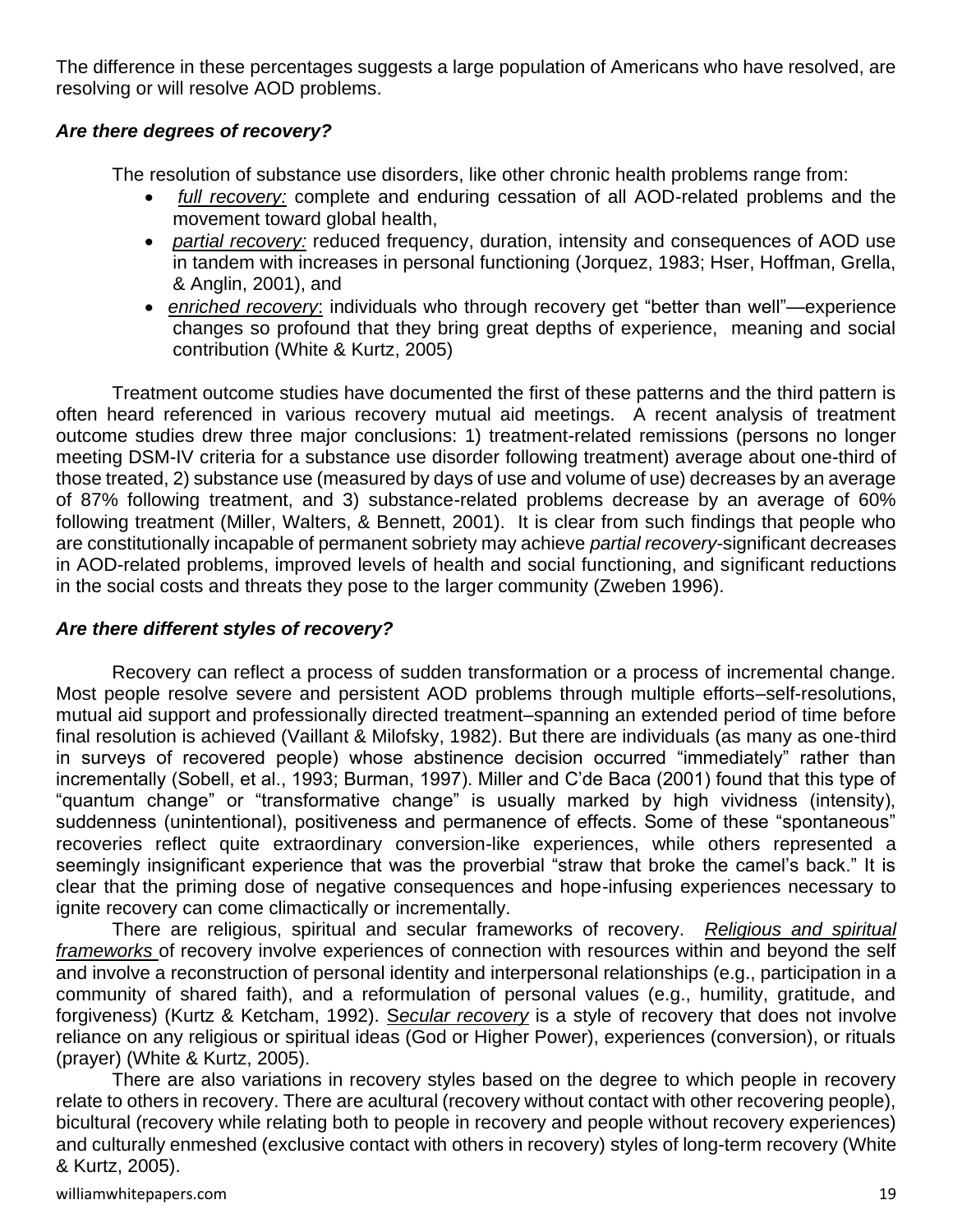#### *What are the typical stages of recovery from addiction?*

Klingemann's (1991) three-stage recovery model (motivation, action, maintenance) and Prochaska and colleagues' (1992) six-stage recovery model (precontemplation, contemplation, planning, action, maintenance, and termination) underscore the fact that the process of recovery begins *before* AOD use is moderated or terminated. They further contend that while a single, linear movement through these stages is possible, the more common pattern is a spiral pattern of repeated movements through these stages before permanent recovery is achieved. Other studies of the stages of recovery (Frykholm, 1985; Biernacki, 1986; Waldorf, 1983; Brown, 1991) reinforce that this transformation involves these stages: ambivalence regarding use, consequences related to use, a turning point, sobriety sampling, confirmation of sobriety commitment, disengagement from the culture and rituals of use and sobriety consolidation.

White and Kurtz (2005) have described the transformation from addiction to recovery as escalating AOD-related pain (I need to recover), the desire to change (I want to recover), hope for the possibility of change (I can recover), commitment to change (I am going to recover), experiments in abstinence (I am recovering), and movement from sobriety experiments to sobriety identity (I am an exaddict/recovered/recovering alcoholic/addict).

#### *What percentage of clients experience one or more episodes of relapse before establishing permanent sobriety?*

In a 2001 national household survey of people in recovery from addiction, 53% of those who self-identified themselves as in recovery reported that they had not experienced a relapse since committing themselves to recovery; 16% reported that they had experienced one relapse since beginning their recovery, and 30% reported having had more than one relapse. (Source: Highlights from the First-ever National Survey of the Recovery Community. [www.facesandvoicesofrecovery.org\)](http://www.facesandvoicesofrecovery.org/) Such samples include many individuals with much lower levels of problem severity and much greater recovery support resources than are commonly seen in publicly funded addiction treatment or the criminal justice system. Lapses (short episodes of use following be re-initiation of recovery) and relapses (more sustained episodes of use and AOD-related problems) as a precursor to stable recovery are much more common in criminal justice offenders.

There are five patterns of post treatment outcome: 1) continuous sobriety, 2) continuous use during or following treatment, 3) early sobriety followed by clinical deterioration and full relapse, 4) early lapses or relapses following by a rebound into stable recovery, and 5) periodic cycling in and out of addiction and recovery. Group one requires continued praise and support, group two requires reintervention with criminal justice sanctions and a more structured and intense level of treatment, and groups three, four and five require progressive sanctions, recovery support and early re-intervention. The integration of active relapse prevention planning within probation supervision can enhance longterm recovery outcomes.

#### *What role do Alcoholics Anonymous and other recovery mutual aid groups play in the recovery process?*

Most of what we know about recovery mutual aid societies is based on studies of Alcoholics Anonymous (A.A.). A.A. is the most widely used community resource in the United States for the resolution of alcohol-related problems. (Room, 1989; Room & Greenfield, 1993; Weisner, Greenfield, & Room, 1995). In a 1990 household survey, 3.1 percent of those interviewed reported having attended A.A. sometime in their life for an alcohol problem and, of those, 1.5 percent reported having attended A.A. in the past year—a figure that far exceeds A.A.'s report of its current membership (Room & Greenfield, 1993). Mutual aid involvement can play a significant role in the movement from addiction to recovery for both adults (Timko, et al., 1994; Fiorentine, 1999; Fiorentine & Hillhouse, 2000; Timko, et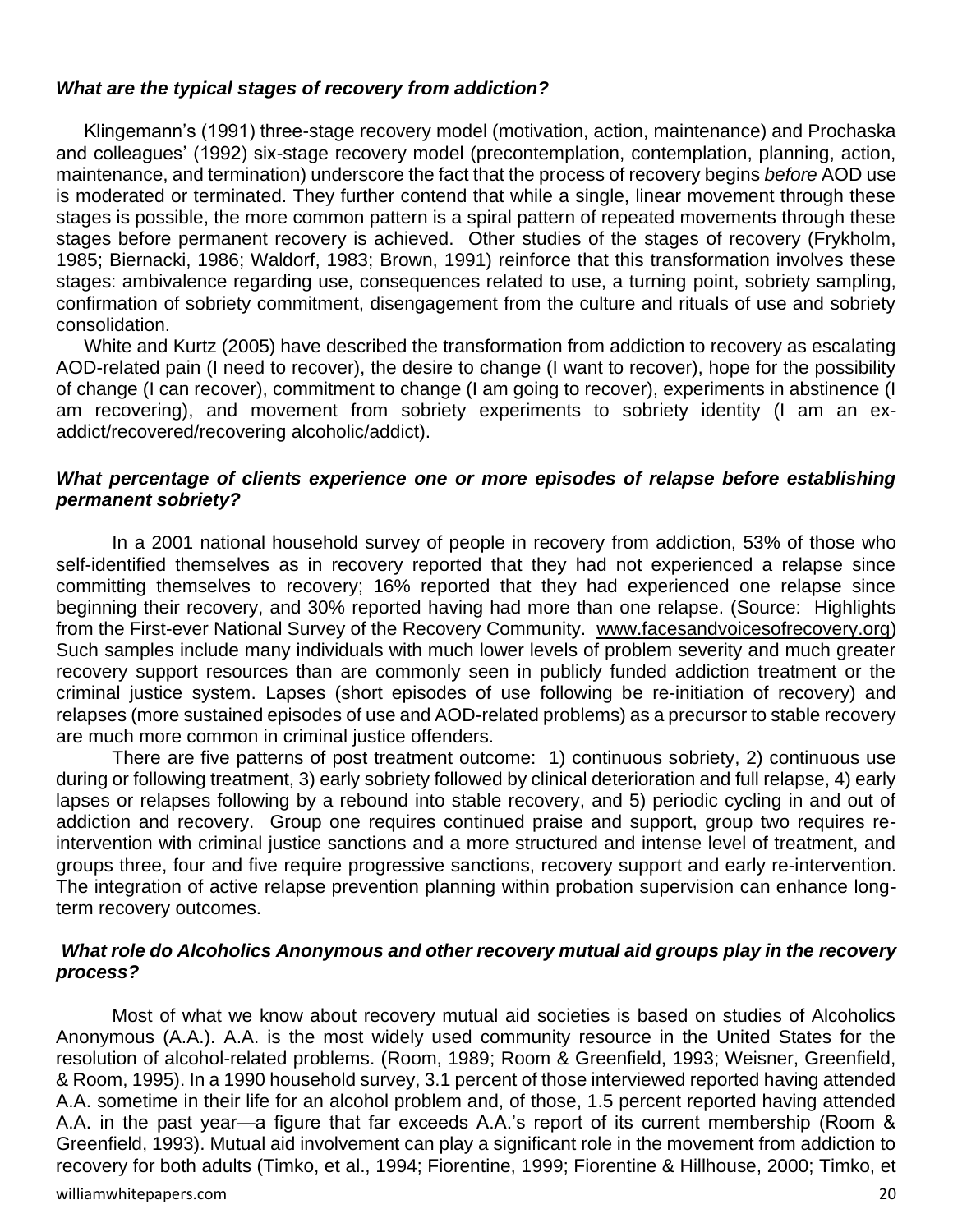al, 1999; McCrady & Miller, 1993; Emrick, et al., 1993) and adolescents (Johnsen & Herringer, 1993; Margolis, Kilpatrick, & Mooney, 2000).

The positive effect of mutual aid comes not from exposure alone (e.g., mandated A.A. attendance), but by what might be called an intensity effect. Recovery outcomes improve with the number of meetings attended in the first three years of recovery (Humphreys, Moos, & Cohen, 1997; Chappel, 1993). Other measures of intensity of involvement include active application of program concepts (e.g., "working the steps"), meeting participation (attendance, speaking, interacting, leading, having a home group), participation in pre- and post-meeting rituals, use of mutual aid networks for fellowship and leisure, reading program literature, being sponsored, sponsoring others and involvement in other service work (Cross, et al., 1990; Johnson & Herringer, 1993; Emrick, et al., 1993; Caldwell & Cutter, 1998; Montgomery, Miller, & Tonigan, 1995; Humphreys, Moos, & Cohen, 1997). This intensity effect of mutual aid involvement has been found to apply to adolescents as well as adults (Margolis, Kilpatrick, & Mooney, 2000).

The positive effects of recovery mutual aid involvement include the reconstruction of personal identity and values and the construction of a sobriety-based social network. Many substance-involved offenders enter the criminal justice system deeply enmeshed in a culture of addiction—in fact may be as dependent upon that culture as the drugs in their lives. Recovery mutual aid groups provide a means for detaching from the culture of addiction and enmeshing oneself in a culture of recovery (White, 1996).

#### *Does this positive effect extend to those who undergo mandated exposure to AA via criminal justice coercion?*

An exception to AA's effectiveness involves coerced involvement in A.A. through the criminal justice system. When coerced A.A. attendance is compared via randomized trials to alternative interventions, forced A.A. exposure generates worse long-term results (See Kownacki & Shadish, 1999 for a review). Such findings challenge the practice of coerced A.A. attendance as a condition of sentencing or probation regulations.

### *What percentage of A.A. members achieve long-term sobriety?*

The latest survey of Alcoholics Anonymous reveals a membership of more than 2 million. The average length of reported continuous sobriety among A.A. members is eight years, with 36% of A.A. members reporting continued sobriety of more than ten years. About a quarter of A.A. members at any time are in early recovery (have less than a year of sobriety) (A.A. Grapevine, July, 2005).

#### *Aren't A.A. and other Twelve Step groups less effective for special populations, e.g., women, ethnic minorities, etc.?*

While the original membership of A.A. during its formative years (1935-1939) was almost exclusively white, middle-aged men, criticisms that A.A./N.A. and other 12-step groups are not appropriate for women, ethnic minorities, and other special populations have not held up under scientific investigation (Gilbert, 1991). Women and cultural minorities affiliate with A.A./N.A. at the same rates as white men (Humphreys, et al., 1994), and at least one report suggests women may have an easier time affiliating with 12-step groups than men (Denzin, 1987). Recent surveys of 12-step group participation reveal no racial differences in levels of affiliation or participation (Kessler, et al., 1997; Winzelberg & Humphreys, 1999). African Americans and Caucasians affiliate with AA at virtually the same rates, but African American participation declines at a greater level than Caucasians after the first year. (This may be related to African Americans, particularly African American women, migrating to a traditional Black church as their primary sobriety-based support structure. Population surveys have revealed that A.A. is widely known in minority communities and recommended as a resource for alcohol problems (Caetano, 1993). A.A. membership surveys reveal that 4.4% of A.A. members are Hispanic and 3.2%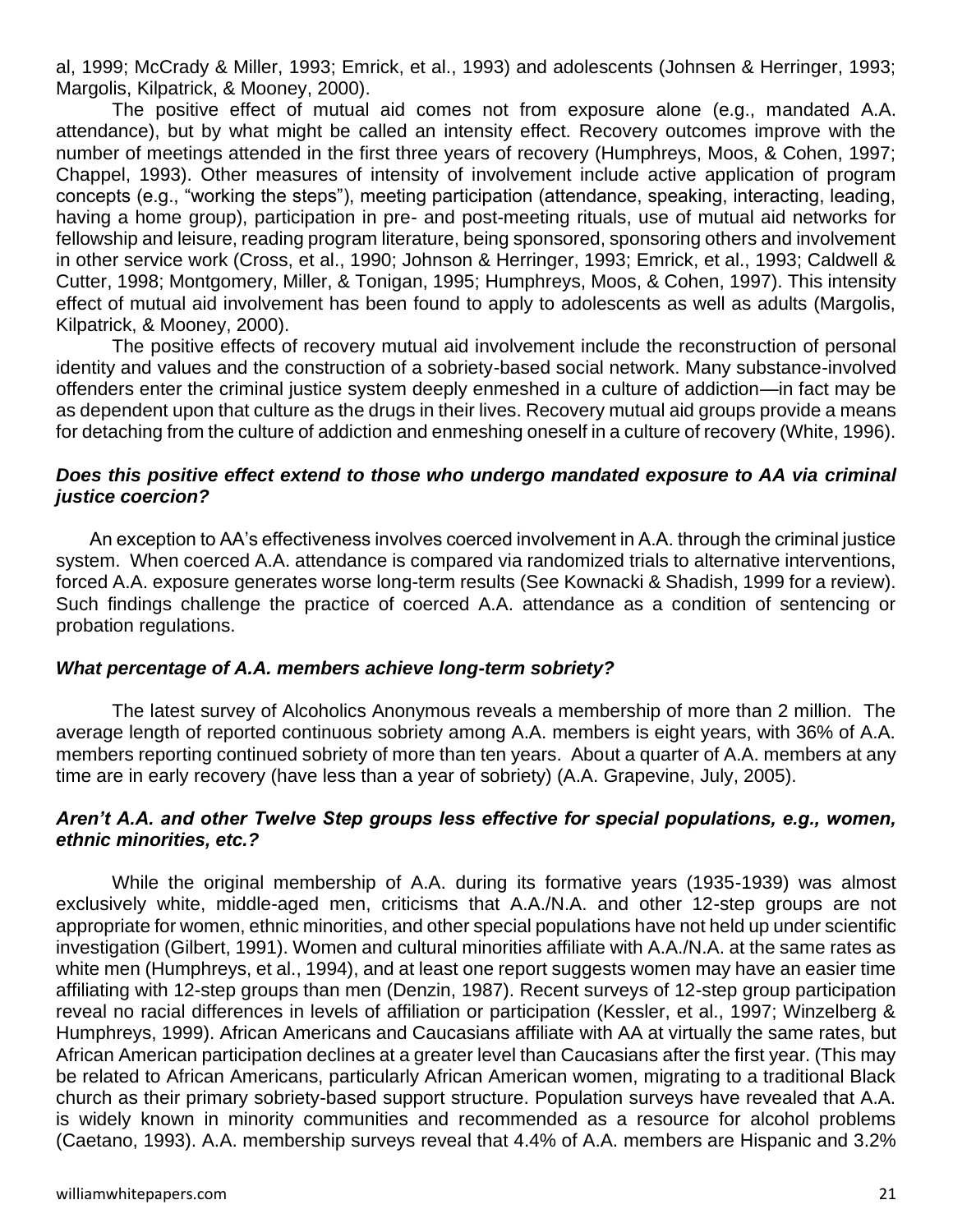of A.A. members are African American. Women currently constitute 35% of A.A. membership (Alcoholics Anonymous, 2005).

Specialized recovery mutual aid resources may enhance recovery for those who bring special obstacles or vulnerabilities to their attempts to initiate recovery (Laudet, et al., 2000). Double Trouble in Recovery (DTR) groups or professionally directed support groups may enhance recovery for the dually diagnosed who may not be comfortable or welcomed in regular A.A./N.A. meetings (Noordsy, et al., 1996). There is, however, recent survey evidence to suggest that individuals with comorbid psychiatric illness do affiliate with A.A. and that participation in A.A. is positively associated with stable recovery (Ouimette, et al., 2001).

The assumption that those with no or low religious orientation would not do well in 12-step programs—a practice that has led to decreased referrals of atheists and agnostics to A.A. (Winzelberg & Humphreys, 1999)—has been challenged by research revealing that those with low religious orientation affiliate with A.A. at rates similar to those with high religious orientation (Winzelberg & Humphreys, 1999) and, in some studies, do not seek out non-spiritually-based alternatives to A.A./N.A./C.A. even when available (Weiss, et al., 2000). In contrast to these findings, Tonigan, Miller, and Schermer (2002) found that atheists and agnostics were less likely to attend AA and more likely to disaffiliate from AA following initial exposure.

Kelly, Myers, and Brown (2002) conducted a study of 12-Step group affiliation among adolescents. They found that 71.6 percent of youth completing a Minnesota Model treatment program attended at least one 12-Step meeting in the first three months following treatment. It was concluded that affiliation and the positive effects from such affiliation were linked to youth with more severe AOD problems.

## *What about people who don't feel comfortable in A.A. or other 12-Step Groups?*

There are a growing variety of adjuncts and alternatives to 12-Step recovery groups in the United States. These include religious frameworks (Alcoholics Victorious, Mountain Movers, Alcoholics for Christ, various recovery ministries), secular frameworks (Secular Organization for Sobriety, LifeRing Secular Recovery), gender-specific support (Women for Sobriety), culturally nuanced frameworks (the Red Road, Free N' One) and moderated recovery frameworks (Moderation Management) of problem resolution. A guide to these mutual aid resources that is updated each month is posted at [http://facesandvoicesofrecovery.org/resources/support\\_home.php.](http://facesandvoicesofrecovery.org/resources/support_home.php)

### *Are there support services or special support meetings for particular occupational groups?*

Yes. Most of these are for professions that would face special stigma if it were known that they had an alcohol or other drug problem. These groups include the Impaired Nurse Network (National Nurses Society on Addiction), Peer Assistance Network for Nurses (Illinois Nurses Association), Dentists Concerned for Dentists, Lawyers Assistance Program, Lawyers Concerned for Lawyers, International Lawyers in Alcoholics Anonymous, International Pharmacists Anonymous, Illinois State Medical Society Impaired Physician Program, and International Doctors in Alcoholics Anonymous.

# *What percentage of clients sustain mutual aid involvement following treatment?*

Overall dropout rates in A.A. are reported to range between 35-68%, with most of this attrition occurring in the first weeks and months of contact with A.A. (Emrick, 1989). The two most recent and largest studies of persons who drop out of A.A. participation in the first year following treatment place such attrition at 41% and 40% (Tonigan, Miller, Chavez, Porter, Worth, Westphal Carroll, Repa, Martin & Tracy, 2002; Kelly and Moos, 2003).

### *What can the criminal justice system can do to increase mutual aid engagement and retention rates?*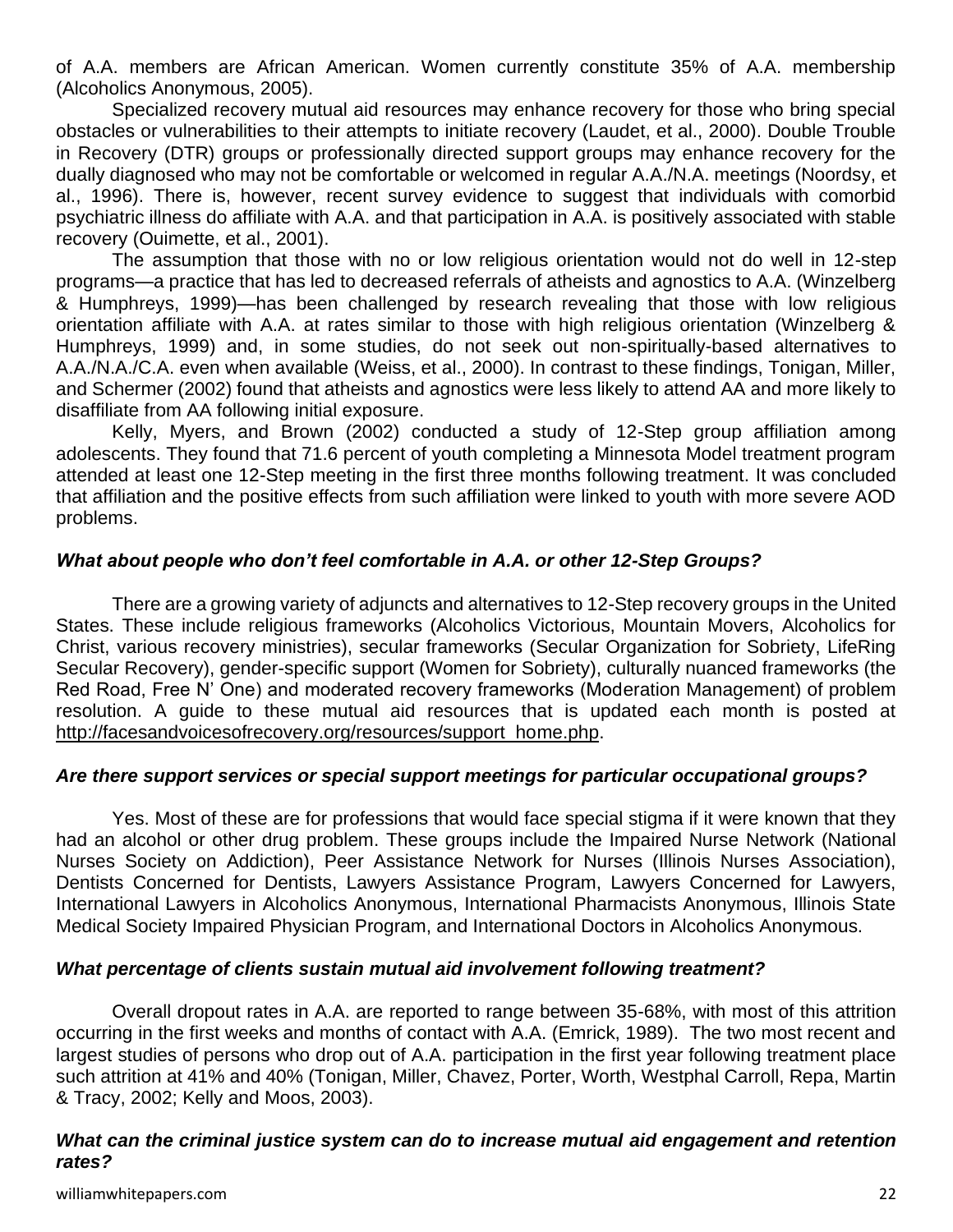Research has confirmed that passive linkage (verbal encouragement) is much less effective than active linkage (assertive introduction to a particular person or group). The attrition rate noted above would indicate the need for pre-linkage orientation to A.A., personalized and matched referral to particular individuals and meetings, monitoring of continued attendance and response to A.A., and when indicated, active referral to alternatives to A.A. The ever-growing diversity of recovery support groups calls for matching individual clients to particular groups and meetings (and individual representatives of such groups/meetings) by such factors as age, gender, socioeconomic status, drug of choice, smoking status, and attitudes toward religion and spirituality (Forman, 2002; White & Nicolaus, 2005). Probation officers can enhance offender engagement in mutual aid groups by becoming personally knowledgeable of such groups (e.g., attending open meetings, meeting with representatives of Hospital and Institution Committees of AA/NA) and by linking each offender to a particular group or individual within the local recovery community. (For a monograph on how to professionally link individuals to recovery mutual aid groups, see White and Kurtz, 2006).

### *When is a pattern of sobriety stable and enduring?*

The stability and durability of addiction recovery increases with length of continuous sobriety (Vaillant, 1983). A growing number of studies are suggesting that the point at which most recoveries become fully stabilized is between four and five years (Vaillant, 1996; Nathan & Skinstad, 1987; De Soto, et al., 1989; Dawson, 1996; and Jin, et al., 1998). While relapses can and sometimes do occur in those with five or more years of sobriety, the rate of relapse is low (below 15 percent) after the achievement of five years of stable recovery.

Recovery durability differs by drug choice. Studies of heroin addicts have confirmed the instability of periods of abstinence. Studies of recovered heroin addicts found that while five years of abstinence significantly reduced the risk of future relapse, the subsequent relapse rate was higher with heroin addiction than the rates reported for alcoholism (Maddux & Desmond, 1981; Hser, et al., 2001). Those at greatest risk of relapse following the achievement of five or more years of sobriety are those with the greatest characterological problems and adverse drinking-related social consequences (Jin, et al., 1998). Once attained, recovery is more durable for those with late onset alcohol problems compared to those with early onset alcohol problems (Schutte, et al., 1994).

The best indicators of recovery stability are time, reconstruction of personal identity (presence of a 3-part story style, e.g., my life before, what happened to change it, my life now), and reconstruction of one's social network.

### Won't some offenders resolve their substance-related problems without permanent *abstinence?*

The ability to resolve alcohol problems through moderation rather than abstinence strategies is highly influenced by problem severity. As problem severity increases, the likelihood of a successful, sustained, and moderated resolution declines. A recent review (Larimer, et al., 1998) of the research on moderated outcomes for alcohol problems drew the following four conclusions:

- 1. Even in traditional abstinence-oriented treatment programs, some alcohol-dependent clients choose and achieve moderation goals.
- 2. Even when they are trained in controlled drinking, many alcohol-dependent individuals choose abstinence. Over time, rates of abstinence (as compared to controlled drinking) tend to increase.
- 3. Offering a choice of goals tends to result in greater treatment retention and recruitment of a broader range of problem drinkers, without increasing the risk of relapse to uncontrolled-drinking states.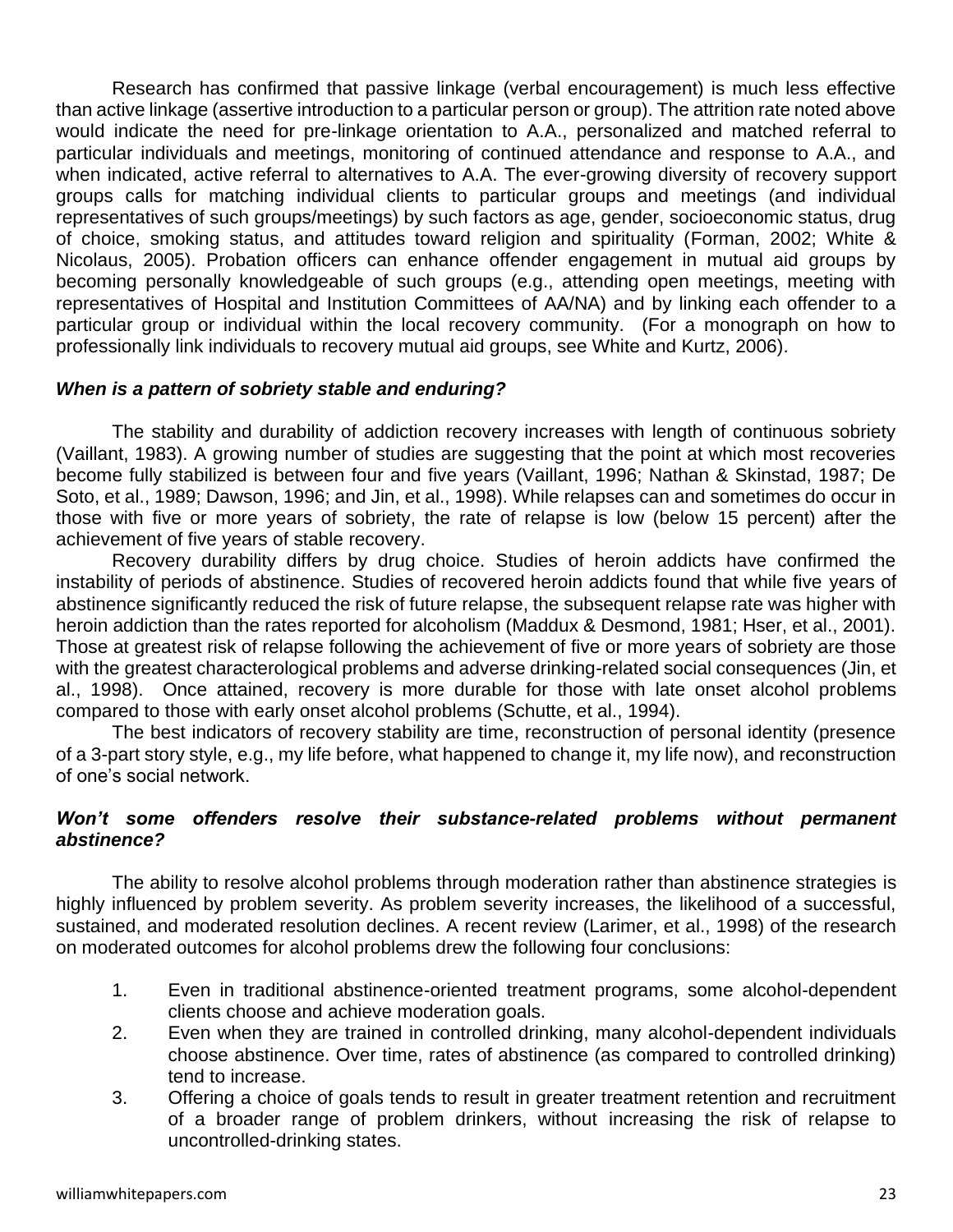4. Client characteristics, goal choice, and severity of dependence may all be related to treatment outcome (abstinence, moderation, or relapse); when given a choice, individuals tend to choose the goal that is most appropriate for them.

The fact that those who resolve alcohol problems through moderation differ from those who resolve such problems through abstinence is a crucial point further confirmed by studies of Moderation Management (MM). Klaw and Humphreys (2000) found that one-third of MM membership would not meet diagnostic criteria for an alcohol use disorder, and that of those who did, nearly all met the criteria for alcohol abuse rather than alcohol dependence. Given the earlier data presented on the level of problem severity among most DUI offenders, abstinence goals would seem most indicated for those offenders whose history indicates a significant problem with alcohol or other drugs. Individuals seeking reinstatement of driving privileges through the Secretary of State bear the burden of proof that their resolution goal (abstinence or moderation) is congruent with the intensity and duration of their drinking history/problems and that this resolution (abstinence or moderation) marks a sustainable pattern of stability rather than a brief, externally posed hiatus in their drinking career.

#### *What is the effect of recovery on the family?*

Severe AOD problems fundamentally alter family roles, rules and rituals in ways that help the family in the short run but harm family relationships and individual development in the long run. (For a detailed review, see White and Savage, 2003) In recovery, these maladjustments of the family have to collapse and then be radically reoriented. Brown & Lewis have described the demands of this process on the family as the "trauma of recovery" (Brown & Lewis, 1999). Recovery forces individual family members to work through the impact that addiction has had on each of their lives, reformulate all family relationships (adult intimate relationships, parent-child relationships, sibling relationships, relationships with extended family) and develop recovery-supportive relationships with broader social and kinship networks (White, 1996).

Family recovery is not an easy or rapid process. Aspects of this "unsafe, potentially out-ofcontrol environment" continue for as long as three years into the initiation of sobriety and mastery of early recovery (Brown & Lewis, 1999). Families (particularly marriages/partnerships) that have survived every manner of insult addiction presented may not survive intact if professional and social supports are not available to soften the new demands that recovery imposes (Rouhbakhsh, Lewis, & Allen-Byrd, 2004). Similarly, recovery does not automatically bring effective parenting: "...children may be just as neglected and abandoned in recovery as they were during the drinking, or more so, as the system collapses and parents turn their attention away from the family onto themselves" (Brown and Lewis, 1999, p. 23). Women-focused recovery literature is replete with references to mothers in early recovery shifting from a pattern of rejection of children during addiction to a pattern of acceptance, but overprotection and overindulgence, in early recovery (Kirkpatrick, 1986). The recognition of these prolonged effects are prompting renewed calls for more family-oriented models of intervention and treatment.

Probation officers will also witness inexplicable efforts on the part of family members to sabotage an offender's early recovery efforts. The reasons for such sabotage are many and include the coaddiction of other family members, fear of intimate partners that the offender will leave if he or she gets sober, and fear of loss of income to the family from drug-related enterprises. Such possibilities call for a careful assessment of the family and social environment in which recovery initiation is being attempted. Where this environment is clearly toxic, structured sober living (e.g., recovery home) is clearly indicated.

#### *What support services are available to assist families through the recovery process?*

Family members can benefit from both professional and peer support (e.g., Al-Anon) during the sustained recovery process. Some treatment programs have services specifically designed for family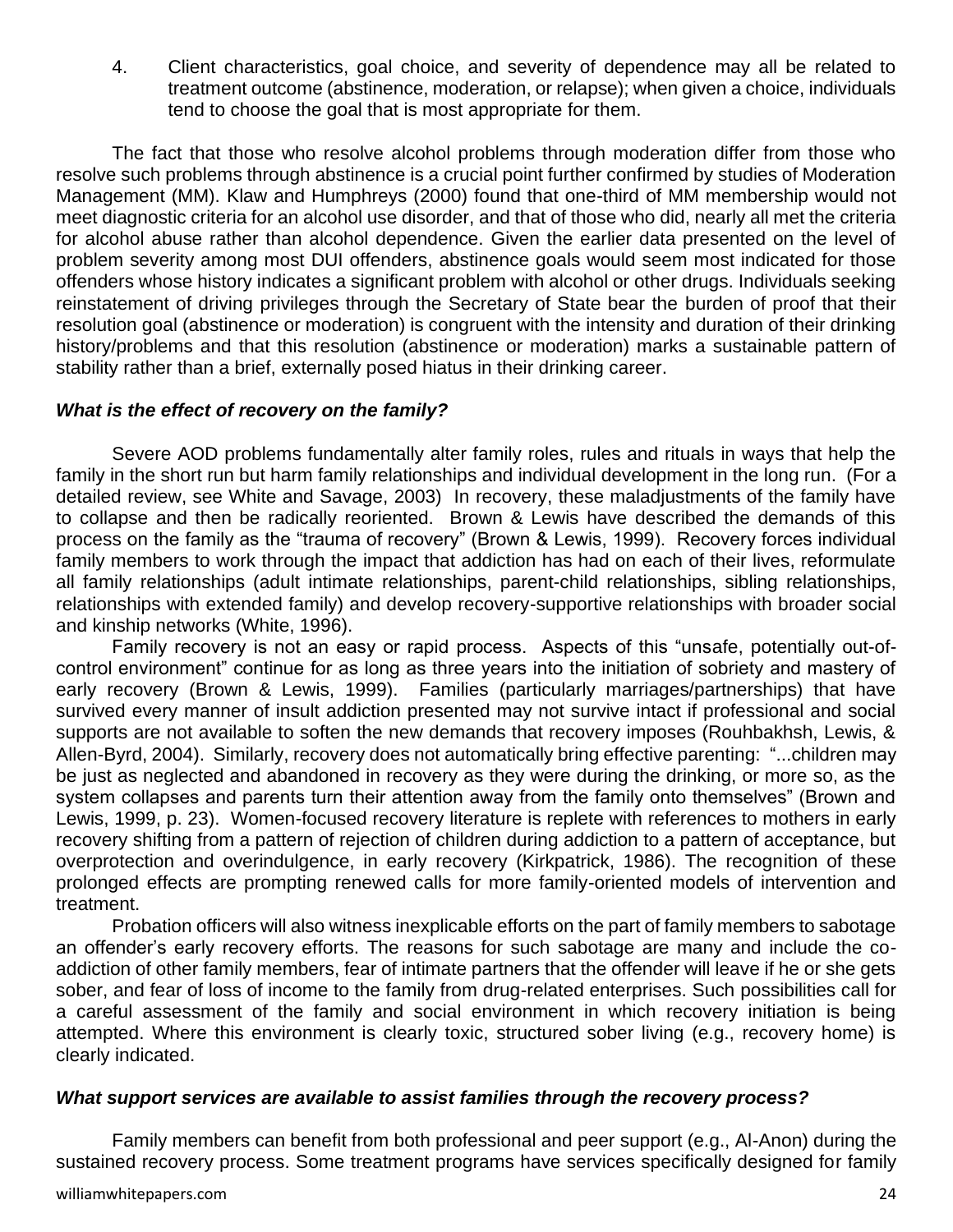members, and family members can access peer-based supports either through local face-to-face or online family support groups.

## *Are there culturally specific pathways to recovery?*

There are particular patterns of recovery that have been noted in the research literature. A report on African American women treated in Illinois through the 23 Project SAFE treatment sites notes the propensity for African American women in recovery to migrate from Alcoholics Anonymous or Narcotics Anonymous to involvement in their churches as their "primary sobriety-based support structure" in the months and years following treatment (White, Woll and Webber, 2002; see also Sanders, 2002; White & Sanders, 2004). Culturally prescribed frameworks of AOD problem resolution are evident in abstinence-based religious and cultural revitalization movements (e.g., Nation of Islam, the Red Road) as well as cultural adaptations of existing recovery support structures (e.g., the "Indianization" of Alcoholics Anonymous and the adaptation of A.A. within Hispanic/Latino communities) (Womak, 1996; Hoffman, 1994; Coyhis & White, 2006).

# **The Role of the Criminal Justice System in Addiction Recovery**

## *What percentage of persons in the criminal justice system have significant problems with alcohol and/or other drugs?*

Persons with significant AOD problems exert a tremendous impact on the criminal justice system. More than 1.5 million individuals are arrested every year for drug violations in the United States (Federal Bureau of Investigation, 2002). A study of AOD use at the time of arrest in 33 American cities found that 64% of all men and women arrested tested positive for drugs at the time of their arrest (National Institute of Justice, 2002). Twenty-nine percent of victims of violent crime report that their attacker was under the influence of alcohol and/or drugs at the time of the attack (U.S. Department of Justice, 2002).

Drug-related offenses consume significant resources from America's court systems, with drug offenses accounting for more than one third of all U.S. district court cases (U.S. Department of Justice, 2001). Drug offenders in state prison increased from 149,700 to more than 250,000 between 1990 and 2000, and more than 73,000 drug offenders currently reside in federal prisons (56% of federal offenders) (Federal Bureau of Prisons, 2002). Drug offenders make up 25% of those on probation in the United States and 33% of those released from prison (Office of National Drug Control Policy, 2003).

A recent study found that substance abuse and addiction are implicated in the incarceration of 80%-1.4 million-of the 1.7 million men and women currently incarcerated in the U.S. Between 1980 and 1995, individuals arrested for violation of drug laws accounted for 30% of the growth in state prison populations and 68% of the growth in the federal prison population. That same study reported that taxpayers spend \$30 billion a year to incarcerate individuals with a history of AOD problems. [\(http://www.casacolumbia.org/absolutenm/templates/PressReleases.asp?articleid=167&aoneid=49\)](http://www.casacolumbia.org/absolutenm/templates/PressReleases.asp?articleid=167&aoneid=49) AOD problems also contribute to re-incarceration of offenders. Of the one-third of new admissions to prison each year resulting from parole violations, 16% of these are directly attributable to a drug-related violation (arrest on a drug-related charge or repeated positive urine screens) (Hughes, Wilson & Beck, 2001). Also noteworthy is the fact that the majority of people entering the criminal justice system with alcohol and other drug problems do not have prior treatment, making contact with the criminal justice

Between 1990 and 2002, the drug offense arrest rate more than doubled from 402 to 828 arrests per 100,000 population (Accessed September 3, 2005 at **[http://www.icjia.state.il.us/public/index.cfm?metasection=Data&metapage=JTF\\_DrugArrests](http://www.icjia.state.il.us/public/index.cfm?metasection=Data&metapage=JTF_DrugArrests)**). In Illinois, there were 11,292 adults and 181 juveniles incarcerated for drug offenses on June 30, 2004 (25% and 11% respectively of the total prison population.) These numbers do not reflect those who are incarcerated for other drug-related charges, i.e., burglary, theft, prostitution. Since 1994, the drug

system an ideal opportunity to initiate such services.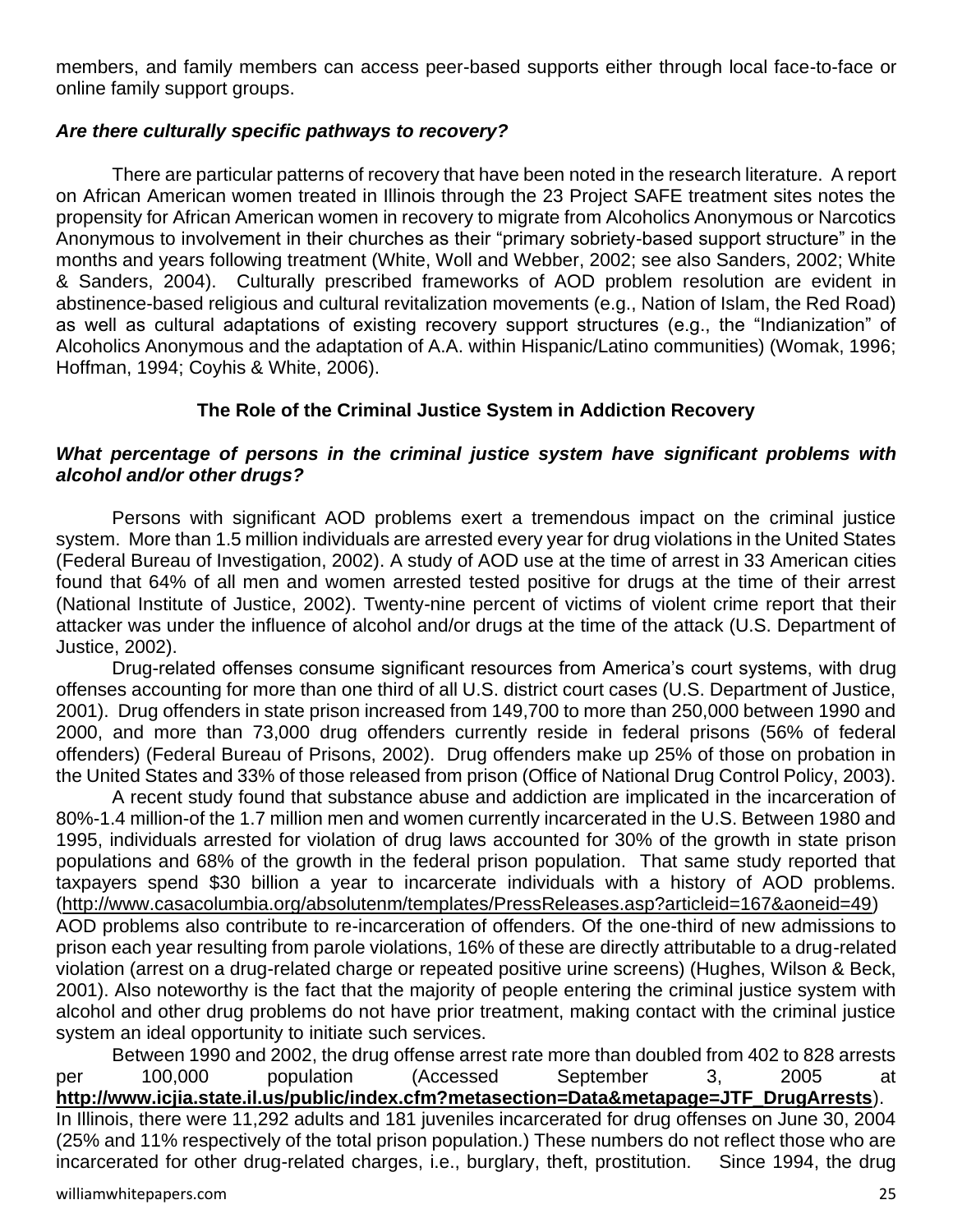offender population has grown 37.3%, with most of these offenders returning to the community after a relatively short period of incarceration. In 2003, 5,942 inmates were released following an average 4- 5 month period of incarceration for possession of a controlled substance. The total population of persons released from prison on drug charges have a three-year recidivism (re-incarceration) rate of 53.3%. Incarcerations for DUI rose more than 500% between 1994 and 2003 (from 75 to 463).

(Source: Illinois Department of Corrections Statistical Presentation 2003 [http://www.idoc.state.il.us/subsections/reports/statistical\\_presentation\\_2003/2003StatisticalPresentati](http://www.idoc.state.il.us/subsections/reports/statistical_presentation_2003/2003StatisticalPresentation.pdf)  $\overline{\text{on}}$ .pdf)

## *What types of interventions for AOD problems are being provided inside the criminal justice system?*

Under the initial influence of Project REFORM (funded by the Bureau of Justice Assistance of the U.S. Department of Justice), Project RECOVERY (funded by the Center for Substance Abuse Treatment) and the initiatives of the Department of Justice's Drug Courts Program Office, states have made significant progress in launching diversion programs, pretrial release programs (conditioned on entry into treatment), drug education programs, assessment and referral services, mandated treatment through specialized drug courts, specialized intensive probation services, in-prison treatment and prerelease and post-release counseling and referral programs (Lipton, 1995). These efforts are significant. In 2002, the criminal justice system referred 655,000 individuals to addiction treatment across the country and referred more than 77,000 individuals to treatment in Illinois (DASIS Report, 2004; FY2004 Data Book). More than 173,000 offenders are treated annually inside jails and prisons in the United States (SAMHSA, 2000). The Illinois Department of Corrections currently (September, 2005) has 3,685 beds within its prison designated for specialized addiction treatment, including the 900 bed facility at Sheridan exclusively devoted to addiction treatment. Of the total IDOC treatment beds, 506 are designated for women and 493 are designated for juveniles.

Providing supervision and support services for alcohol and other drug-related offenses also consumes considerable probation resources. A total of 14,825 adult probations in Illinois were ordered to participate in alcohol and drug programs as part of their probation during 2003. There were 13,743 DUI offenders on probation in 2003, 14.7% of the total probation caseload in Illinois. (Source: http://www.state.il.us/court/SupremeCourt/AnnualReport/2003/StatsSumm/pdf/cir\_adult&juv.pdf)

### *What is the status of the drug court movement in the United States and in Illinois?*

There are currently more than 1,100 drug courts operating in the country (Drug Courts Program Office, 1999), and 22 drug courts operating in Illinois. Many more are being planned as well as adaptations to the drug court model (e.g., mental health courts in Cook, Winnebego and Lake Counties). What distinguishes drug courts is the unique combination of judicial monitoring (regular status hearings), addiction treatment and case management services, drug testing, probation supervision, a non-adversarial collaboration between prosecution and defense counsel and multiagency case conferences for service planning and progress review. (For comprehensive information regarding the components of drug courts, see *Defining Drug Courts: The Key Components***,**  Washington, DC: Office of Justice Programs, Drug Courts Program Office, 1997). While drug courts vary considerably, the most critical elements in the Illinois programs are strong judicial leadership (a committed judge), frequent status calls, a treatment provider that can work with relapse prone clients (rather than throwing them out of treatment), and a probation officer knowledgeable about recovery and committed to assertive monitoring, and, when needed, early re-intervention. The positive response to the pilot studies and now established drug courts is triggering adaptations of the adult drug court model. These adaptations include tribal drug courts, juvenile drug courts, mental health courts, family and dependency courts and DUI courts. One of the major deficiencies of drug courts is the lack of a model blueprint of progressive sanctions and awards linked to offender behavior.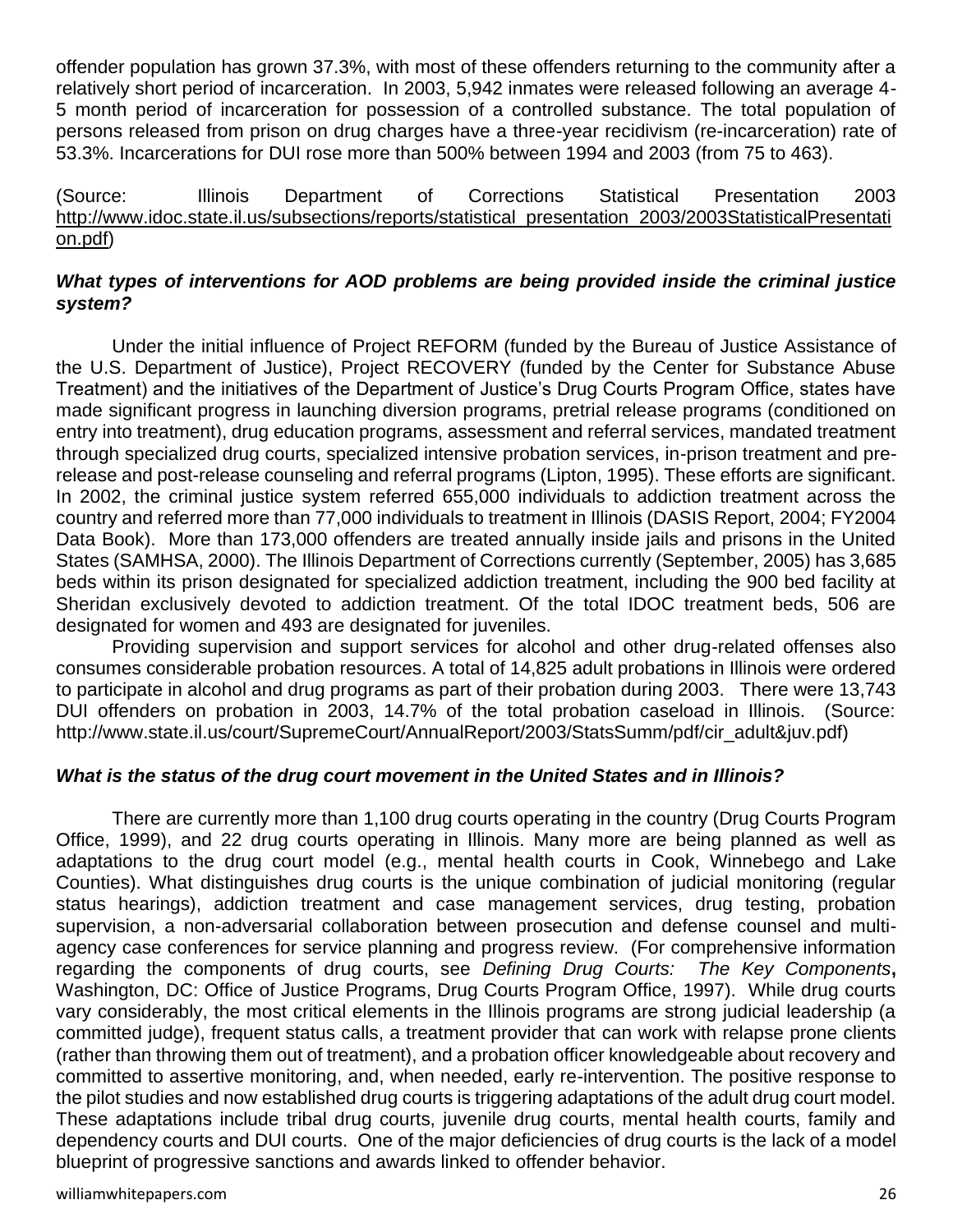## *How effective is treatment inside the criminal justice system?*

Several aspects of treatment in the criminal justice system have been evaluated. In 2001, the National Center on Addiction and Substance Abuse at Columbia University completed the most recent critical review of drug court research and evaluation activities. The critical review of drug court research indicates:

- Drug use and criminal activity are reduced while participants are in drug court.
- Studies using comparison or matched samples show lower re-arrest rates for drug court participants than for the comparison group.
- A majority of the studies found lower post-program recidivism rates for drug court participants.
- For those drug courts conducting cost analysis, estimates indicate that drug courts are less expensive than traditional adjudication.

(Source: http://www.ncsconline.org/WC/FAQs/DrugCtFAQ.htm#Are drug courts effective.)

As close observers of the drug court movement around the country and in Illinois, the authors are struck by the highly variable service combinations that constitute what are being called drug courts. There seems to be no single drug court model in Illinois. We are also struck by how much the effectiveness of drug courts seems to be shaped by the commitment and style of the judges who found them. Our concern is the extent to which drug court effectiveness can be maintained when this generation of drug court pioneers move to other venues or retire and turn their drug courts over to individuals who may be less knowledgeable about and less committed to the model. We have also noticed a positive trend in Illinois of judges using more open probation orders, which allows the probation officer to establish case plans and then establish joint agreement on the plan between the judge, the probation officer and the offender.

A recent follow-up study of prison-based treatment in the state of Connecticut found that, while nearly 46 percent of Connecticut's prison population are rearrested within a year of release, only 37.4 percent of inmates who receive brief substance-focused treatment and only 23.5 percent of inmates who receive intensive treatment are rearrested in the year following their release. (Source: [http://www.jointogether.org/sa/action/dt/news/reader/0,2812,575760,00.html\)](http://www.jointogether.org/sa/action/dt/news/reader/0,2812,575760,00.html). This study reflects two national research trends: 1) re-arrest and re-incarceration rates are lower for those drug involved offenders who go through treatment inside prison, 2) the degree of that effect is influenced by treatment dose and intensity, with those experiencing longer episodes of more intense treatment having the lowest recidivism rates.

### *Don't people have to have motivation to recover for treatment to work?*

The view that motivation for recovery at the time of admission to treatment was an important predictor of long-term recovery outcomes has a long history in the addiction treatment field, but this view is not supported by the latest scientific research. A recent review of the literature on the effectiveness of coerced treatment concluded that retention was high with coerced treatment and that clinical outcomes are indistinguishable between coerced and non-coerced clients (Farabee, Prendergast & Anglin, 1998). One of the latest of these studies actually found that legally mandated clients did better than either criminal justice clients who were not mandated or clients entering treatment with no criminal justice involvement. At follow-up, the mandated clients were more likely to be abstinent, in stable remission and have no identifiable substance-related consequences (Kelly, Finney & Moos, 2005). The National Institute on Drug Abuse examined studies on this issue and their findings are that "individuals who enter treatment under legal pressure have outcomes as favorable as those who enter treatment voluntarily" (NIDA, 1999). There is a growing professional consensus that motivation for recovery should be viewed as an outcome of early treatment, not a required ticket of admission to enter treatment (White, Boyle & Loveland, 2002) or grounds for expulsion from treatment (White, Scott, Dennis & Boyle, 2005).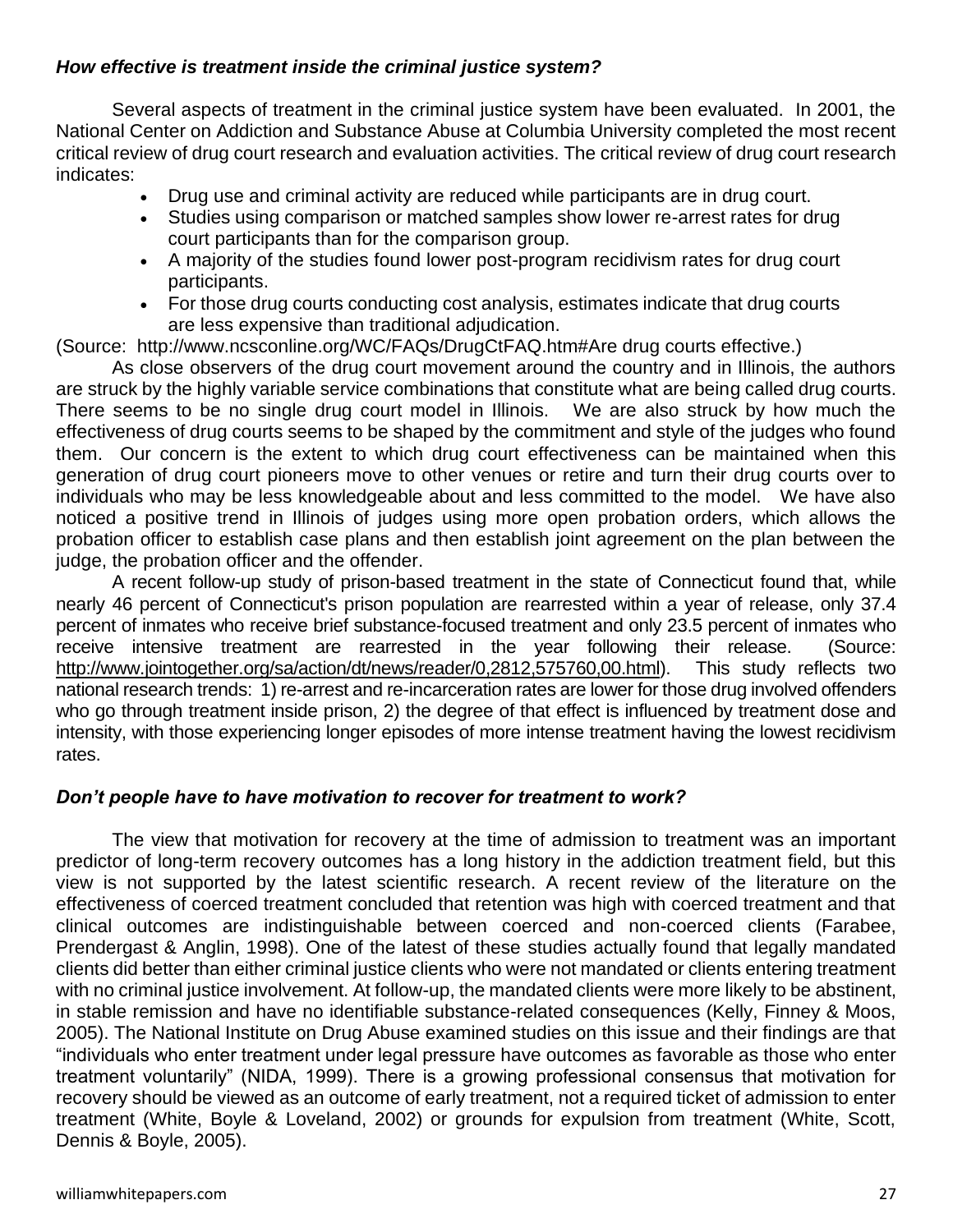# *Is the use of treatment by the criminal justice system cost-effective?*

Treatment interventions across multiple points in the criminal justice system have been found to have significant effects on enhancing long-term recovery, reducing criminal recidivism and reducing the social cost of addiction—particularly criminal justice costs. Drug treatment programs in prisons, such as the widely acclaimed "Delaware Model" combined with work-release reduced the probability of rearrest following release by 70%. (Source: [http://www.nida/nih.gov/PODAT/PODAT6.html\)](http://www.nida/nih.gov/PODAT/PODAT6.html) Similarly positive findings have been reported on post-release treatment (McCollister, French, Inciardi, Butzin, Martin & Hooper, 2003).

# *What can the criminal justice system do to improve treatment outcomes?*

The criminal justice system can exert its influence in a number of ways to improve treatment outcomes for the substance-impaired offender. Given our review of treatment outcome literature, we think the most significant of these actions would include:

- Using assessment protocol that emphasize the identification of offender assets ("recovery capital") as well as problems (Granfield & Cloud, 1999),
- using external coercion to engage the offender in an assessment and treatment process,
- monitoring treatment engagement to insure an adequate dose of treatment and to enhance the probability of successful completion of a primary course of treatment,
- encouraging and facilitating family involvement in the treatment process,
- monitoring and encouraging participation in a structured program of aftercare following services,
- encouraging the development of a sobriety-based social support system,
- monitoring post-treatment functioning and providing feedback, linkage to recovery supports and, when needed, early re-intervention, and
- acting swiftly to correct noncompliance with court orders.

We would also recommend that probation officers orient each offender to the particular treatment program to which they are being referred. We suspect that such individual or group pre-treatment orientation would contribute significantly to treatment engagement and treatment completion rates.

# *How important is monitoring to long-term recovery?*

Several reviews (e.g. Westermeyer, 1989) of factors effecting treatment outcome make special note of the potential role of monitoring in long-term outcomes. Such sustained monitoring takes on added significance in light of "treatment careers" research (Hser, et al., 1997), new recovery management models (White, Boyle, & Loveland, 2002), and recent studies on the potential value of post-treatment monitoring and recovery support services (Dennis, Scott, & Funk, 2003). These innovative studies underscore several key points:

- A single, acute intervention rarely has sufficient effect to initiate stable and enduring recovery in those with severe and persistent alcohol and other drug problems.
- Multiple episodes of treatment may be viewed, not as failures, but as incremental steps in the developmental process of recovery.
- Treatment effects not visible following a single episode become discernable when viewed over the longer history of treatment and recovery. Treatment episodes may have effects that are incremental and cumulative.
- The treatment of individuals with severe substance use disorders needs to shift from serial episodes of brief intervention to a model of sustained recovery management, e.g.,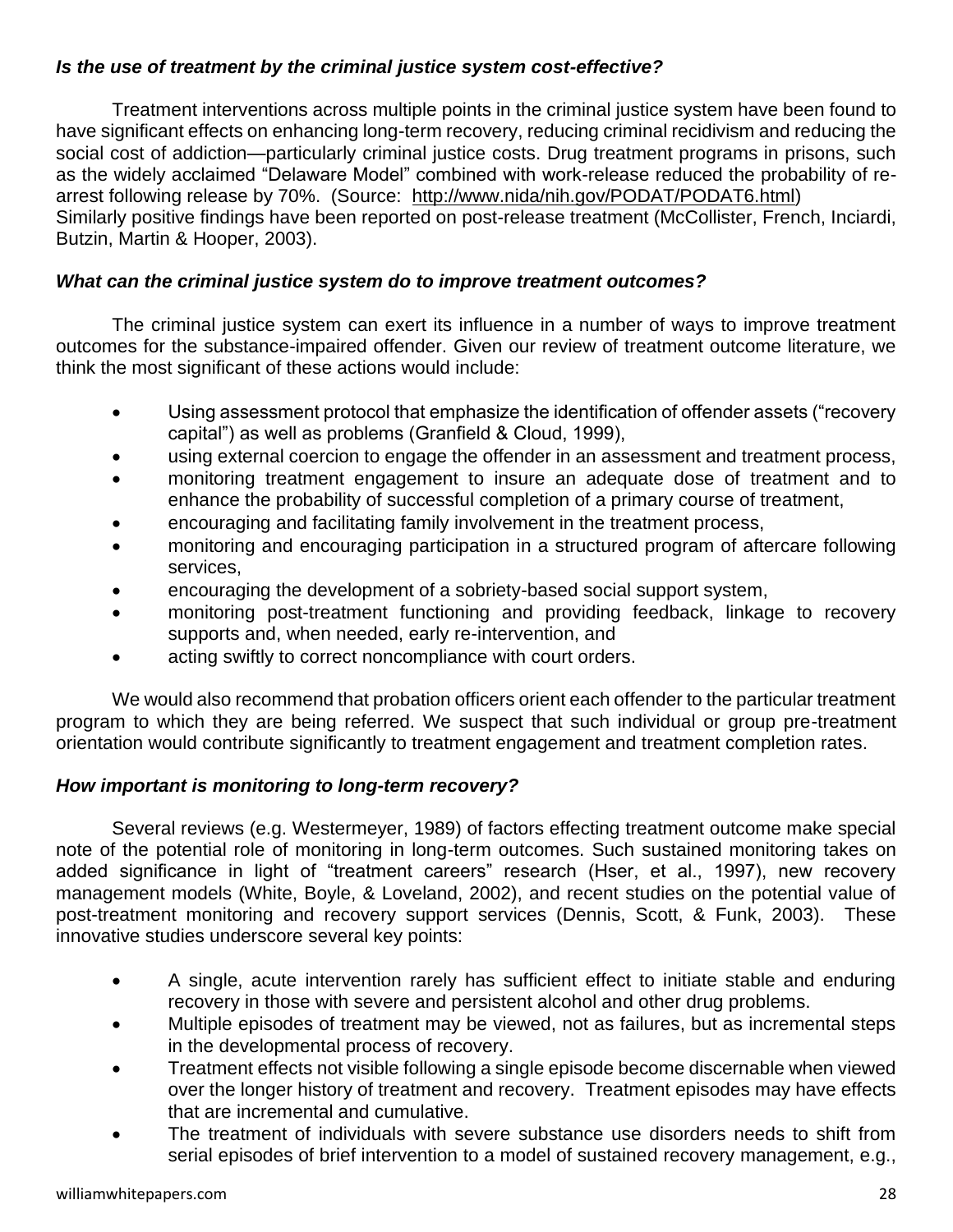active engagement, motivational enhancement, support for treatment retention, posttreatment monitoring and recovery support services, stage appropriate recovery education, active linkage to local communities of recovery, recovery checkups, and, when needed, early re-intervention and re-engagement in treatment.

These findings underscore the need to: 1) distinguish between a lapse (episode of drinking or drug use following by re-commitment to recovery) and a relapse (more extensive periods of use and AOD-related problems that may include criminal recidivism and threats to public safety, and 2) maintain systems of rigorous surveillance and re-intervention with those offenders who post a potential threat to public safety.

## *How important is drug testing as a monitoring tool?*

Drug testing serves multiple purposes in the criminal justice system: a routine monitoring tool at the point of arrest, 2) a tool to identify breaches in compliance with court orders, 3) a means of monitoring treatment and post-treatment rehabilitation status, and 4) a device to reduce drug use inside correctional facilities. Sanctions for positive drug tests vary depending on the purpose for its use. Evaluations of the effectiveness of drug testing have found that 1) drug testing alone can reduce criminal recidivism, 2) drug testing combined with treatment generates greater reductions in recidivism and 3) drug testing reduces drug use inside correctional institutions (Harrell & Kleinman, 2000; MacPherson, 2004). (Source: [http://www.sppsr.ucla.edu/ps/webfiles/faculty/kleiman/drug\\_testing.pdf\)](http://www.sppsr.ucla.edu/ps/webfiles/faculty/kleiman/drug_testing.pdf). Another less recognized rationale for drug testing is that it provides a culturally accepted rationale for refraining from drug use when an offender finds himself in a situation where he or she is offered drugs.

The question of the ideal frequency of drug testing varies by setting (use during treatment versus use as part of probation supervision) and by individual offender. For treatment programs in Illinois that conduct drug testing, the frequency ranges from three times per week to monthly, and the frequency of drug testing in probation departments in Illinois ranges close to the same with drug courts using a higher frequency of drug testing.

# *What new technologies are available to assist in monitoring offenders with AOD problems?*

New technologies that are being used to monitor alcohol and drug use include:

- saliva and hair testing as an alternative to the chemical testing of urine,
- a new generation of alcohol monitoring devices including such products as the SCRAM (Secure Continuous Remote Alcohol Monitor)—a device that transmits data collected from an ankle bracelet that measures exposure to alcohol by the amount of alcohol that passes through the skin,
- remote electronic alcohol monitoring devices that combine random call schedules with a device that measures and transmits alcohol exposure through a voice-recognition, camera-rigged breathalyzer (e.g., products like the Sobrietor),
- GPS tracking devices (e.g., the iSECUREtrac) that can identify the location of an offender at any time to monitor movement of the client into prohibited locations, and
- Ignition Interlock Devices (a breath-testing unit connected to a car's ignition) that prevents operating the vehicle when the driver is under the influence of alcohol).

#### • *What should the criminal justice system's response be to episodes of offender AOD use while under supervision?*

There are two important principles to guide such responses. First, there should be a response of some kind to every episode of use that is reported or detected. Second, the nature of that response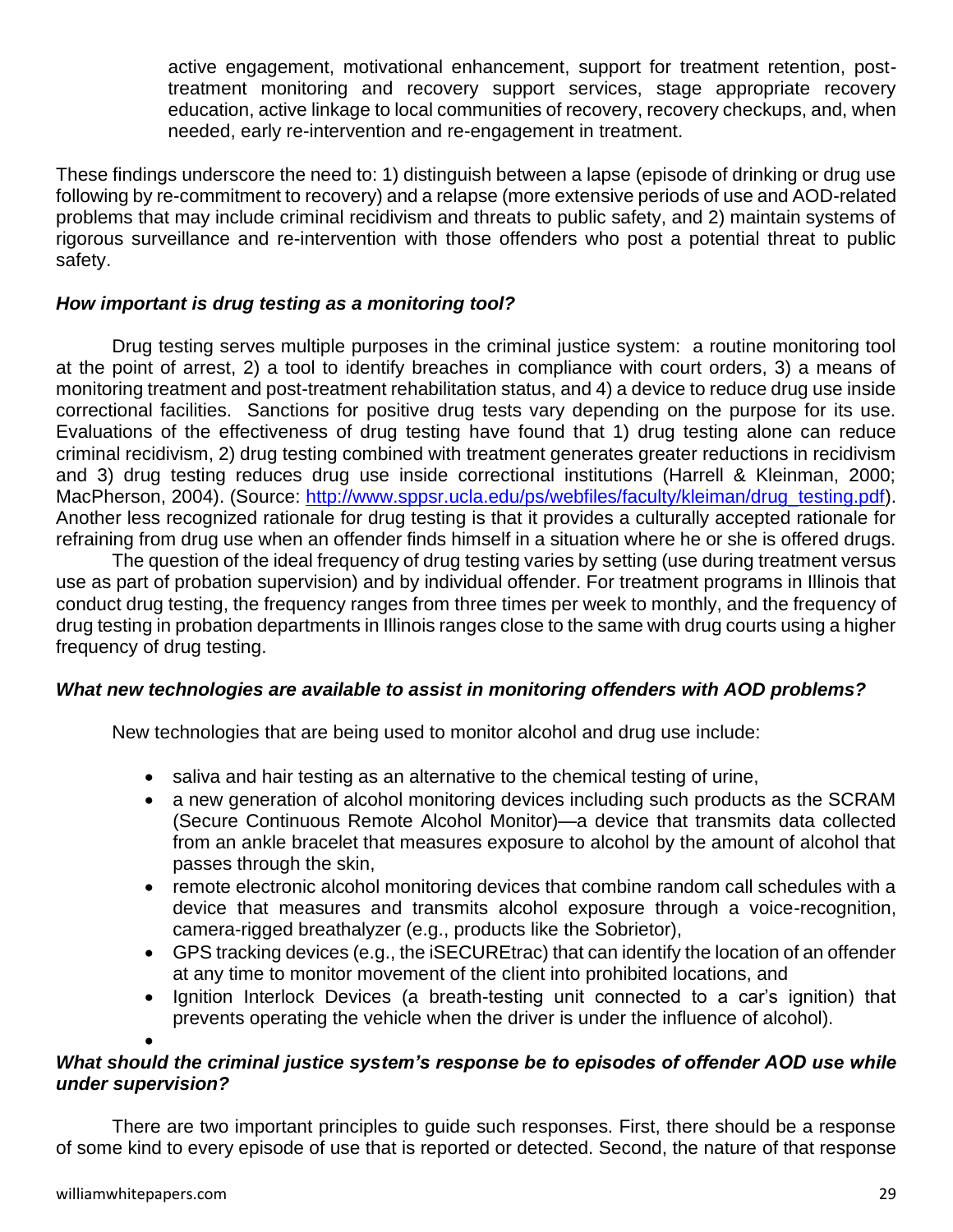should be nuanced based on the quantity and duration of use, the circumstances surrounding use and the collateral activity related to the use incidents. As we have noted earlier, most people who achieve stable recovery experience one or more lapse or relapse episodes before achieving stable sobriety. The goal of the criminal justice system in working with offenders with substance use disorders is to: 1) minimize the number of such episodes, 2) prevent or minimize the collateral criminal and public safety threats related to such incidents, 3) interrupt such episodes at the earliest possible point, and 4) use lapse/relapse incidents as opportunities to strengthen the commitment to recovery and improve methods of recovery maintenance. We recommend a triaged response from increased surveillance (e.g., reporting, drug testing) through re-engagement in treatment services to brief jail time to more extended jail sentences. Such responses could differ significantly between those offenders who are grossly out of compliance ("trail and nail"), those who have the greatest potential for recovery (monitor and support) and those who are superficially compliant (low maintenance monitoring).

#### *What population of offenders deserve a higher allocation of time and more intense monitoring?*

Courts and probation departments differ in their philosophies over which offenders should receive the greatest concentration of scarce resources, e.g., offenders with the best prognosis for recovery, offenders with the highest risk of chemical and criminal relapse or offenders with the highest potential threat to public safety. There is a trend toward using the latter category to focus the most assertive monitoring. What this means in practice is aggressive supervision is directed toward those who have a substance use disorder whose other characteristics heighten their threat to the public. Probation departments in Illinois are identifying sex offenders, domestic battery recidivists and DUI recidivists in this category.

#### *Are there any emerging principles to guide the management of the substance-impaired offender?*

There are four principles that we think can enhance rehabilitative outcomes and enhance the protection of public safety (White, 2004).

**Clarity and Consistency Principle:** This principle requires three strategies: **1) d**efining expectations of each offender in behavioral terms (It is our experience that judges and probation officers get what they expect and monitor e.g., probation officers who expect and monitor payment of fines have higher collection rates than probation officers who never inquire about the status of fines.), 2) linking the intensity of rewards and punishments to the degree of compliance or non-compliance with those terms, and 3) getting multiple forces in the offender's environment (the courts, allied agencies, family members, employers) to understand and reinforce those expectations.

**Dose and Intensity Principle**: Insuring an adequate dose of treatment and an appropriate level of treatment intensity improve rehabilitative outcomes. Longer courses of treatment and continuing care services, multiple points of accountability with the courts and extended external monitoring (e.g., probation supervision and drug testing) are highly recommended for those with severe substance use disorders. There is also little evidence that low-intensity interventions have any rehabilitative effects on persons with severe substance use disorders, e.g., addicted DUI offenders passively attending remedial education classes.

**Combination Principle:** We have yet to develop effective technology that scientifically matches each offender to the ideal sentence and rehabilitative strategy. As a result, combinations of interventions are always more effective in the long run than single interventions. Combinations of interventions (probation supervision, fines, community service) generate better outcomes than any single intervention.

**Containment Principle**: There are offenders at particular points in their lives in which no rehabilitation interventions will produce stable recovery or lower their threat to public safety. Under these circumstances, the role of the criminal justice system and human service professionals is to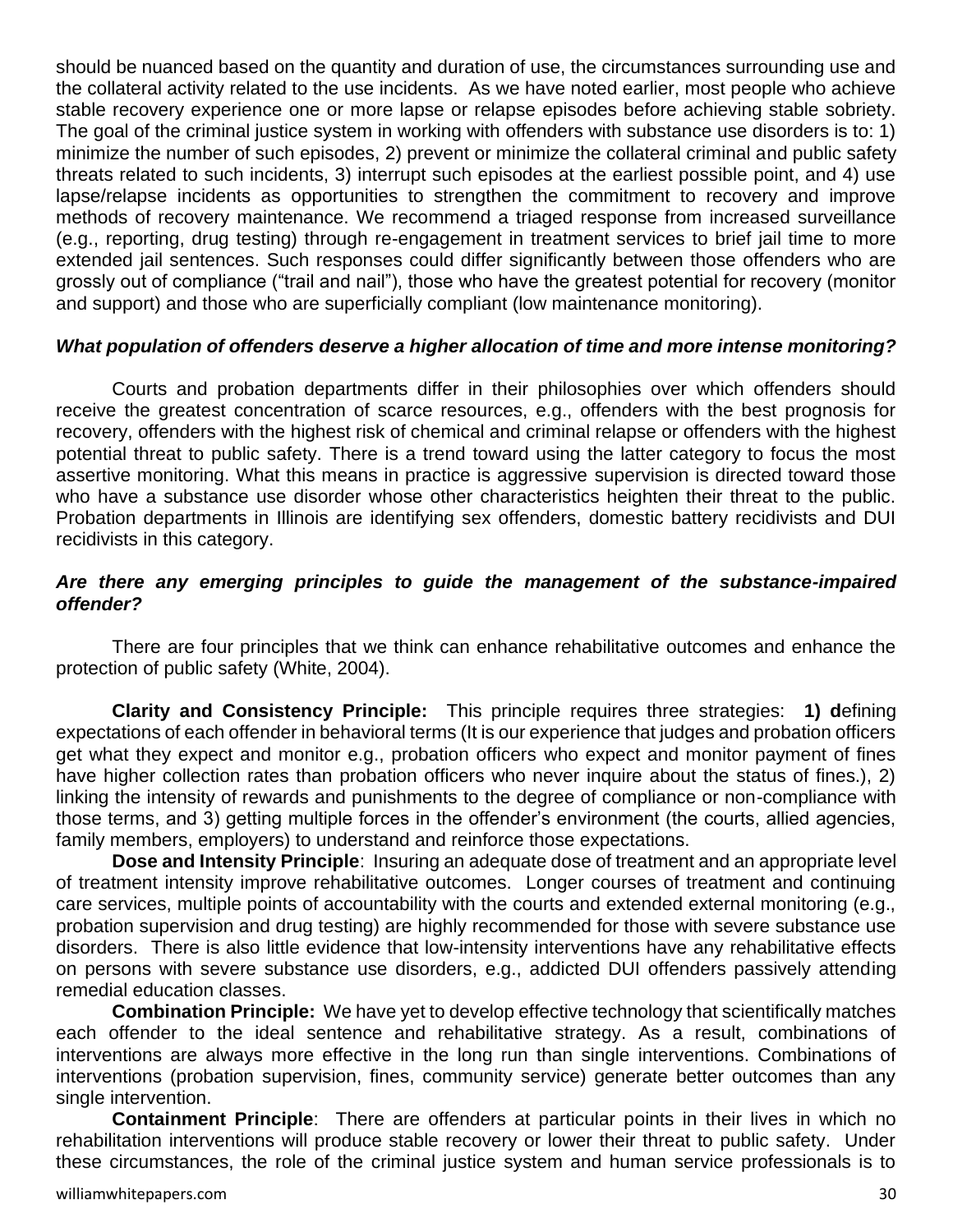contain these individuals within the limits of criminal law and within the boundaries of the laws with professional ethics guiding the delivery of treatment services.

## **References**

- Alcohol Alert: New Advances in Alcoholism Treatment (2000). No. 49, October. National Institute on Alcohol Abuse and Alcoholism Accessed October 3, 2005 <http://www.niaaa.nih.gov/publications/aa49.htm>
- Alcoholics Anonymous (2005). *Alcoholics Anonymous 2004 Membership Survey*. New York: A.A.World Services.
- American Psychiatric Association. (1994). Diagnostic and statistical manual of mental disorders (4<sup>th</sup>) ed.). Washington, DC: Author.
- American Society of Addictive Medicine. (1996). Patient placement criteria for the treatment of psychoactive substance disorders.  $(2^{nd}$  ed.). Chevy Chase, MD: Author.
- Anglin, M. D., Hser, Y. I., & Grella, C. E. (1997). Drug addiction and treatment careers among clients in the Drug Abuse Treatment Outcome Study (DATOS*). Psychology of Addictive Behaviors, 11*(4), 308-323.
- Babor, T. F., Hofmann, M., DelBoca, F. K., Hesselbrock, V., Meyer, R. E., Dolinsky, Z.S., & Rounsaville, B. (1992). Types of alcoholics: I. Evidence for an empirically derived typology based on indicators of vulnerability and severity. *Archives of General Psychiatry*, *49*(8),599-608.
- Biernacki, P. (1986). *Pathways from Heroin Addiction: Recovery Without Treatment.* Philadelphia, PA: Temple University Press.
- Bischof, G., Rumpf, H., Hapke, U., Meyer, C., & John, U. (2000). Gender differences in natural recovery from alcohol dependence. *Journal of Studies on Alcohol*, *61*(6), 783-786.
- *Brief Interventions for Alcohol Problems* (2003). Alcohol Alert. National Institute on Alcohol Abuse and Alcoholism. Accessed October 3, 2005 [\(http://alcoholism.about.com/library/blnaa43.htm\)](http://alcoholism.about.com/library/blnaa43.htm)
- Brown, J. D. (1991). Preprofessional socialization and identity transformation: The case of the professional ex. Journal of Contemporary Ethnography *20*(2), 157-178.
- Brown, S. A., D'Amico, E. J., McCarthy, D. M., & Taggart, S. F. (2001). Four year outcomes from adolescent alcohol and drug treatment. *Journal of Studies on Alcohol, 62*(3)*,* 381-388.
- Brown, S., & Lewis, B. (1999). *The Alcoholic Family in Recovery: A Developmental Model*. New York, NY: Guilford.
- Burman, S. (1997). The challenge of sobriety: Natural recovery without treatment and self-help programs. *Journal of Substance Abuse*, *9*, 41-61.
- Caetano, R. (1993). Ethnic minority groups and Alcoholics Anonymous: A review. In B. McCrady and W. Miller (Eds.), *Research on Alcoholics Anonymous: Opportunities and Alternatives* (pp.209- 231). New Brunswick, NJ: Rutgers Center of Alcohol Studies.

Caldwell, P. E., & Cutter, H. S. G. (1998). Alcoholics Anonymous affiliation during early recovery. *Journal of Substance Abuse Treatment*, *15*(3), 221-228.

Chappel, J. N. (1993). Long-term recovery from alcoholism. *Psychiatric Clinics of North America*, *16*(1), 177-187.

Cloninger, C. R. (1987). Neurogenetic adaptive mechanisms in alcoholism. *Science, 236*(4800)*,* 410- 416.

- Coyhis, D. & White, W. (2006). *Alcohol Problems in Native America: The Untold Story of Resistance and Recovery-The Truth about the Lie*. Colorado Springs, CO: White Bison, Inc.
- Cross, G., Morgan, C., Moonye, A., Martin, C., & Rafter, J. (1990). Alcoholism treatment: A ten-year follow-up study. *Alcoholism Clinical and Experimental Research*, *14*(2), 169-173.
- Cunningham, J. A. (1999). Untreated remissions from drug use: The predominant pathway. *Addictive Behaviors, 24*(2), 267-270.
- Cunningham, J. A. (2000). Remissions from drug dependence: Is treatment a prerequisite? *Drug and Alcohol Dependence*, *59*(3), 211-213.

Cunningham, J.A. & Breslin, F.C. (2004). Only one in three people with alcohol abuse or dependence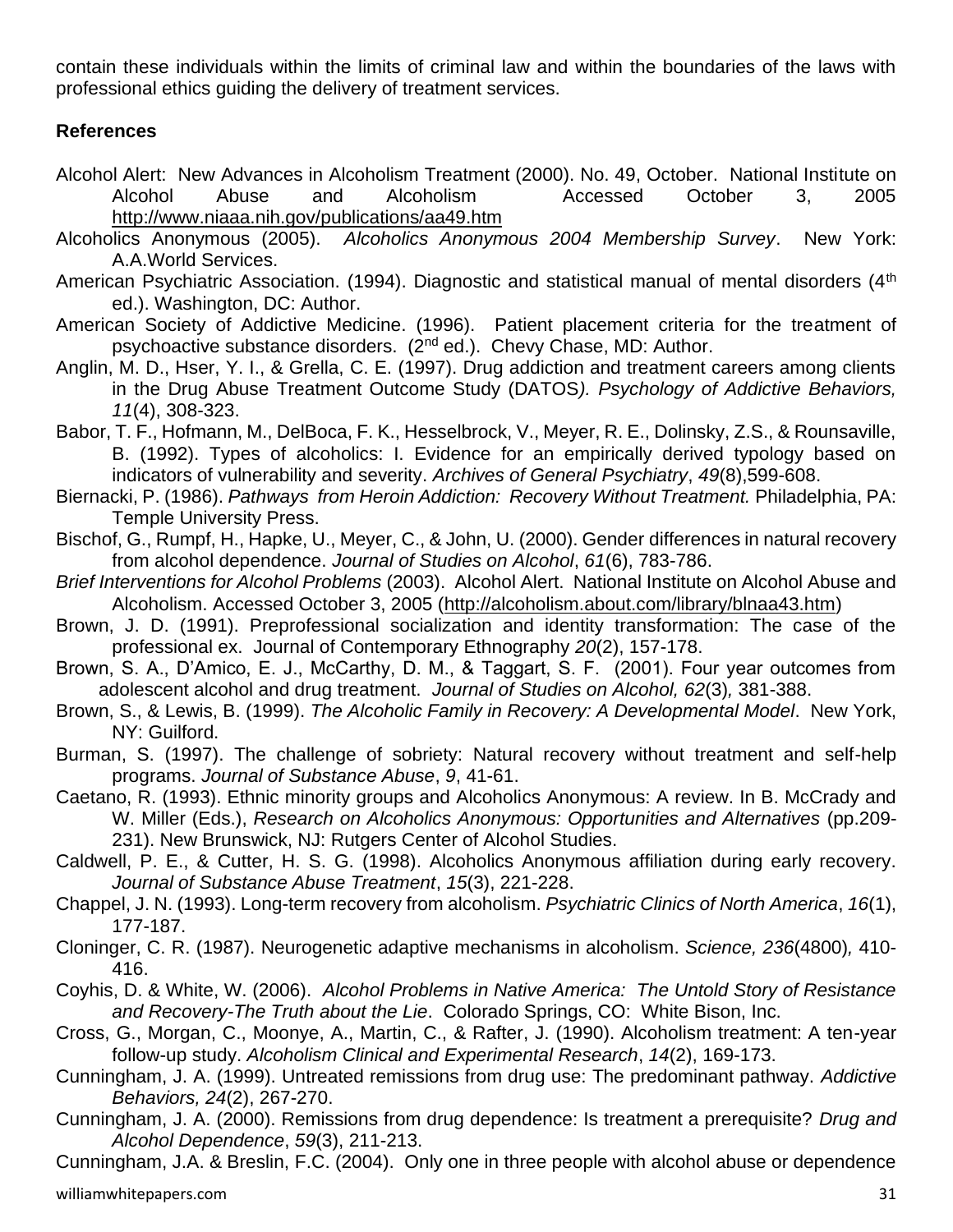ever seek treatment. *Addictive Behaviors*, 29, 221-223.

- Cunningham, J., Sobell, L., Sobell, M., & Kapur, G. (1995). Resolution from alcohol problems with and without treatment: Reasons for change. *Journal of Substance Abuse*, *7*(3), 365-372.
- Dackis, C., & O'Brien, C. (2005). Neurobiology of addiction: Treatment and public policy ramifications. *Nature Neuroscience*, *8*(11), 1431-1436.
- Dawson, D.A. (1996). Correlates of past-year status among treated and untreated persons with former alcohol dependence: United States, 1992. *Alcoholism: Clinical and Experimental Research*, *20*(4), 771-779.

Dawson, S. A., Grant, B. F., Stinson, F. S., Chou, P. S., Huang, B., & Ruan, W. J. (2005). Recovery from DSM-IV alcohol dependence: United States, 2001-2002. *Addiction*, *100*(3), 281-292.

- DASIS (2004). Substance abuse treatment admissions referred by the criminal justice system: 2002 (2004). *The DASIS Report*, July 30, 2004. Retrieved September 28, 2004 from <http://www.oas.samhsa.gov/2k4/CJreferrals/CJreferrals.htm> Dennis, M. L., Babor, T., Roebuck, M. C., & Donaldson, J. (2002). Changing the focus: The case for recognizing and treating marijuana use disorders. *Addiction*, *97* (Suppl. 1), S4-S15.
- Dennis. M.L., Scott, C.K., and Funk, R. (2003). An experimental evaluation of recovery management checkups (RMC) for people with chronic substance use disorders. *Evaluation and Program Planning, 26*(3), 339-352.
- Dennis, M.L., Scott, C.K., & Hristova, L. (2002). The duration and correlates of substance abuse treatment careers among people entering publicly funded treatment in Chicago. (Abstract). *Drug and Alcohol Dependence*, *66*(Suppl. 2), 44.
- Dennis, M. L., Titus, J. C., Diamond, G., Donaldson, J., Godley, S. H., Tims, F., Webb, C., Kaminer, Y., Babor, T., Roebuck, M. C., Godley, M. D., Hamilton, N., Liddle, H., Scott, C. K., & CYT Steering Committee. (2002). The Cannabis Youth Treatment (CYT) experiment: Rationale, study design, and analysis plans. *Addiction*, *97*(Supplement 1)*,* S16-S34.
- Denzin, N. K. (1987). *The Recovering Alcoholic*. Newbury Park, CA: Sage.
- De Soto, C. B., O'Donnel, W. E., & De Soto, J. L. (1989). Long-term recovery in alcoholics. *Alcoholism: Clinical and Experimental Research*, *13*(5), 693-697.
- Drug Courts Program Office. (1999). *Summary of All Drug Court Activities by State*. Washington, DC: American University.
- Ellingstad, T.P., Sobell, L.C, Sobell, M.B., Eickleberry, L & Golden, C.J. (2004). Self-change: A pathways to cannabis abuse resolution. *Addictive Behaviors*, 31, 519-530.
- Emrick, C. D. (1989). Alcoholics Anonymous: Membership characteristics and effectiveness as treatment. *Recent Developments in Alcoholism 7*, 37-53.
- Emrick, D. C., Tonigan, J. S., Montgomery, H., & Little, L. (1993). Alcoholics Annonymous: What is currently known? In B. McCrady and W. R. Miller (Eds.), *Research on Alcoholics Anonymous: Opportunities and Alternatives* (pp. 41-78). Brunswick, NJ: Rutgers Center of Alcohol Studies.

Farabee,. D., Prendergast, M. I., & Anglin, M. D. (1998). The effectiveness of coerced treatment for drug-abusing offenders. *Federal Probation*, *62*(1), 3-10.

Federal Bureau of Investigation (2002). Crime in the United States, 2001. Retrieved February 16, 2005 from [www.fbi.gov/ucr/o1cius.htm](http://www.fbi.gov/ucr/o1cius.htm) 

- Federal Bureau of Prisons (2002). Retrieved February 16, 2005 from [www.bop.gov/fact0598.html](http://www.bop.gov/fact0598.html) .
- Fillmore, K. M., Hartka, E., Johnstone, B. M., Speiglman, R., & Temple, M. T. (1988). *Spontaneous Remission of Alcohol Problems: A Critical Review*. Washington, D.C.: Institute of Medicine.
- Fiorentine, R. (1999). After drug treatment: Are 12-step programs effective in maintaining abstinence? *American Journal of Drug and Alcohol Abuse*, *25*(1), 93-116.
- Fiorentine, R., & Hillhouse, M. (2000). Drug treatment and 12-step program participation: The additive effects of integrated recovery activities. *Journal of Substance Abuse Treatment*, *18*(1), 65-74.
- Forman, R. F. (2002). One AA meeting doesn't fit all: 6 keys to prescribing 12-step programs. *Psychiatry Online*, *1*(10), 1-6.
- Friedman, A. S., & Glickman, N. W. (1986). Program characteristics for successful treatment of adolescent substance abuse. *Journal of Nervous and Mental Disease, 174,* 669-679.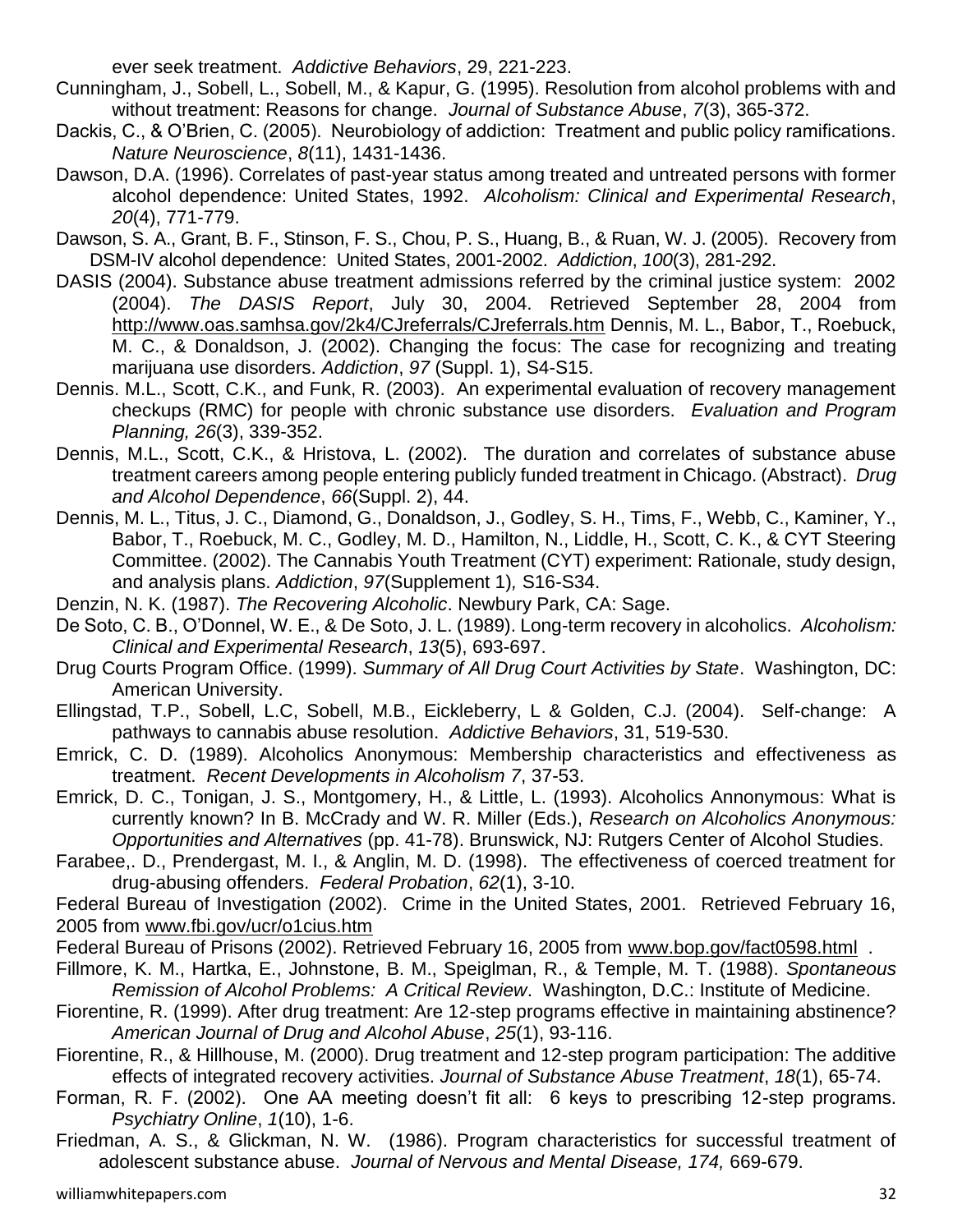Frykholm, B. (1985). The drug career. *Journal of Drug Issues, 15*(3)*,* 333-346.

- Fuller, R. K., & Hiller-Sturmhofel, S. (1999). Alcoholism treatment in the United States. *Alcohol Research & Health*, *23*(2), 69-77.
- Gilbert, F. S. (1991). Development of a "Steps questionnaire." *Journal of Studies on Alcohol*, *52*(4), 353-360.

Godley, M. D., Godley, S. H., Dennis, M. L., Funk, R., & Passetti, L. (2002). Preliminary outcomes from the assertive continuing care experiment for adolescents discharged from residential treatment: Preliminary outcomes. *Journal of Substance Abuse Treatmen*t, *23*(1), 21-32.

- Godley, S. H., Godley, M. D., & Dennis, M. L. (2001). The assertive aftercare protocol for adolescent substance abusers. In E. Wagner, & H. Waldron (Eds.), *Innovations in Adolescent Substance Abuse Interventions* (pp. 311-329). New York: Elsevier Science.
- Goldstein, A. (2001). *Addiction: From Biology to Drug Policy*. New York: Oxford University Press.

Goodwin, D. W. (1988). *Is alcoholism hereditary?* (2nd ed.). New York: Ballantine Books.

- Gossop, M., Trakada, K., Stewart, D. & Witton, J. (2005). Reductions in criminal convictions after addiction treatment: 5-year follow-up. *Drug and Alcohol Dependence*, 79, 295-302.
- Graham, K., Brett, P. J., & Bois, C. (1995). Treatment entry and engagement: A study of the process at assessment/referral centers. *Contemporary Drug Problems, 22* (1), 61-104.

Granfield, R., and Cloud, W. (1996) The elephant that no one sees: Natural recovery among middleclass addicts. *Journal of Drug Issues*, *26*(1), 45-61.

- Granfield, R., and Cloud, W. (1999). *Coming Clean: Overcoming Addiction Without Treatment*. New York: New York University Press.
- Grant, B. F. (1997). Prevalence and correlates of alcohol use and DSM-IV alcohol dependence in the United States: Results of the National Longitudinal Alcohol Epidemiologic Survey. *Journal of Studies on Alcohol*, *58*, 464-473.

Harrel, A., & Kleinman, M. (2000). Drug testing in criminal justice settings. Retrieved September 22, 2005 from [http://www.sppsr.ucla.edu/ps/webfiles/faculty/kleiman/drug\\_testing.pdf](http://www.sppsr.ucla.edu/ps/webfiles/faculty/kleiman/drug_testing.pdf)

- Helzer, J. E., Burnam, A., & McEvoy, L. T. (1991). Alcohol abuse and dependence. In L. N. Robins & D. A. Regier (Eds.), *Psychiatric Disorders in America: The Epidemiologic Catchment Area Study*  (pp. 81-115). New York: The Free Press.
- Hingston, R. W., Heeren, T., Jananka., A., & Howland, J. (2000). Age of drinking onset and unintentional injury involvement after drinking. *Journal of the American Medical Association, 284*(12)*,* 1527-1533.
- Hoffman, F. (1994). Cultural adaptations of Alcoholics Anonymous to serve Hispanic populations. *International Journal of the Addictions*, *29*(4), 445-460.
- Hser, Y., Anglin, M., Grella, C., Longshore, D., and Prendergast, M. (1997). Drug treatment careers: A conceptual framework and existing research findings. *Journal of Substance Abuse Treatment, 14*(3), 1-16.

Hser, Y., Hoffman, V., Grella, C., and Anglin, D. (2001). A 33-year follow-up of narcotics addicts. *Archives of General Psychiatry, 58*(5), 503-508.

- Hubbard, R.L., Craddock, S.G., Flynn, P.M., Anderson, J. & Etheridge, R.M. (1997). Overview of 1 year follow-up outcomes in the Drug Abuse Treatment Outcome Study (DATOS). *Psychology of Addictive Behavior*, 11, 261-278.
- Hubbard, R. L., Flynn, P. M., Craddock, G., and Fletcher, B. (2001). Relapse after drug abuse treatment. In F. Tims, C. Leukfield, & J. Platt (Eds.), *Relapse and Recovery in Addictions* (pp. 109-121). New Haven: Yale University Press.
- Hubbard, R.L., Marsden, M.E., Rachal, J.V., Harwood, H.J., Cavanaugh, E.R., & Ginzburg, H.M. (1989). *Drug abuse treatment: A national study of effectiveness*. Chapel Hill, NC: University of North Carolina Press.
- Hughes, T.A., Wilson, D.J., & Beck, A.J. (2001). *Trends in State Parole, 1990-2000*. Bureau of Statistics, NCJ 184735. Washington D.C.: Department of Justice: Retrieved August 30, 2005 from http://www.Ojp.Usdoj.Gov/Bjs/Pub/Pdf/Tsp00.Pdf .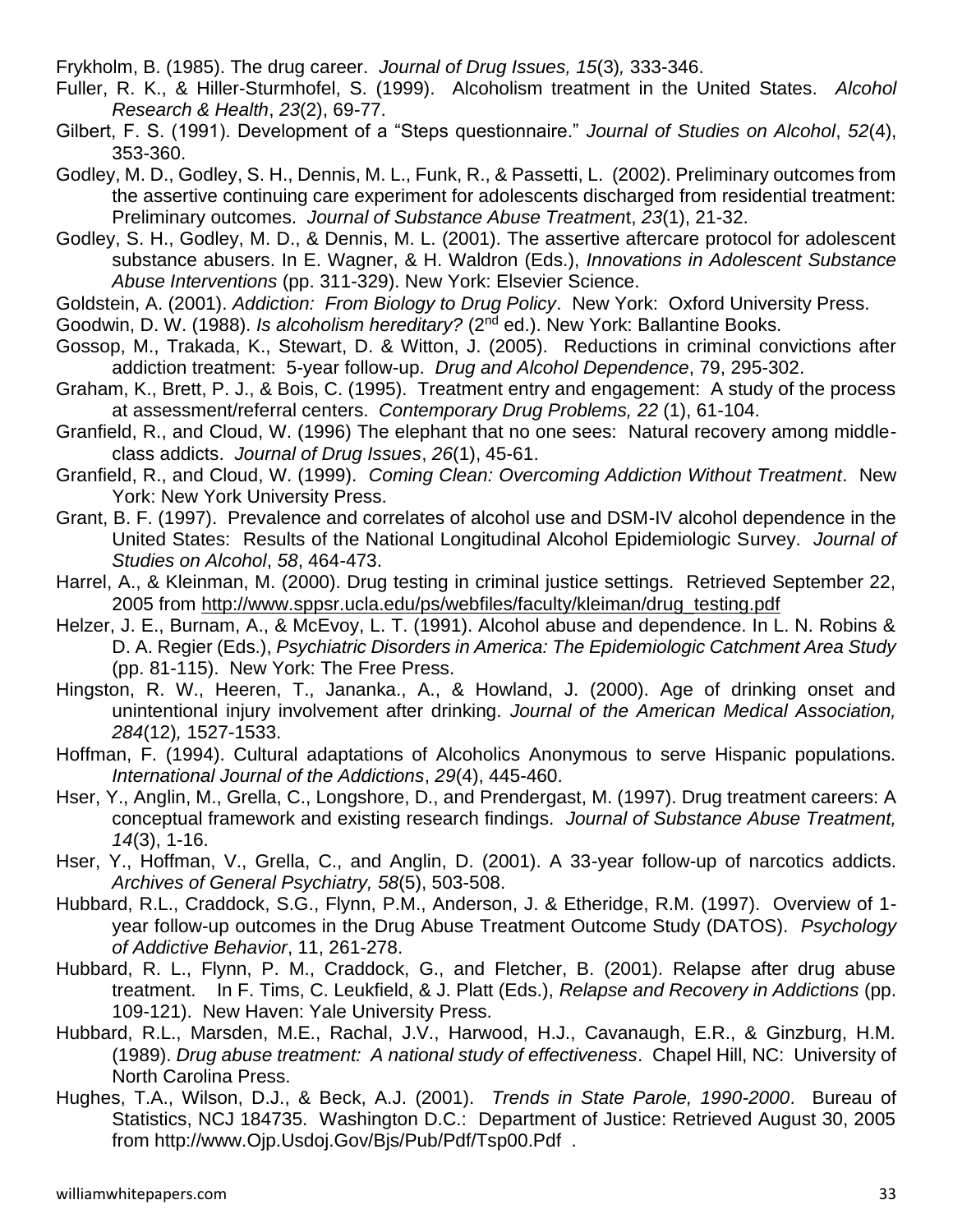- Humphreys, K., Mavis, B. E., & Stoffelmayr, B. E. (1994). Are twelve-step programs appropriate for disenfranchised groups? Evidence from a study of posttreatment mutual help group involvement. *Prevention in Human Services*, *11,* 165-180.
- Humphreys, K., Moos, R. J., & Cohen, C. (1997). Social and community resources and long-term recovery from treated and untreated alcoholism. *Journal of Studies on Alcohol*, *58*(3), 231-238.
- Humphreys, K., Wing, S., McCarty, D., Chappel, J., Galant, L., et al, (2004). Self-help organizations for alcohol and drug problems: Toward evidence-based practice and policy. *Journal of Substance Abuse Treatment*, *26*(3), 151-158.
- Ito, J. and Donovan, D.M. (1986) Aftercare in alcoholism treatment: A review. In W. R. Miller, & N. Heather (Eds.), *Treating Addictive Behaviors: Process of Change* (pp. 435-452). New York: Plenum.
- Jellinek, E. M. (1960). *The Disease Concept of Alcoholism*. Highland Park, New Jersey: Hillhouse.
- Jin, H., Rourke, S. B., Patterson, T. L., Taylor, M. J., and Grant, I. (1998). Predictors of relapse in longterm abstinent alcoholics. *Journal of Studies on Alcohol, 59*(6), 640-646.
- Johnson, B. A. (2000). Neuropharmacological treatments for alcoholism: Scientific basis and clinical findings. *Psychopharmacology*, *149*(4), 327-344.
- Johnson, E., and Herringer, L. (1993). A note on the utilization of common support activities and relapse following substance abuse treatment. *Journal of Psychology, 127*, 73-78.
- Jorquez, J. (1983). The retirement phase of heroin using careers. *Journal of Drug Issues, 18*(3), 343- 365.
- Kelly, J. F., Finney, J. W., & Moos, R. (2005). Substance use disorder patients who are mandated to treatment: Characteristics, treatment process, and 1- and 5-year outcomes. *Journal of Substance Abuse Treatment*, *28*(3), 213-223.
- Kelly, J. F., & Moos, R. (2003). Dropout from 12-step self-help groups: Prevalence, predictors, and counteracting treatment influences. *Journal of Substance Abuse Treatment*, *24*(3), 241-250.
- Kelly, J. F., Myers, M. G., & Brown, S. A. (2002). Do adolescents affiliate with 12-step groups? A multivariate process model of effects. *Journal of Studies on Alcohol*, *63*(3), 293-304.
- Kessler, R. C., Mickelson, K. D., & Zhoa, S. (1997). Patterns and correlates of self-help group membership in the United States. *Social Policy, 27*(3), 27-45.
- Kirkpatrick, J. (1986). *Goodbye Hangovers, Hello Life*. New York: Ballantine Books.
- Klaw, E., and Humphreys, K. (2000). Life stories of Moderation Management mutual help group members. *Contemporary Drug Problems*, *27*, 779-803.
- Klingemann, H. K. H. (1991). The motivation for change from problem alcohol and heroin use. *British Journal of the Addictions, 86*(6)*,* 727-744.
- Knupfer, G. (1972). Ex-problem drinkers. In M. Roff, L. N. Robins, & M. Pollack (Eds.), Life history research in psychopathology (Vol.2, pp. 256-280). Minneapolis: University of Minnesota Press.
- Kownacki, R.J. & Shadish, W.R. (1999). Does Alcoholics Anonymous work? The results from a metaanalysis of controlled experiments. *Substance Use & Misuse*, 34(13), 1897-1916.
- Kreek, M., and Vocci, F. (2002). History and current status of opioid maintenance treatments. *Journal of Substance Abuse Treatment, 23*(2), 93-105.
- Kurtz, E., & Ketchum, K. (1992). *The Spirituality of Imperfection: Modern Wisdom from Classic Stories*. New York: Bantam Books.
- Larimer, M. E., & Kilmer, J. R. (2000). Natural history. In G. Zernig, A. Saria, M. Kurz, & S. S. O'Malley (Eds.), *Handbook of Alcoholism* (pp. 13-28). Boca Raton, FL: CRC Press.
- Larimer, M., Marlatt, G. A., Baer, J., Quigley, L., Blume, A., and Hawkins, E. (1998). Harm Reduction for Alcohol Problems. In G. A. Marlatt (Ed.), *Harm Reduction: Pragmatic Strategies for Managing High-Risk Behaviors* (pp. 69-108). New York: Guilford.
- Laudet, A., Magura, S., Vogel, H., & Knight, E. (2000). Addiction Services: Support, mutual aid and recovery from dual diagnosis. *Community Mental Health Journal*, *36*(5), 457-476.
- Lipton, D. (1995). *The Effectiveness of Treatment for Drug Abusers Under Criminal Justice Supervision*. NIJ Research Report.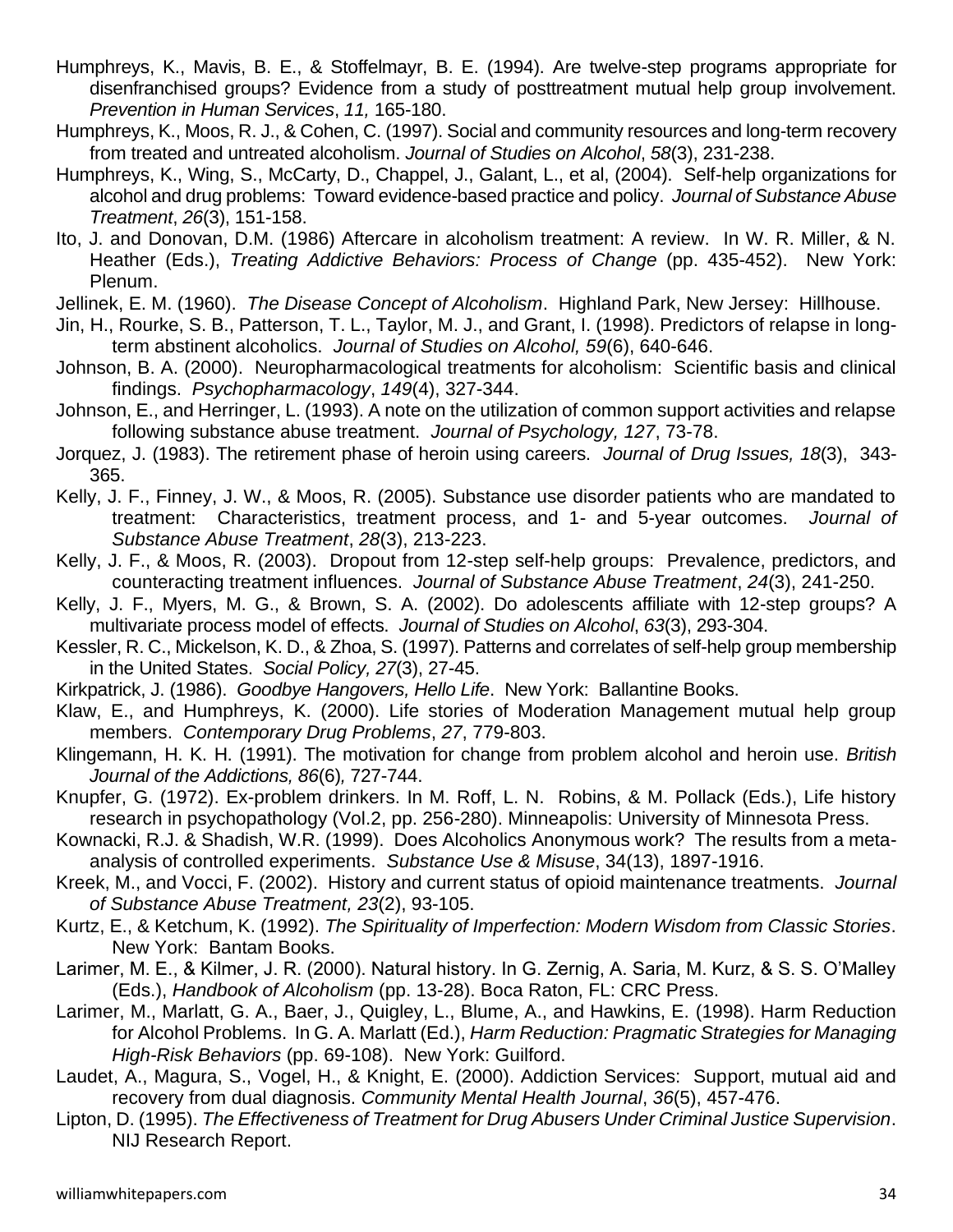- MacPherson, P. (2004). *Use of random urinalysis to deter drug use in prison. A review of the issues*. Addictions Research Branch, Research Branch, Policy Planning & Coordination. Correctional Services of Canada.
- Maddux, J. F., & Desmond, D. P. (1981). *Careers of Opioid Users*. New York: Praeger.
- Margolis, R., Kilpatrick, A., & Mooney, B. (2000). A retrospective look at long-term adolescent recovery: Clinicians talk to researchers. *Journal of Psychoactive Drugs*, *32*(1), 117-125.
- McCollister, K. E., French, M. T., Inciardi, J. A., Butzin, C. A., Martin, S. S., & Hooper, R.M. (2003). Post-release substance abuse treatment for criminal offenders: A cost-effectiveness analysis. *Journal of Quantitative Criminology*, *19*(4), 389-407.
- McCrady, B., and Miller, W. (1993). *Research on Alcoholics Anonymous: Opportunities and Alternative.* New Brunswick, New Jersey: Rutgers Center of Alcohol Studies.
- McKay, J. R. (2001). Effectiveness of continuing care interventions for substance abusers: Implications for the study of long-term effects. *Evaluation Review*, *25*(2), 211-232.
- McLellan, A. T., Grissom, G. R., Zanis, D., Randall, M., Brill, P., & O'Brien, C.P. (1997). Problemservice "matching" in addiction treatment: A perspective study in 4 programs. *Archives of General Psychiatry, 54*(8), 730-735.
- McLellan A. T., Hagan T. A., Levine M., et al (1999). Does clinical case management improve outpatient addiction treatment? *Drug and Alcohol Dependence. 55*(1-2), 91–103.
- McLellan, A. T. O'Brien, C. P., Lewis, D. L., & Kleber, H. D. (2000). Drug dependence, a chronic medical illness: Implications for treatment, insurance, and outcome evaluation. *Journal of the American Medical Association, 284*(13), 1689-1695.
- Miller, W. R., & Sanchez, V. C. (1993). Motivating young adults for treatment and lifestyle change. In G. Howard (Ed.), *Issues in Alcohol Use and Misuse in Young Adults*, Notre Dame, In: Indiana University Press.
- Miller, W., & C' de Baca, J. (2001). *Quantum Change: When Epiphanies and Sudden Insights Transform Ordinary Lives*. New York: Guilford Press.
- Miller, W. R., Walters, S. T., & Bennett, M. E. (2001). How effective is alcoholism treatment in the United States? *Journal of Studies on Alcohol*, *62*(2), 211-220.
- Montgomery, H. A., Miller, W. R., & Tonigan, J. S. (1995). Does Alcoholics Anonymous involvement predict treatment outcome? *Journal of Substance Abuse Treatment*, *12*(4), 241-246.
- Moos, R.H. & Moos, B.S. (2006). Rates and predictors of relapse after natural and treated remission from alcohol use disorders. *Addiction*, 101, 212-222.
- Nathan, P., & Skinstad, A. (1987). Outcomes of treatment for alcohol problems: Current methods, problems and results. *Journal of Consulting and Clinical Psychology*, *55*(3), 332-340.
- National Consensus Development Panel on Effective Medical Treatment of Opiate Addiction (1998). Effective Medical Treatment of Opiate Addiction. *Journal of the American Medical Association, 280*(22), 1936-1943.
- NIDA (1999). *Principles of Drug Addiction Treatment*. Rockville, MD: National Institute on Drug Abuse (NIH Publication No. 00-4180) (available at [http://www.nida.nih.gov/PODAT/PODATIndex.html\)](http://www.nida.nih.gov/PODAT/PODATIndex.html)
- National Institute on Justice (2002). *Drug Use and Related Matters among Adult Arrestees, 2001, 2002*. Retrieved February 16, 2005 from [www.ojp.usdoj.gov/nij/adam/adam2001.pdf.](http://www.ojp.usdoj.gov/nij/adam/adam2001.pdf)
- Noodrsy, D., Schwab, B., Fox, L., & Drake, R. (1996). The role of self-help programs in the rehabilitation process of persons with severe mental illness and substance use disorders. *Community Mental Health Journal*, *32*(1), 71-81.
- Ojesjo, L. (1981). Long-term outcome in alcohol abuse and alcoholism among males in Lundby general population, Sweden. *British Journal of Addiction*, *76*, 391-400.
- Office of National Drug Control Policy (2003). *Drug Data Summary*. Retrieved February 17, 2005 from [http://www.whitehousedrugpolicy.gov/publications/factsht/drugdata/index.html.](http://www.whitehousedrugpolicy.gov/publications/factsht/drugdata/index.html)
- Ouimette, P. C., Finney, J. W., & Moos, R. H. (1997). Twelve-step and cognitive-behavioral treatment for substance abuse: A comparison of treatment effectiveness. *Journal of Consulting and Clinical Psychology*, *65*(2), 239-240.

Ouimette, P., Humphreys, K., Moos, R., Finney, J., Cronkite, R., and Federman, B. (2001). Self-help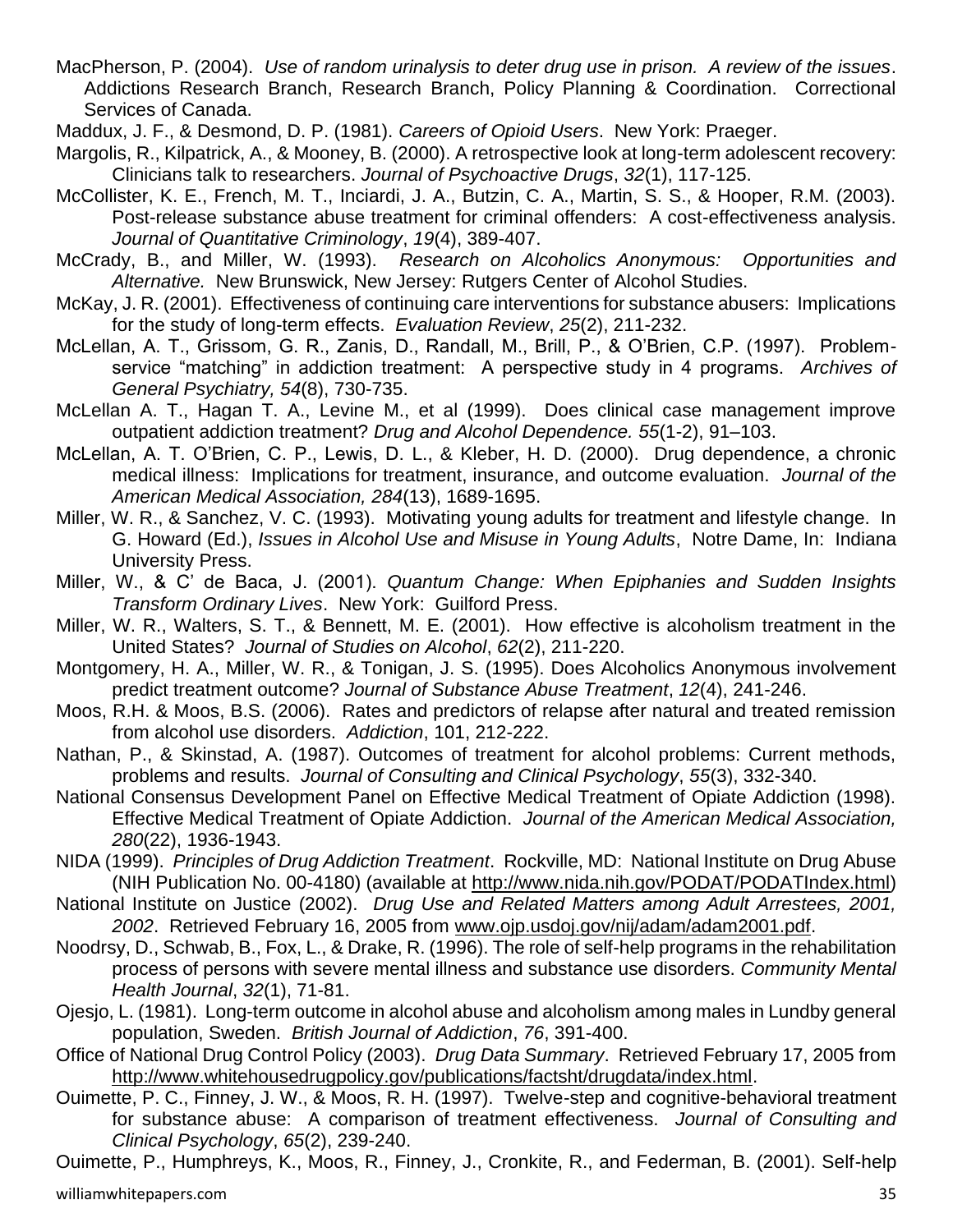Participation among substance use disorder patients with posttraumatic stress disorder. *Journal of Substance Abuse Treatment*, *20*(1), 25-32.

- Polcin, D. L., & Greenfield, T. K. (2003). Factors associated with probation officers' use of criminal justice coercion to mandate alcohol treatment. *American Journal of Drug and Alcohol Abuse*, *29*(3), 64-70.
- Prochaska, J., DiClimente, C., & Norcross, J. (1992). In search of how people change: Applications to addictive behaviors. *American Psychologist, 47*(9)*,* 1102-1114.
- Project Match Research Group (1998). Matching alcoholism treatments to client heterogeneity: Treatment main effects and matching effects on drinking during treatment. *Journal of Studies on Alcohol*, *59*(6), 631-639.
- Risberg, R., and White, W. (2003a). Questions and Answers About Adolescent Substance Use Problems and Their Treatment. Bloomington, IL: Chestnut Health Systems (2 pamphlets). Posted at [www.chestnut.org.](http://www.chestnut.org/)
- Risberg, R. A., & White, W. L. (2003b). Adolescent substance abuse treatment: Expectations versus outcomes. *Student Assistance Journal, 15*(2), 16-20.
- Room, R. (1989). The U.S. general population's experiences of responding to alcohol problems. *British Journal of Addiction, 84*(11), 1291-1304.
- Room, R. & Greenfield, T. (1993). Alcoholics Anonymous, other 12-step movements, and psychotherapy in the U.S. Population, 1990. *Addiction, 88*(4), 555-562.
- Rouhbakhsh, P., Lewis, V., & Allen-Byrd, L. (2004). Recovering Alcoholic Families: When is normal not normal and when is not normal healthy? *Alcoholism Treatment Quarterly*, *22*(2), 35-53.
- Sanders, M. (2002). The response of African American communities to addiction: An opportunity for treatment providers. *Alcoholism Treatment Quarterly, 20*(3/4), 167-174.
- Schutte, K. K., Nichols, K. A., Brennan, P. L., & Moos, R. H. (2001). Successful remission of late-life drinking problems. *Journal of Studies on Alcohol*, *64*(3), 367-374.
- Schutte, K., Brennan, P., & Moos, R. (1994). Remission of late-life drinking problems: A 4-year followup. *Alcoholism: Clinical and Experimental Research, 18*(4), 835-844.
- Scott, C. K, Foss, M. A., & Dennis, M. L. (2005). Pathways in the relapse-treatment- recovery cycle over three years. *Journal of Substance Abuse Treatment, 28*(Supplement 1), S63-S72.
- Senay, E. (1998). *Substance Abuse Disorders in Clinical Practice*. NY: W.W. Norton & Co.
- Shaham, Y., & Hope, B. T. (2005). The role of neuroadaptations in relapse to drug seeking. *Nature Neuroscience*, *8*(11), 1437-1439.
- Siegal, H., Rapp, R. C., Li, L., et al, (1997). The role of class management in retaining clients in substance abuse treatment: an exploratory analysis. *Journal of Drug Issues*, *27*(4), 821–831.
- Simpson, D. D., Joe, G. W., & Broome, K. M. (2002). A national 5-year follow-up of treatment outcomes for cocaine dependence. *Archives of General Psychiatry*, *59*(6), 539-544.
- Sobell, L. C., Cunningham, J. A., & Sobell, M. B. (1996). Recovery from alcohol problems with and without treatment: Prevalence in two population surveys. *American Journal of Public Health*, *86*(7), 966-972.
- Sobell, L. C., Sobell, M. B., Toneatto, T., & Leo, G. I. (1993). What triggers the resolution of alcohol problems without treatment? *Alcoholism: Clinical and Experimental Research*, *17*(2), 217-224.
- Stark, M. J. (1992). Dropping out of substance abuse treatment: A clinically oriented review. *Clinical Psychology Review*, *12*(1), 93-116.
- Stark, M. J., Campbell, B. K., & Brinkerhoff, C. V. (1990). "Hello, May We Help You?: A study of attrition prevention at the time of the first phone contact with substance-abusing clients. *American Journal on Drug and Alcohol Abuse*, *16*(1-2), 67-76.
- Substance Abuse and Mental Health Services Administration. (2000) *Substance Abuse Treatment in Adult and Juvenile Correctional Facilities: Findings from the Uniform Facility Data Set 1997 Survey of Correctional Facilities*. Washington, DC: U.S. Department of Health and Human Services.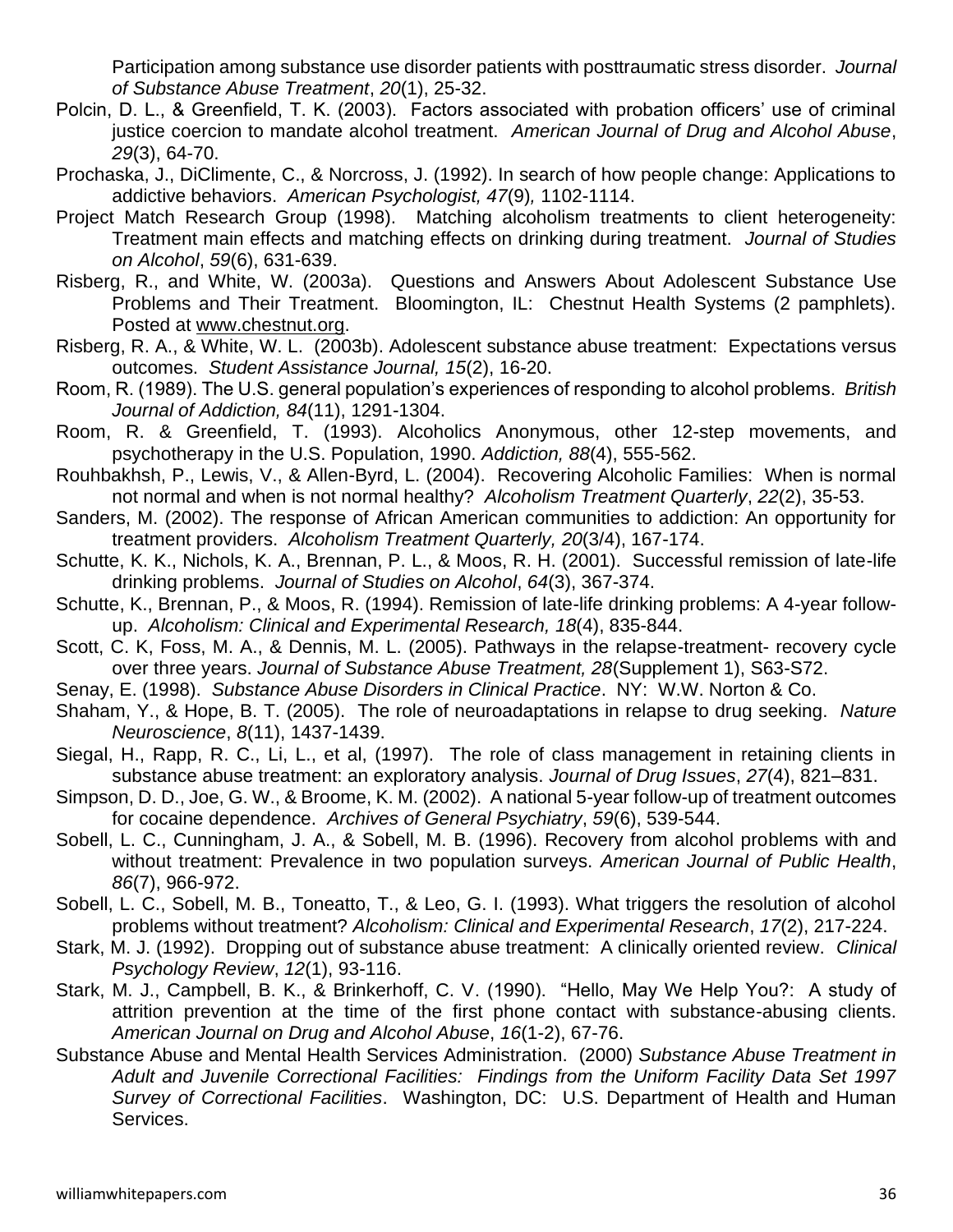- Substance Abuse and Mental Health Services Administration. (2003). *Results from the 2002 National Survey on Drug Use and Health: National Findings* (Office of Applied Studies, NHSDA Series H-22, DHHS Publication No. SMA 03–3836). Rockville, MD.
- Substance Abuse and Mental Health Services Administration Office of Applied Studies. (2001). *Treatment Episode Data Set (TEDS) 1994-1999: National Admissions to Substance Abuse Treatment Services*. Table (4.16.01). DASIS Series S14, DHHS Publication No. (SMA) 01-3550. Rockville, MD: Substance Abuse and Mental Health Services Administration.
- Substance Abuse and Mental Health Services Administration Office of Applied Studies (2002). *Treatment Episode Data Set (TEDS): 1992-2000. National Admissions to Substance Abuse Treatment Services*, DASIS Series: S-17, DHHS Publication No. (SMA) 02-3727, Rockville, MD, 2002. Accessed September 3, 2005 [http://wwwdasis.samhsa.gov/teds00/TEDS\\_2K\\_Highlights.htm;](http://wwwdasis.samhsa.gov/teds00/TEDS_2K_Highlights.htm) http://wwwdasis.samhsa.gov/teds00/TEDS 2K Chp6.htm#Length of Stay).
- Timko, C., Moos, R., Finney, J., & Moos, B. (1994). Outcome of treatment for alcohol abuse and involvement in Alcoholics Anonymous among previously untreated drinkers. *The Journal of Mental Health Administration, 21*(2), 145-160.
- Timko, C., Moos, R. H., Finney, J. W., Moos, B. S., & Kaplowitz, M. S. (1999). Long-term treatment careers and outcomes of previously untreated alcoholics. *Journal of Studies on Alcohol*, *60*(4), 437-447.
- Titus, J. C., & Godley, M. D. (1999, August). *What research tells us about the treatment of adolescent substance use disorders* [On Line]. Paper presented at the Governor's Conference, Chicago, IL. Available: [http://www.chestnut.org/li/cyt/findings/gov summit.pdf.](http://www.chestnut.org/li/cyt/findings/gov%20summit.pdf)
- Tonigan, S., Miller, W., and Schermer, C. (2002). Atheists, agnostics and Alcoholics Anonymous. *Journal of Studies on Alcohol 63*(5), 534-541.
- Tonigan, J. S., Miller, W. R., Chavez, R., Porter, N., Worth, L., Westphal, V, Carroll, L., Repa, K., Martin, A., & Tracy, L. A. (2002). *AA participation 10 years after Project MATCH treatment: Preliminary findings*. Poster presentation, Research Society on Alcoholism, San Francisco, July.
- Tuchfeld, B. S. (1981). Spontaneous remission in alcoholics: Empirical observations and theoretical implications. *Journal of Studies on Alcohol*, *42*(7), 626-641.
- Tucker, J. A., & Gladsjo, J. A. (1993). Help-seeking and recovery by problem drinkers: Characteristics of drinkers who attended Alcoholics Anonymous or formal treatment or who recovered without assistance. *Addictive Behaviors*, *18*(5), 529-542.
- U.S. Department of Justice, Bureau of Justice Statistics. (1994). *Drugs and Crime Facts, 1994.*  Retrieved October 3, 2005 from<http://www.ojp.usdoj.gov/bjs/dcf/contents.htm>
- U.S. Department of Justice, Bureau of Justice Statistics (2001). Federal Drug Offenders, 1999 with Trends, 1984-99. Retrieved February 16, 2005 from www.ojp.usdoj.gov/bjs/pub/pdf/fdo99.pdf.
- U.S. Department of Justice, Office of Justice Programs. (2002). Crimional Victimization in the United States, 2002. Retrieved February 16, 2005 from <http://www.ojp.usdoj.gov/bjs/abstract/cvus/alcohol.htm>.
- Valliant, G. (1983). *The Natural History of Alcoholism: Causes, Patterns, and Paths to Recovery.*  Cambridge, Massachusetts: Harvard University Press.
- Vaillant, G. (2003). 60 year follow-up of alcoholic men. *Addiction*, *98*(8), 1043-1051.
- Vaillant, G. E. (1979). Paths out of alcoholism. In *Evaluation of the Alcoholic: Implications for Research, Theory and Treatment* (pp. 383-394). Rockville, MD: National Institute of Alcohol Abuse and Alcoholism, Research Monograph No. 5,.
- Vaillant, G. E., and Milofsky, E. S. (1982). Natural history of male alcoholism. *Archives of General Psychiatry*, *39*(2), 127-133.
- Vaillant, G. E. (1996). A long-term follow-up of male alcohol abuse. *Archives of General Psychiatry, 53*(3), 243-249.
- Volpicelli, J. R. (2001). Alcohol abuse and alcoholism: An overview. *Journal of Clinical Psychiatry*, *62*(suppl 20), 4-10.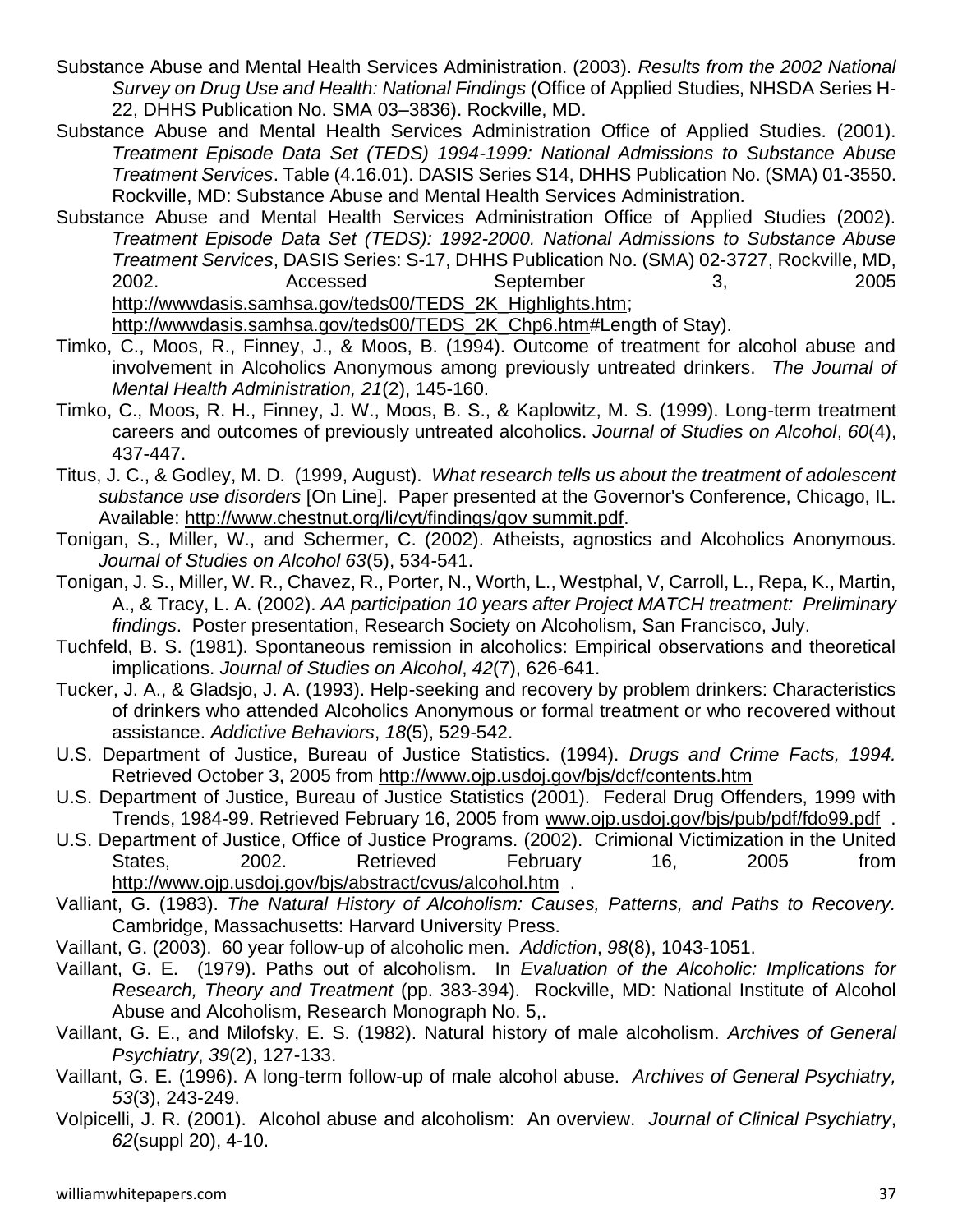- Wadorf, D. (1983). Natural recovery from opiate addiction: Some social-psychological processes of untreated recovery. *Journal of Drug Issues, 13*, 237-280.
- Weisner, C. (1993). Toward an alcohol treatment entry model: A comparison of problem drinkers in the general population and in treatment. *Alcoholism Clinical and Experimental Research 17*, 746- 752.
- Weisner, C, Greenfield, T., & Room, R. (1995). Trends in the treatment of alcohol problems in the U.S. population. *American Journal of Public Health, 85*(1), 55-60.
- Weiss, R. D., Griffin, M. L., Gallop, R. M. Onken, L., Gastfriend, D. R., Daley, D., Crits-Christoph, P., Bishop, S., and Barber, J. (2000). Self-help group attendance and participation among cocaine dependent patients. *Drug and Alcohol Dependence 60*(2), 169-177.
- Westermeyer, J. (1989). Nontreatment factors affecting treatment outcome in substance abuse. *American Journal of Drug and Alcohol Abuse 15*(1), 13-29.
- White, W. (1996). *Pathways from the Culture of Addiction to the Culture of Recovery: A Travel Guide for Addiction Professionals* (2nd ed.). Center City, MN: Hazelden.
- White, W. (1998). *Slaying the Dragon: The History of Addiction Treatment and Recovery in America*. Bloomington, IL: Chestnut Health Systems.
- White, W. (1999). The history of adolescent alcohol, tobacco and other drug use. *Student Assistance Journal,* 11(5): 16-22 (May/June).
- White, W. (2003). *Managing the High Risk DUI Offender*. Springfield, IL: Illinois Department of Transportation.
- White, W., Boyle, M., & Loveland, D. (2002). Addiction as chronic disease: From rhetoric to clinical application. *Alcoholism Treatment Quarterly*, 20(3/4), 107-130.
- White, W., & Coon, B. (2003). Methadone and the anti-medication bias in addiction treatment. *Counselor, 4*(5), 58-63.
- White, W., & Dennis, M. (2002). The Cannabis Youth Treatment Study: Key lessons for student assistance programs. *Student Assistance Journal 14*(3), 16-19.
- White, W., Dennis, M., & Tims, F. (2002). Adolescent treatment: Its history and current renaissance. *Counselor 3*(2), 20-23.
- White, W., Godley, M., & Dennis, M. (2003). Early Age of Substance Experimentation: Implications for Student Assistance Programs. *Student Assistance Journal, 16*(1), 22-25.
- White, W., & Kurtz, E. (2005). *The Varieties of Recovery Experience*. Chicago, IL: Great Lakes Addiction Technology Transfer Center.
- White, W. & Kurtz, E. (2006). *Linking Addiction Treatment and Communities of Recovery: A Primer for Addiction Counselors and Recovery Coaches*. Pittsburgh, PA: IRETA/NeATTC
- White, W. & Nicolaus, M. (2005). Styles of secular recovery. *Counselor, 6*(4), 58-61.
- White, W., & Sanders, M. (2004). Recovery management and people of color: Redesigning addiction treatment for historically disempowered communities. Posted at [www.bhrm.org](http://www.bhrm.org/)
- White, W. & Savage, B. (2003). All in the Family: Addiction, Recovery, Advocacy. Posted at <http://www.bhrm.org/advocacy/Family.pdfIn> and<http://www.efavor.org/ADVOCACY.HTM>
- White, W., Scott, C., Dennis, M., & Boyle, M. (2005) It's time to stop kicking people out of addiction treatment. *Counselor, 6*(2), 12-25.
- White, W., Woll, P., & Webber, R. (2003). *Project SAFE: Best Practices Resource Manual*. Chicago, IL: Illinois Department of Human Service, Office of Alcoholism and Substance Abuse.
- Wilbourne, P., and Miller, W. (2003). Treatment of alcoholism: Older and wiser? In T. McGovern & W. White (Eds*.*)*, Alcohol Problems in the United States: Twenty Years of Treatment Perspective*  (pp. 41-59). New York: Haworth Press,.
- Williams, R. J., Chang, S. Y., & Addiction Center Adolescent Research Group. (2000). A comprehensive and comparative review of adolescent substance abuse treatment outcome. *Clinical Psychology: Science and Practice*, *7*(2), 138-166.
- Winzelberg, A., & Humphreys, K. (1999). Should patients' religiosity influence clinicians' referral to 12 step self-help groups? Evidence from a study of 3,018 male substance abuse patients. *Journal of Counseling and Clinical Psychology, 67*(5), 790-794.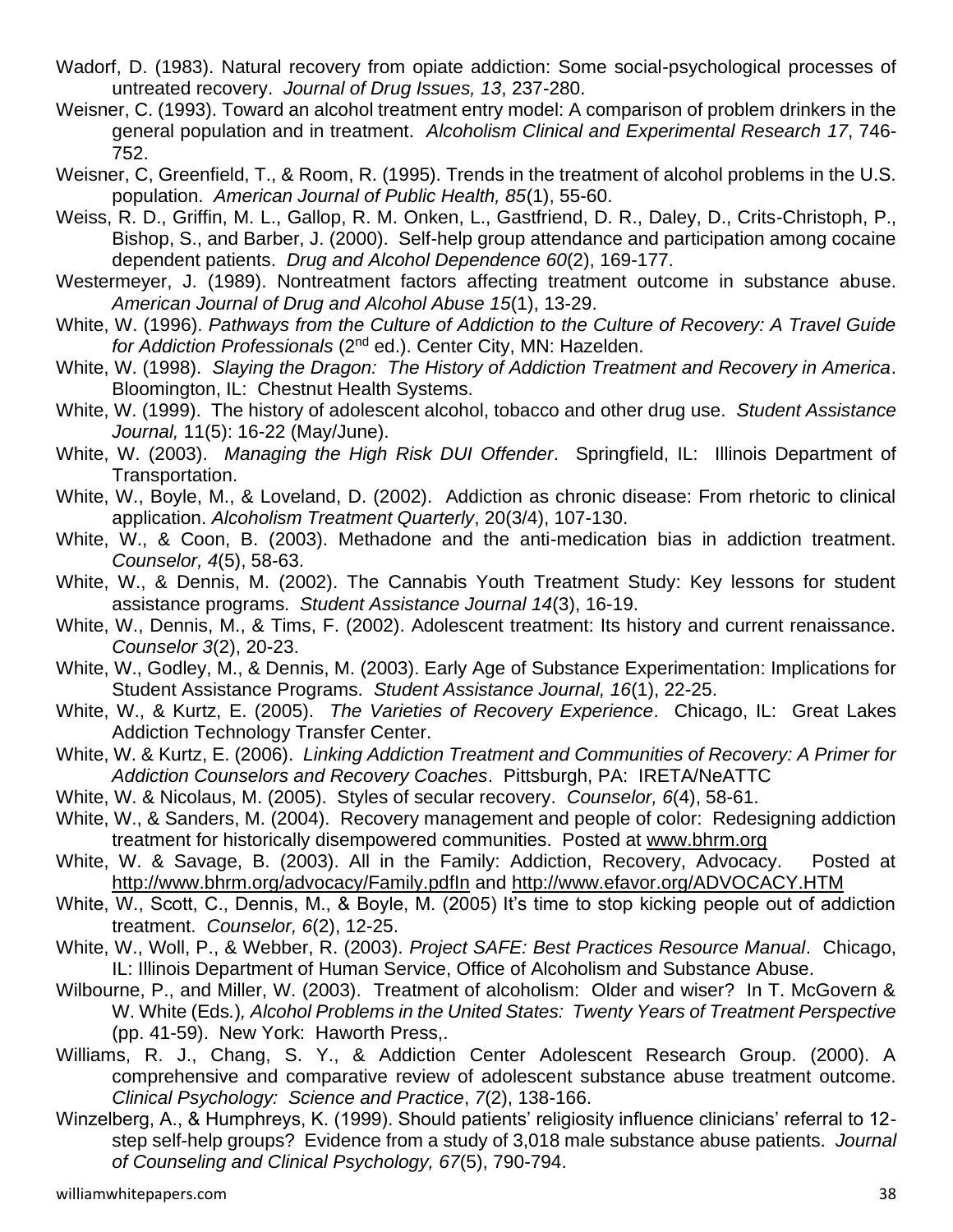- Womak, M. L. (1996). The Indianization of Alcoholics Anonymous: An examination of Native American recovery movements. Master's thesis, Department of American Indian Studies, University of Arizona.
- Zweben, J. E. (1996). Psychiatric problems among alcohol and other drug dependent women. *Journal of Psychoactive Drugs, 28*(4), 345-366.

# **Appendix**

# **Addiction Recovery and Related Mutual Aid Groups in America**

**Al-Anon** Family Groups, Inc., 1600 Corporate Landing Parkway, Virginia Beach, VA 23454-5617. (757) 563-1600 or (888) 4ALANON for meeting information; [http://www.al-anon.alateen.org/.](http://www.al-anon.alateen.org/)

**Alcoholics Anonymous** (AA), General Service Office, P.O. Box 459, Grand Central Station, New York, NY 10163; (212) 870-3400; [www.aa.org.](http://www.aa.org/)

**Online Intergroup of Alcoholics Anonymous**; see [http://aa-intergroup.org](http://aa-intergroup.org/) for information about online AA Groups.

**Sober 24**; an online 12 step recovery support group resource; [http://www.sober24.com.](http://www.sober24.com/)

**Deaf and Hard of Hearing 12 Step Recovery Resources**; A web site that provides recovery resources for deaf and hard of hearing persons, [http://www.dhh12s.com/index.htm.](http://www.dhh12s.com/index.htm)

**Alcoholics Victorious (AV)**, a Christ-centered 12 Step program**;** 1045 Swift Street, Kansas City, MO 64116; (816) 471-8020; [http://av.iugm.org.](http://av.iugm.org/)

**Cocaine Anonymous (CA);** [http://www.ca.org.](http://www.ca.org/)

**Depressed Anonymous** (DA) A 12-Step program for persons suffering from chronic depression; Coordinator Depressed Anonymous, PO Box 17414, Louisville, KY 40217; (502) 569 1989 or email [info@depressedanon.com;](mailto:info@depressedanon.com) [http://www.depressedanon.com/index.html.](http://www.depressedanon.com/index.html)

**Double Trouble in Recovery (DTR)**, "a recovery group for the dually diagnosed," Howie Vogle; Email: [HV613@aol.com;](mailto:HV613@aol.com) phone (718) 373-2684; P.O. Box 245055 Brooklyn, New York 11224; [http://www.doubletroubleinrecovery.org.](http://www.doubletroubleinrecovery.org/)

**Dual Recovery Anonymous (DRA)**; 12-step program for people with a dual diagnosis; Dual Recovery Anonymous World Service Central Office, P.O. Box 8107, Prairie Village, KS 66208. Toll Free (877) 883-2332; [http://www.dualrecovery.org.](http://www.dualrecovery.org/)

**Families Anonymous (FA)**; a Twelve Step program for relatives and friends of those who have alcohol, drug or behavioral problems; P.O. Box 3475, Culver City, CA 90231-3475; FA World Service Office (800) 736-9805 or by email at [famanon@FamiliesAnonymous.org;](mailto:famanon@FamiliesAnonymous.org) [http://www.familiesanonymous.org.](http://www.familiesanonymous.org/) **Gamblers Anonymous (GA)**; P.O. Box 17173, Los Angeles, CA 90017; (213) 386-8789; [http://www.gamblersanonymous.org.](http://www.gamblersanonymous.org/)

**Gam-Anon Family Groups**; Twelve Step program for family and close friends of compulsive gamblers; Gam Anon, P.O Box 157, Whitestone, NY 11357; (718) 352-1671; http://www.gam-anon.org.

**Grief Recovery After Substance Passing (G.R.A.S.P.)**; support group for those who have lost someone due to substance use; Call (619) 656-8414 or email [mom@jennysjourney.org;](mailto:mom@jennysjourney.org) [http://www.grasphelp.org.](http://www.grasphelp.org/)

**GROW, Inc**.; a mutual help program for those recovering from depression, anxiety and other mental health problems; 2403 W. Springfield Ave., Box 3667, Champaign, IL 61826; (217)352 6989;

**Jewish Alcoholics, Chemically Dependent Persons and Significant Others (J.A.C.S)**; a 12 Step support group integrating Alcoholics Anonymous and Judaism; 850 Seventh Avenue, New York, NY 10010; (212) 397-4197; [http://www.jacsweb.org.](http://www.jacsweb.org/)

**LifeRing Secular Recovery (LSR)**; secular program of recovery; [http://www.unhooked.com.](http://www.unhooked.com/)

**Marijuana Anonymous (MA);** Marijuana Anonymous World Services, P.O. Box 2912,Van Nuys, CA 91404, (800) 766-6779; [www.marijuana-anonymous.org.](http://www.marijuana-anonymous.org/)

**Methadone Anonymous Support**; a 12 Step program for people recovering from opiate addiction; email [methadoneAnonymous@neo.rr.com;](mailto:methadoneAnonymous@neo.rr.com) [http://www.methadonesupport.org](http://www.methadonesupport.org/)